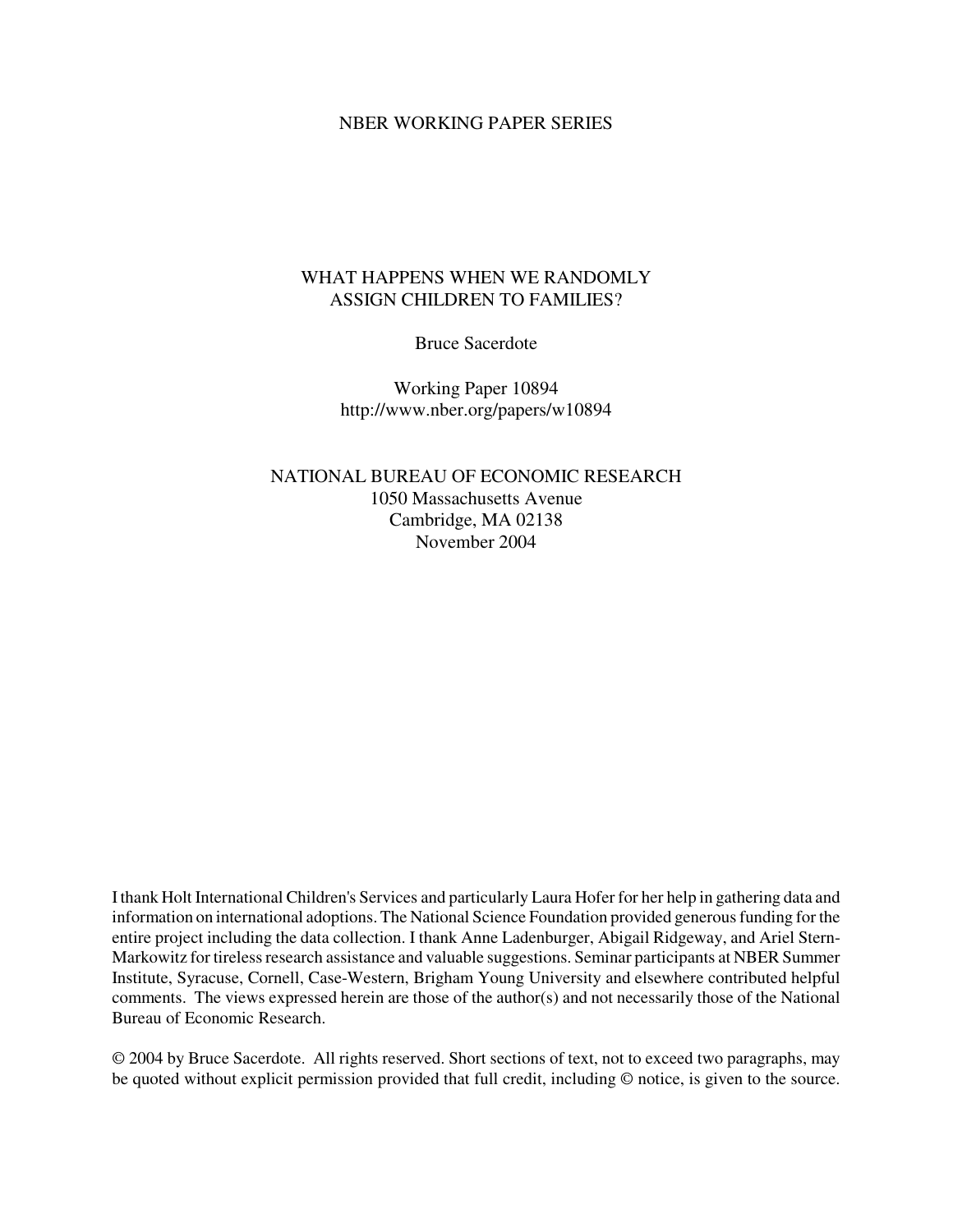What Happens When We Randomly Assign Children to Families? Bruce Sacerdote NBER Working Paper No. 10894 November 2004 JEL No. J0, I2

#### **ABSTRACT**

I use a new data set of Korean-American adoptees who, as infants, were randomly assigned to families in the U.S. I examine the treatment effects from being assigned to a high income family, a high education family or a family with four or more children. I calculate the transmission of income, education and health characteristics from adoptive parents to adoptees. I then compare these coefficients of transmission to the analogous coefficients for biological children in the same families, and to children raised by their biological parents in other data sets. Having a college educated mother increases an adoptee's probability of graduating from college by 7 percentage points, but raises a biological child's probability of graduating from college by 26 percentage points. In contrast, transmission of drinking and smoking behavior from parents to children is as strong for adoptees as for non-adoptees. For height, obesity, and income, transmission coefficients are significantly higher for non-adoptees than for adoptees. In this sample, sibling gender composition does not appear to affect adoptee outcomes nor does the mix of adoptee siblings versus biological siblings.

Bruce Sacerdote 6106 Rockefeller Hall Department of Economics Dartmouth College Hanover, NH 03755-3514 and NBER bruce.sacerdote@dartmouth.edu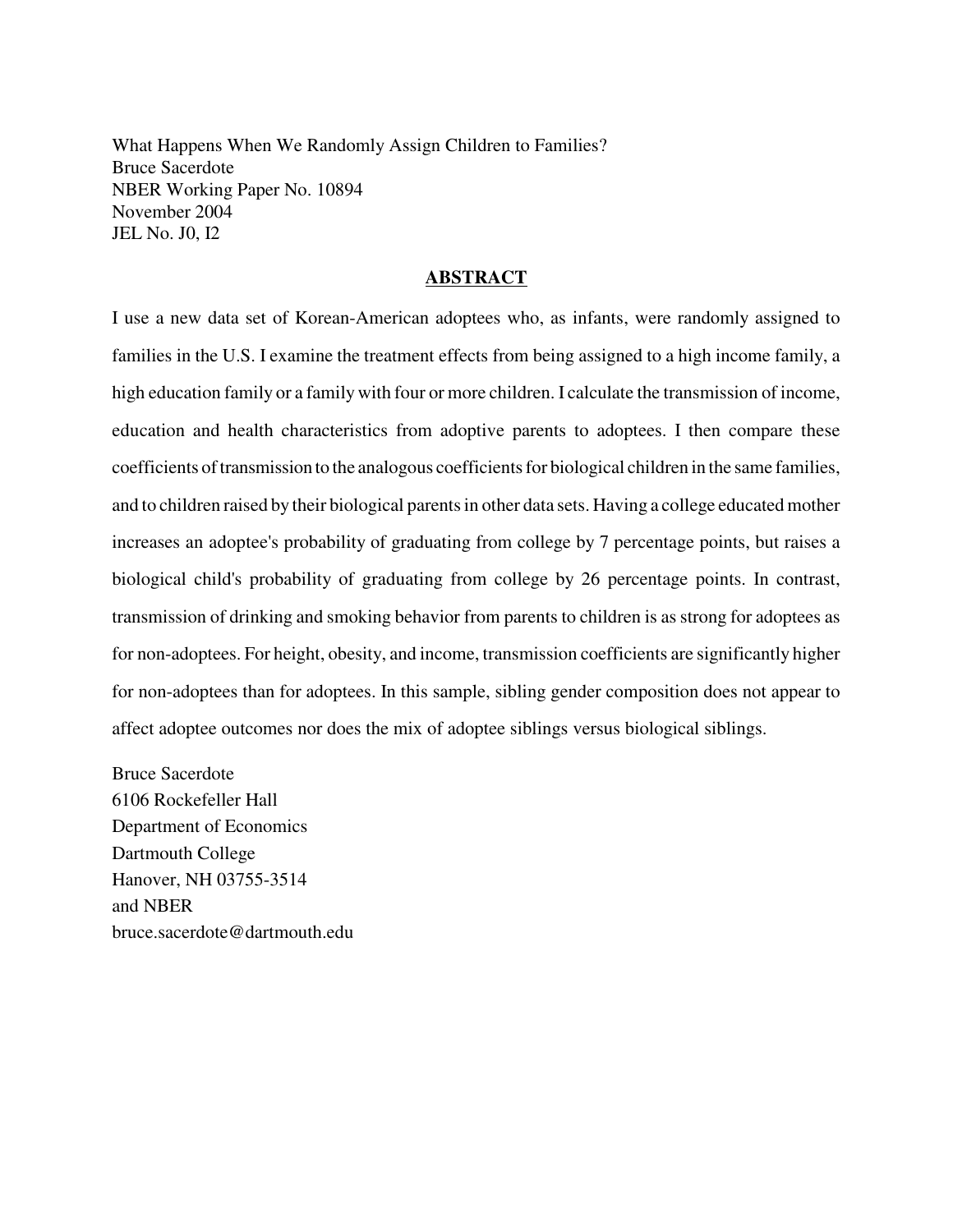#### **I. Introduction**

 Social scientists have long been interested in the effects of family and neighborhood environment on children's outcomes and the transmission of parental characteristics to children. For example, Black, Devereux and Salvanes [2003] show that exogenous shocks to mother's education have small effects on children's educational attainment, while Currie and Moretti [2003] show that mother's education has a causal link to children's health. In a well known experiment Katz. Kling and Liebman [2001] and Ludwig, Duncan and Hirschfield [2001] look at the effects of moving to a different neighborhood on children's educational outcomes, employment and involvement with crime. And there are large literatures that deal with the effects of schools and neighborhoods on children's test scores, educational attainment, income, and health (e.g. Evans Oates and Schwab [1992], Case and Katz [1991], Hanushek, Kain and Rivkin [1998], Hoxby [2000]).

 This paper uses adoption in infancy as a form of grand intervention in which children are assigned a particular set of adoptive parents, thereby creating exogenous variation in the family, neighborhood and school environment. The adoptees in the study are Korean-Americans placed by Holt International Children's Services during 1970-1980. The adoptees are randomly assigned to families, conditional on the family being certified by Holt to adopt. Holt uses a queuing (firstcome first-served) policy to assign Korean adoptees to families. I examine the degree to which child's income, educational and health outcomes are affected by the adoptive parents' inputs.<sup>1</sup>

 I find that mother's and father's level of education has a modest impact on the adoptees' educational attainment and income. For example, an additional year of mother's education raises the adoptee's years of education by .07 years. This effect is highly statistically significant, but is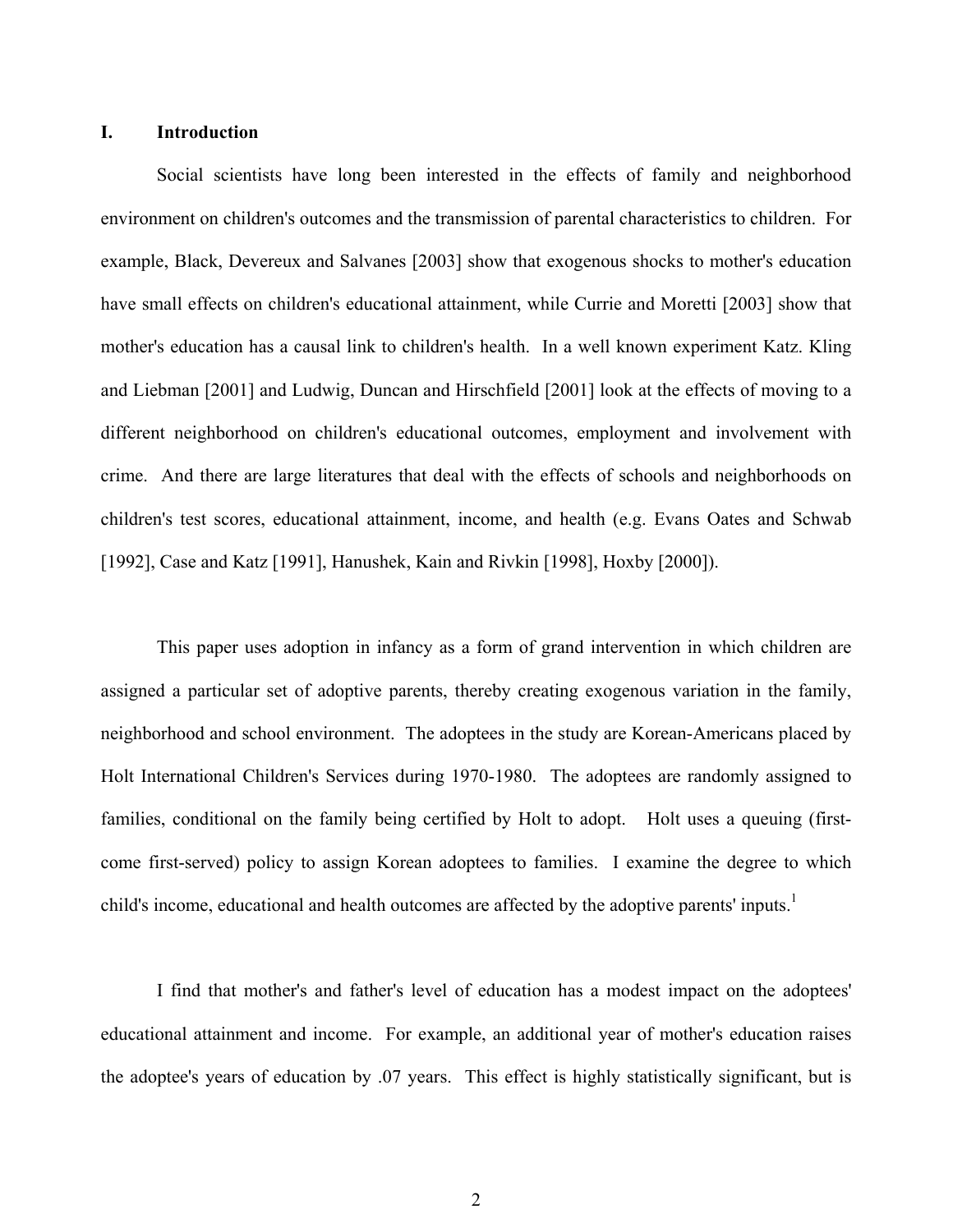only 1/4 the size of the corresponding effect for non-adoptees (biological children) raised in the same families. My estimated treatment effects for the adoptees are smaller than those found by Björklund Lindahl and Plug [2004], Plug [2004] and Sacerdote [2002], and this difference may be driven by the lack of selection of the Holt adoptees into families. Consistent with Case, Lin and McLanahan [2000], the quality-quantity tradeoff experienced by adoptees is very large. Growing up in a family of four or more children versus a smaller family reduces an adoptee's probability of attending college by 8 percentage points.<sup>2</sup>

 The experiment of being adopted into one family versus another is potentially a much larger intervention than the experiments normally contemplated by social scientists. For example, the Moving to Opportunity experiment (Katz, Kling and Liebman [2001] and Kling, Ludwig and Katz [2004]) shifts the complier subjects neighborhoods and schools but generally leaves the family unit intact. And for most MTO subjects the intervention begins in adolescence rather than in infancy as in the case of adoption. Other experiments such as charter school lotteries (Cullen, Jacobs and Levitt [2004], Rouse [1998]) or school redistricting (Nechyba and Vigdor [2003]), create exogenous variation in the school attended by the child. without directly altering the neighborhood or family influences. And some experiments shift the peer group without shifting the school or neighborhood (Hoxby [2000], Angrist and Lang [2002], Sacerdote [2001], Zimmerman [2002], Foster [2003]).

 Adoption into a high versus low SES (socio-economic status) family is in some respect the maximum possible intervention since every aspect of the adoptee's life is different. This is both good and bad for the interpretation and use of the estimates produced. On the positive side, I can

 $\frac{1}{1}$ <sup>1</sup> Economists have recently become interested in looking at the experiment of adoption and Björklund, Lindahl and Plug [2004] is the largest and most comprehensive study to date.<br> $\frac{2}{3}$  This might be a quality quantity tradeoff or it might be a

This might be a quality-quantity tradeoff or it might be something unmeasured about the large families of adoptees. Black, Devereaux Salvanes [2004] which instruments for family size would support the second interpretation. In the point estimates, the effect is stronger for adoptees than non-adoptees.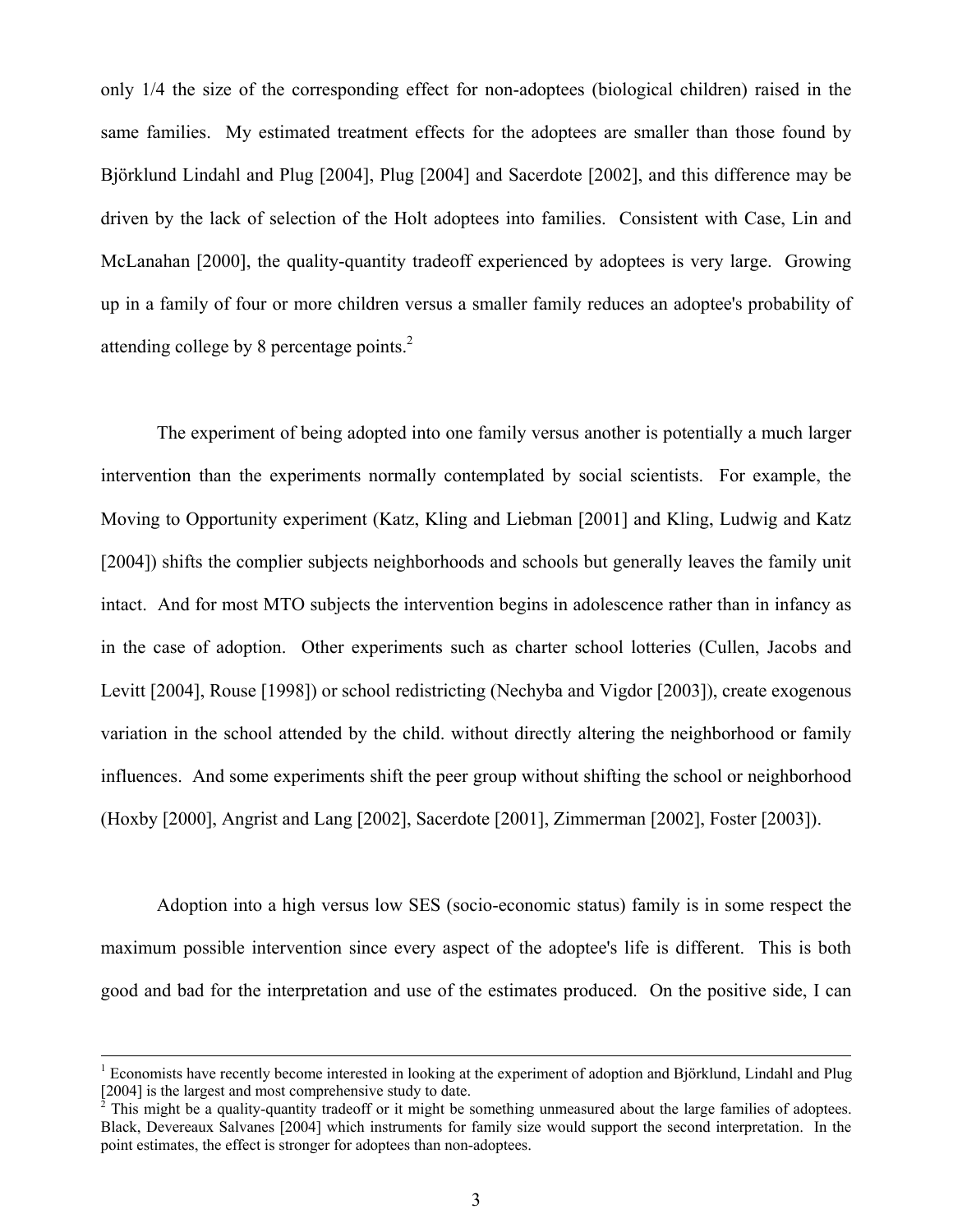argue that I am measuring an upper bound of the possible effects from policies that seek to improve child's education or income by altering the school, neighborhood or family environment. Under strong assumptions, I can express my results as a percent of the variation in child outcomes that can be attributed to variation in nurture within the sample.<sup>3</sup> On the negative side, I can not sort out causal pathways by which the parent's SES affects the children. Adoptive parent's income, education, neighborhood and school quality all co-vary in the known ways.

 Slightly more than 2 percent of all children in the US live with an adoptive mother and father. Thus there are roughly 1.4 million adoptees under age 18 for whom adoption policy is directly relevant.

 A natural question is whether or not adoption studies and mine in particular are relevant for understanding outcomes for non-adoptees. Even though these families are all pre-screened as being eligible to adopt through Holt, there is still a large amount of variation in family income, parental education, and in the outcomes for the children in the families. For example, 20 percent of the adoptive fathers in my sample have completed 12 or fewer years of education. The adoptees in the sample have educational attainment and family income that is only modestly higher than U.S. averages. The mean years of education for the Holt adoptees is 14.75 years versus 14.11 for Asian-Americans in the NLSY and 13.57 for all other subjects in the NLSY. $4$  For the biological children in my sample, I obtain transmission coefficients of education that are similar to those found for children raised by their biological parents in the PSID, Wisconsin Longitudinal Data, and the national registry data for Sweden and Finland.

 $\overline{a}$ 

 $3$  The question of how much environment (nurture) affects outcomes must always be measured relative to the variation in nurture in the data. For example, there is likely an enormous positive effect on family income from moving a child from an orphanage in South Korea to a US family, but I can not measure this effect. 4

<sup>&</sup>lt;sup>4</sup> Author's calculations from the National Longitudinal Survey of Youth 1979. I use the 1979 sample weights to approximate US averages.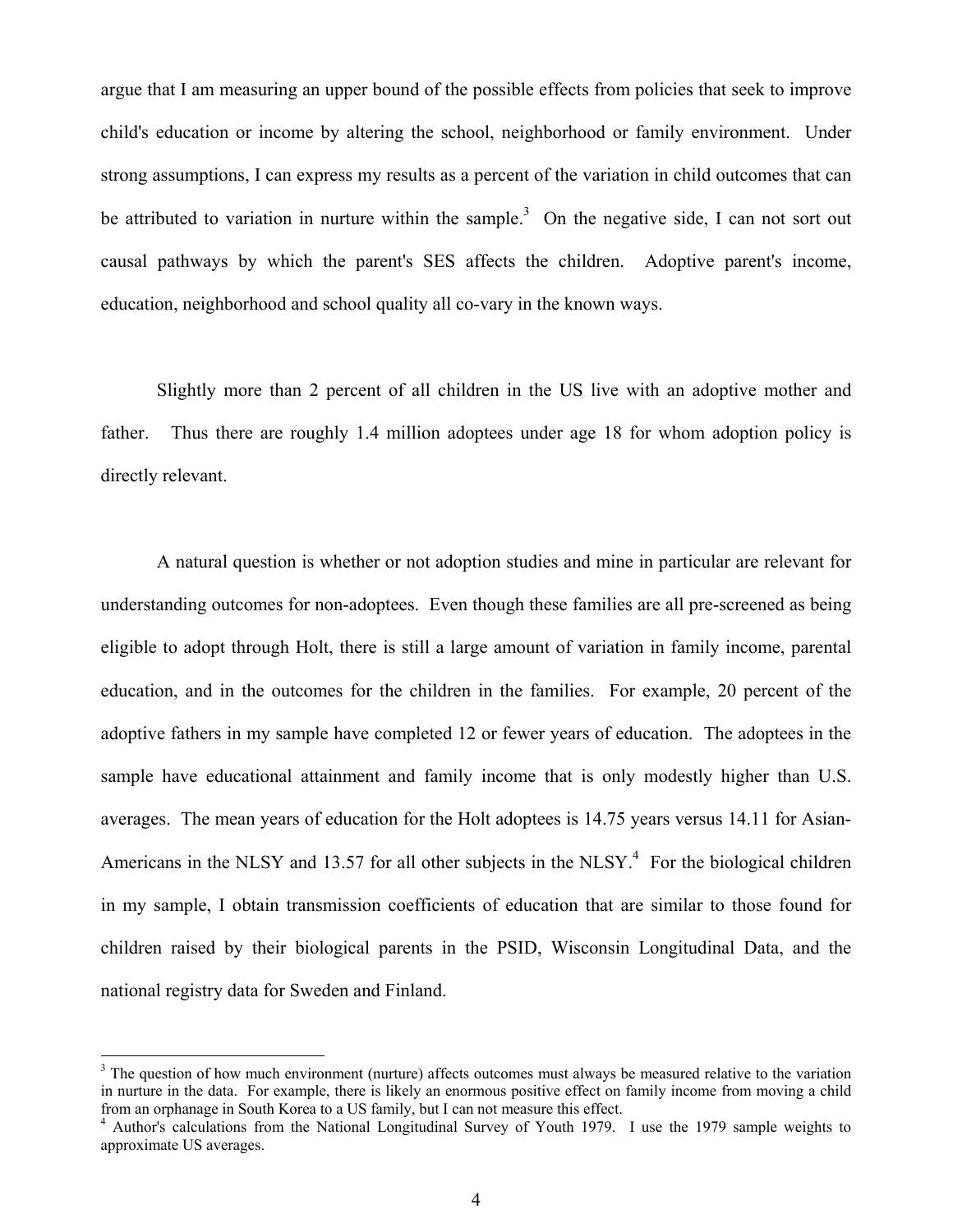The adoptees in the sample have roughly .9 fewer years of education than the non-adoptees in the same families. But there is still substantial overlap in the distribution of outcomes for adoptees and non-adoptees. The fact that all of the adoptees are Korean American may influence some of the findings and I address this point several times in discussing the results.

 Is transmission of education, income and health fundamentally different for US adoptees versus all other US children? This question is ultimately impossible to answer. But in trying to apply lessons learned from adoption data to children in general, I am reassured by the fact that the adoptees in the sample resemble the population of non-adoptive children both in their outcomes and in their nurturing parents' background.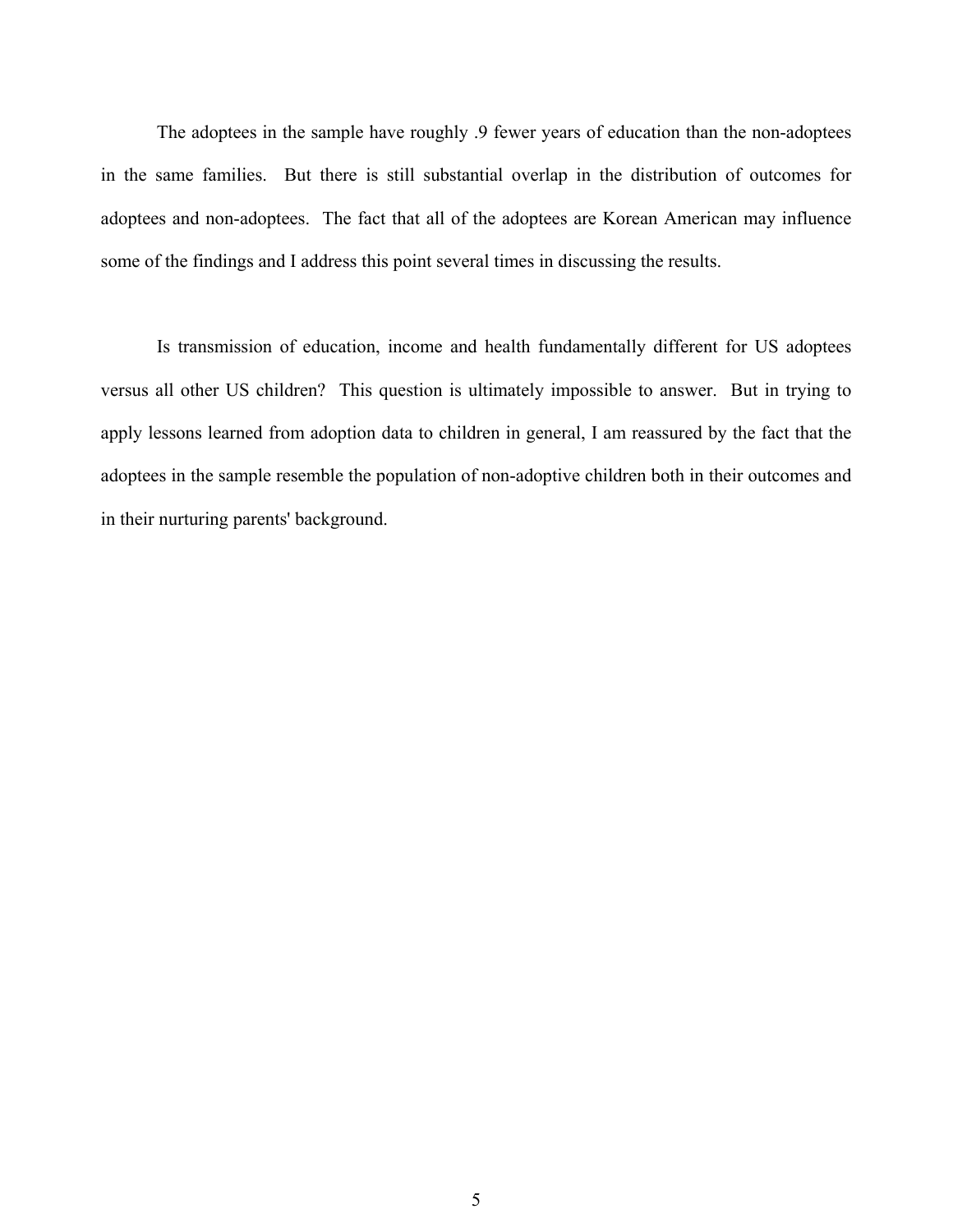#### *A Brief History of Holt and Korean-American Adoption and the Assignment Process*

 Harry and Bertha Holt pioneered international adoption in Seoul, Korea in 1955. The Holts had built a fortune in lumber and farming in Oregon and were so moved by the plight of Korean war orphans that they lobbied Congress for a special act to adopt eight of them. When they returned home with their new children, they discovered that many other Americans also wished to adopt from Korea.

 Since 1955 over 100,000 Korean children have been adopted into US families, and the agency which grew out of the Holt's initial work, now called Holt International Children's Services, has been involved in 30 to 40 percent of these adoptions. Holt currently places about 300 Korean adoptees per year, and hundreds more from China and from programs in Bulgaria, Ecuador, Guatemala, Hong Kong, India, , Mongolia, Philippines, Romania, Thailand, and Vietnam.

 The process of adopting through Holt's Korea program takes roughly 12-18 months from initial application to bringing home the adoptee. The major steps include filing an application, participating in the home study assessment, attending adoption education classes, passing the criminal background check, being matched with an adoptee, the adoptee flying to the U.S., and legally adopting the child in family court. This is an extensive and thorough process requiring numerous meetings with adoption agency officials and numerous exchanges of documents. In part due to US and South Korean law, adoptive parents must meet several criteria including a minimum family income and must be married for three years or longer.

 Holt Children's Services of Korea, a separate organization from Holt International Children's Services, is in charge of matching children with qualified adoptive parents and does this in a way which randomizes children into families. Within the Korea program and conditional upon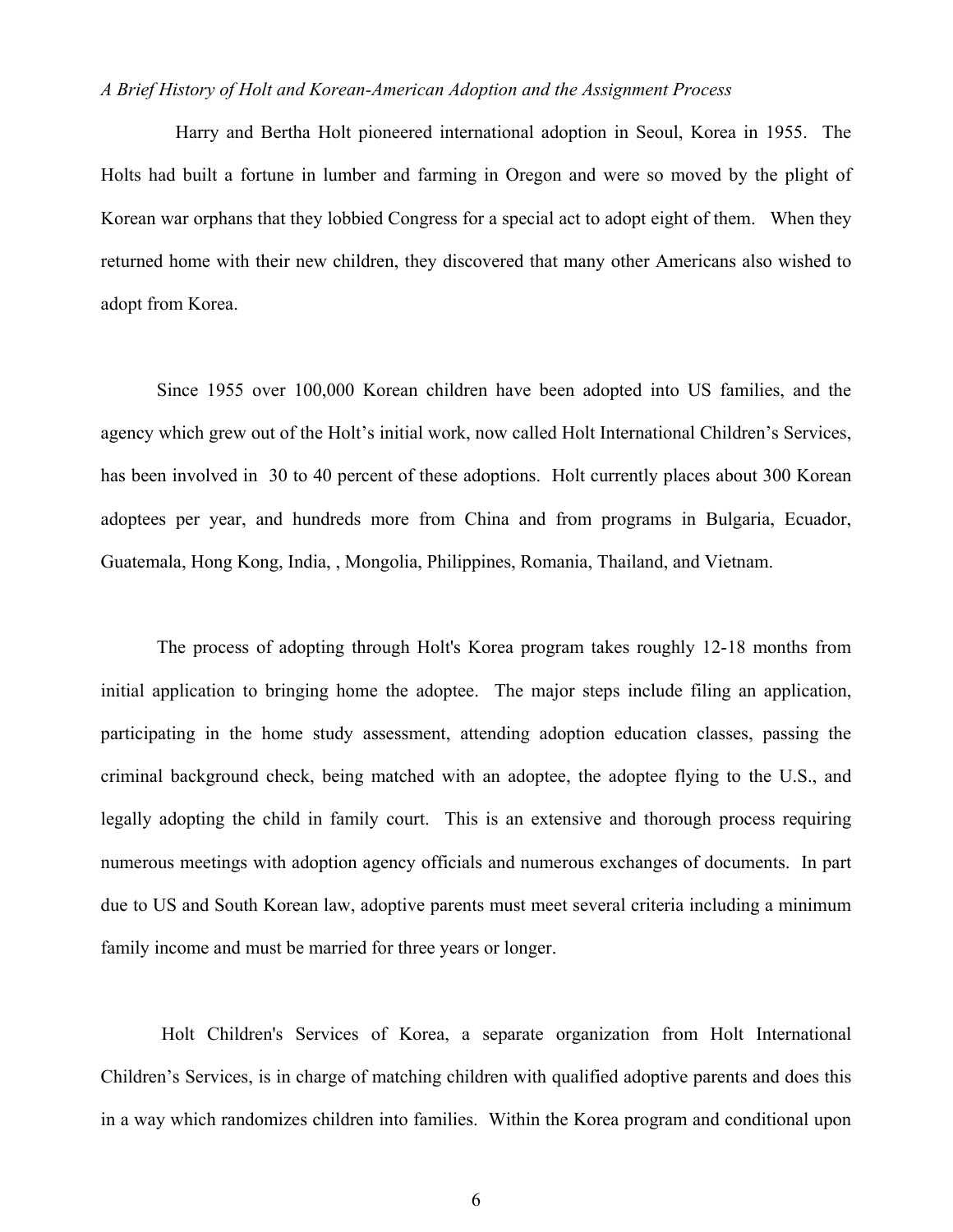being qualified to adopt, children are matched to families on a first come, first served basis. Parents are not given the opportunity to specify gender or anything else about their future adoptee. The one exception to this rule is that families with all boys or all girls are allowed to request a child of the opposite gender. In practice, those who are eligible to request girls frequently do so. This does not present a problem for this study since I condition on adoptee gender in every specification. The only other opportunity parents have to specify a preference is to indicate that they would be open to adopting a child with special needs or a disability. I exclude all such adoptions from the sample.

 Thus it is the timing of when applications are completed that creates the matching of parents to children, rather than any matching of parent and child characteristics. I provide evidence below that the child's weight in infancy and other pre-adoption characteristics are uncorrelated with adoptive parent characteristics such as family income, parental education etc.

#### *Relation to the Adoption Literature*

 I follow the empirical approach of recent papers in economics including Björklund, Lindahl and Plug [2004], Sacerdote [2002], Das and Sjogren [2002], and Plug and Vijverberg [2003] in that I regress child outcomes on parent inputs, treating the adoptive parents as randomly assigned. The paper differs from the existing literature in several ways: First and most importantly the data set is constructed explicitly so that I have true random assignment of children to families. Second, I have a number of outcomes that were not available to me or other economists in prior studies, such as drinking, smoking, asthma, obesity and selectivity of the college attended.

 Third in addition to calculating straight transmission coefficients (from parents to children) for income and education, I take a broad approach and examine the effects of family size, birth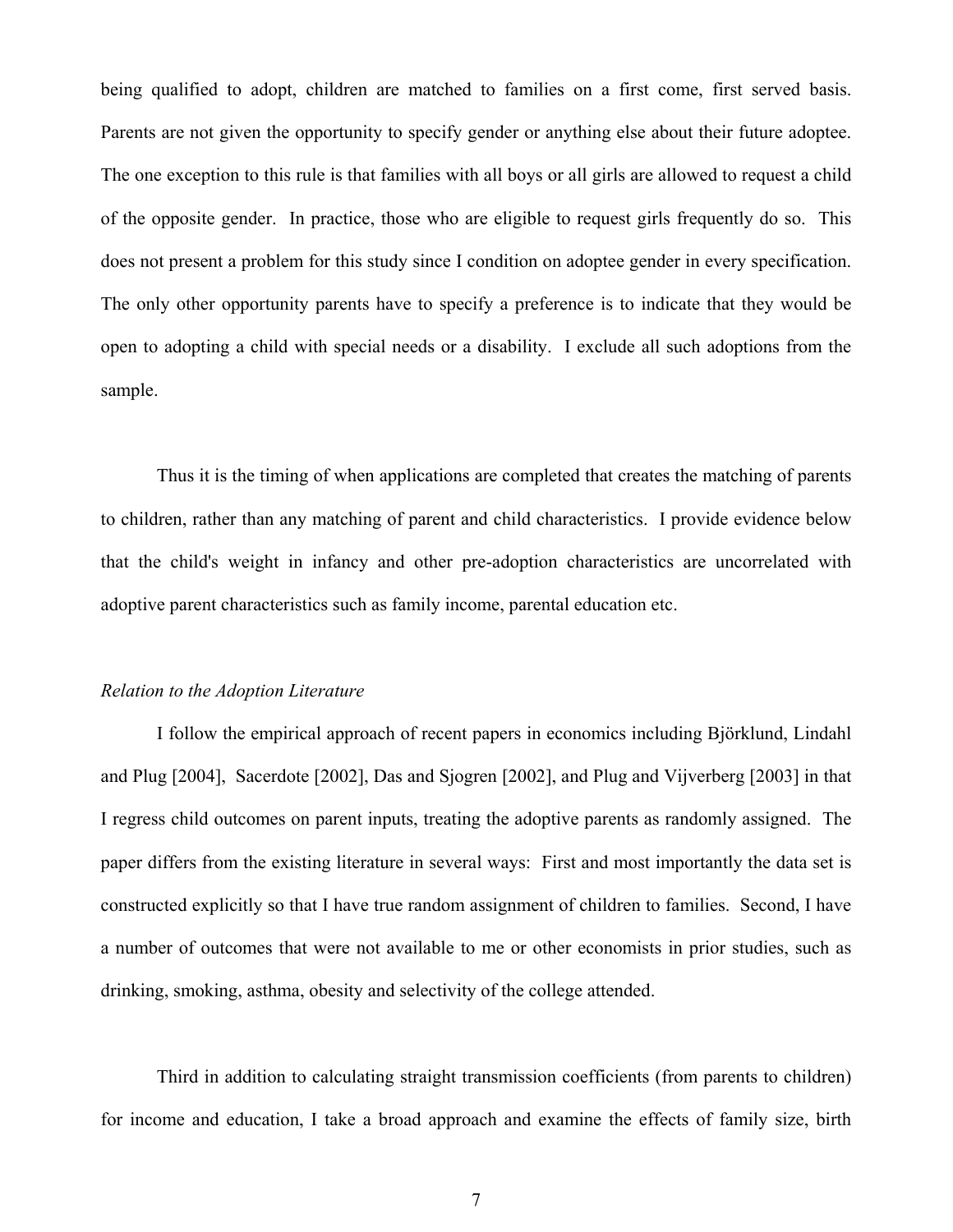order, parental age and family gender composition. This allows me to test for effects of family size and sibling gender in a context where the number and gender of siblings is randomly assigned to the child.

 There is a large adoption literature outside of economics and it has focused mostly on estimating the heritability of IQ, as in Scarr and Weinberg [1978, 1981], and personality traits as in Loehlin, Horn, and Willerman [1985, 1987, 1994], and Plomin, Defries, and Fulker [1988, 1991, 1997]. I depart from this literature in two ways. First I focus on income, education and health outcomes rather than IQ and personality traits. Second, I use a simple experimental design (random assignment to adoptive family) without imposing the structural models used in the behavioral genetics literature.

A series of papers including Taubman [1988], Behrman and Taubman [1989] and Behrman, Rosenzweig and Taubman [1994] use comparisons of identical and fraternal twins to identify the nature and nurture components of educational attainment and obesity. These papers impose a structural model on the data in order to derive explicit formulae for the variance and covariance of outcomes for the two different types of twins and their offspring. The identification of nature versus nurture components comes from the fact that identical twins share precisely the same genes whereas fraternal twins do not, and from a series of assumptions regarding how much family environment and DNA is shared between siblings, first cousins, second cousins etc. Goldberger [1989] points out a number of limitations to this approach.

#### *Empirical Framework and Interpretation of Transmission Coefficients*

 In the results below I regress the adoptee's outcomes on the parent's inputs. Alternatively I compare mean outcomes for treatment groups of adoptees where I form treatment groups on mother's education, or income or family size. I interpret these coefficients (and differences in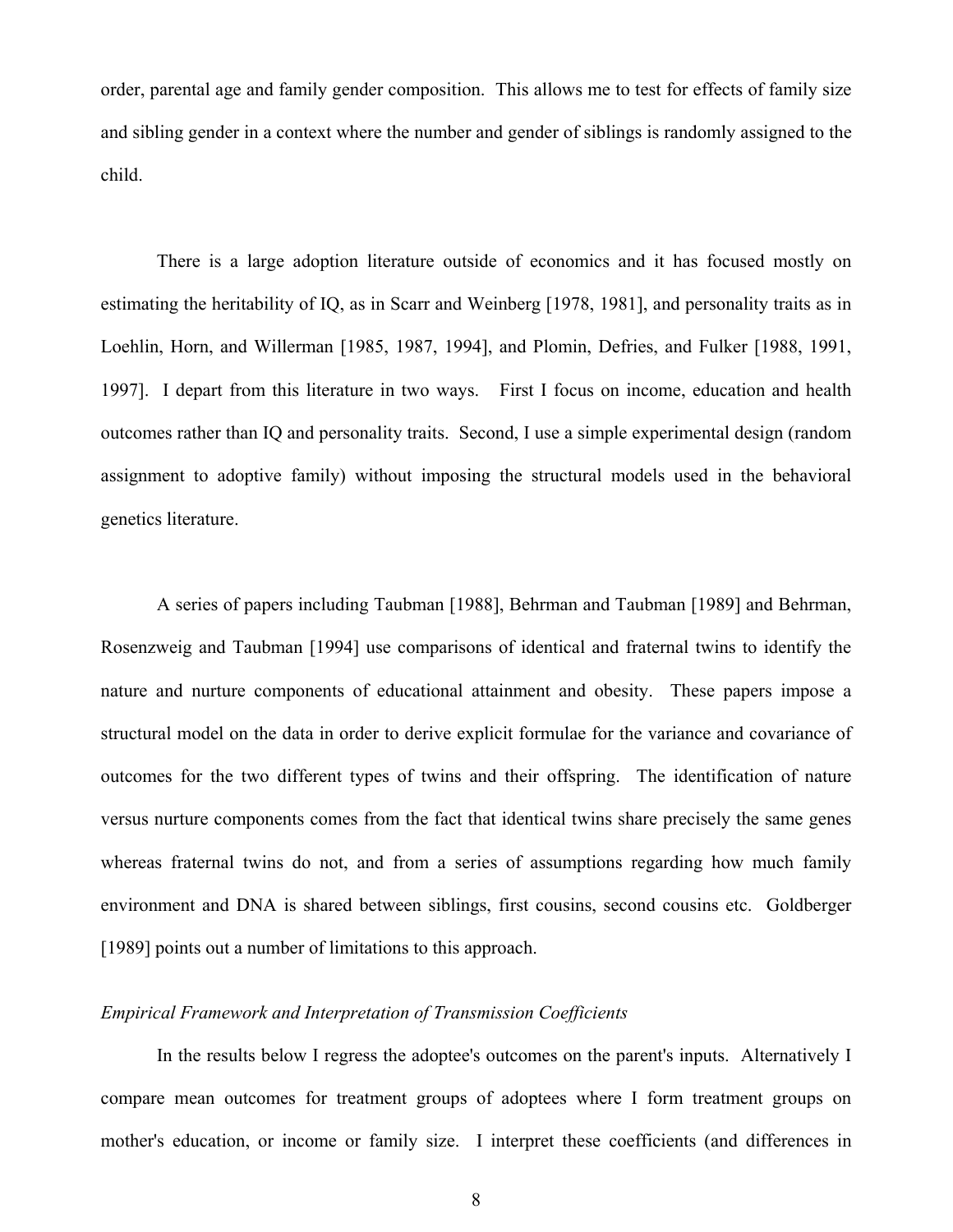means) as reduced form treatment effects. Assignment to treatment group is random due to Holt's adoption process. All of the adoptees comply with their assigned treatment group. Because of the randomization, I can interpret my estimates as the causal effect of being assigned to a particular type of family. However, within the treatment effect I cannot parse out the extent to which the effect is working through specific inputs such as mother's education, family income or unobserved factors such as school quality, neighborhood quality etc.

 In addition to calculating a series of treatment effects, I also measure the transmission of characteristics from parent to child in a case where there is no genetic connection between the parent and child. As an accounting identity, we know that all effects of the parents on the children take place through initial endowments (including genes), through environment (nurture) effects, and through the interaction of the two.<sup>5</sup> For the transmission of education from mothers to children we might linearize the accounting identity in the following way:

### (1) Child's years of education=  $\alpha + \beta 0^*$  birth mother's educ +  $\beta 1^*$  adoptive or environmental mother's educ +  $\beta$ 2\*birth mother's educ\*adoptive mother's education +  $\varepsilon_i$

The random assignment of adoptees to families ensures that birth mother's education is uncorrelated with adoptive mother's education. Thus we can regress the adoptee's educational attainment on adoptive mother's educational attainment and obtain an estimate of β1. Even though birth mother's education and the interaction term are omitted variables, they are orthogonal to the adoptive mother's education and therefore β1 is not biased by the omission of the first and third terms in (1).

<sup>&</sup>lt;sup>5</sup> As part of this interaction, initial endowments may themselves cause changes in environment as in Ridley [2003] and Dickens and Flynn [2001].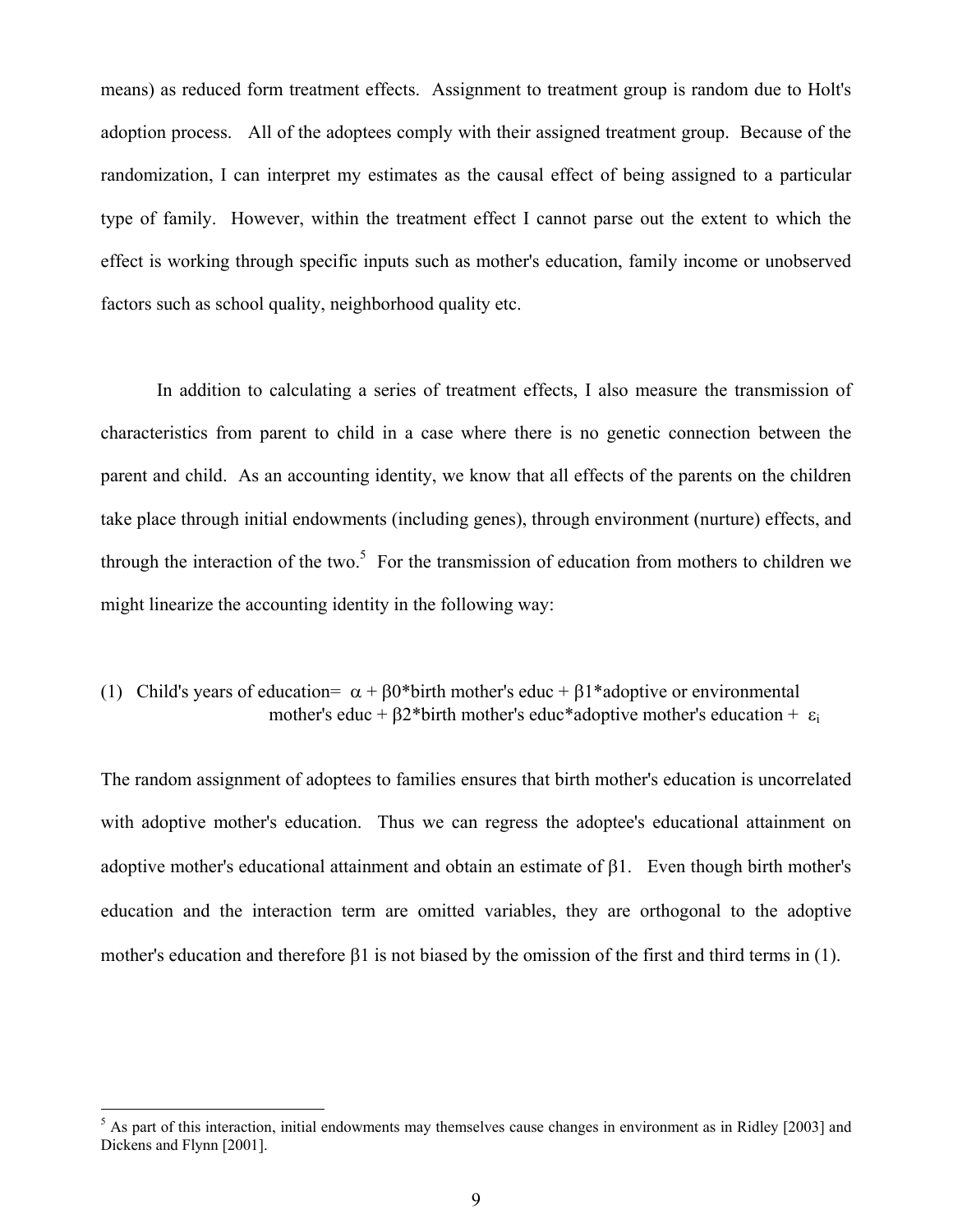For the non-adoptees, the birth mother is the environmental mother and so the two measures of mother's education are perfectly correlated. Regressing the non-adoptees educational attainment on mother's education and yields an estimate of (β0+β1+β2).

 I compute the ratio of the adoptee and the non-adoptee coefficients which is β1/(β0+β1+β2). This is an estimate of the percent of transmission of educational attainment that works through the level effect of environmental mother's education. Ideally I would like to give this ratio a broader interpretation, namely the percent of the child's education that is determined by nurture as opposed to nature and infant health (initial endowments). To make this leap requires several very strong assumptions. First I need to assume that there are no interaction effects between initial endowments and family environment, i.e.  $\beta$ 2=0.<sup>6</sup>

 This seems like a dubious assumption on both theoretical and empirical grounds. We know from previous studies including Sacerdote [2001] and Björklund et al [2004] that the transmission coefficient for the non-adoptees (.26) is much higher than for the adoptees (.07). An assumption of no interactions amounts to assuming that the large transmission coefficient for the non-adoptees works almost exclusively through level effects of nature and infant health. This is in fact precisely the assumption made by most behavioral genetics studies of heritability of IQ and other traits (e.g. Loehlin, Horn and Willerman [1987]) and this assumption partially explains the high estimated heritabilities found in the literature.

 Second, I would need to make some assumptions about the 80 percent of the variation in child's educational attainment that is not explained by the observed factors. If I further assume that

 $\overline{a}$ 

<sup>&</sup>lt;sup>6</sup> Once I allow interaction effects, then a nature nurture breakdown is non-sensical since the two factors work together and perhaps are even endogenously determined. Again I emphasize that any nurture effects estimated are relative to the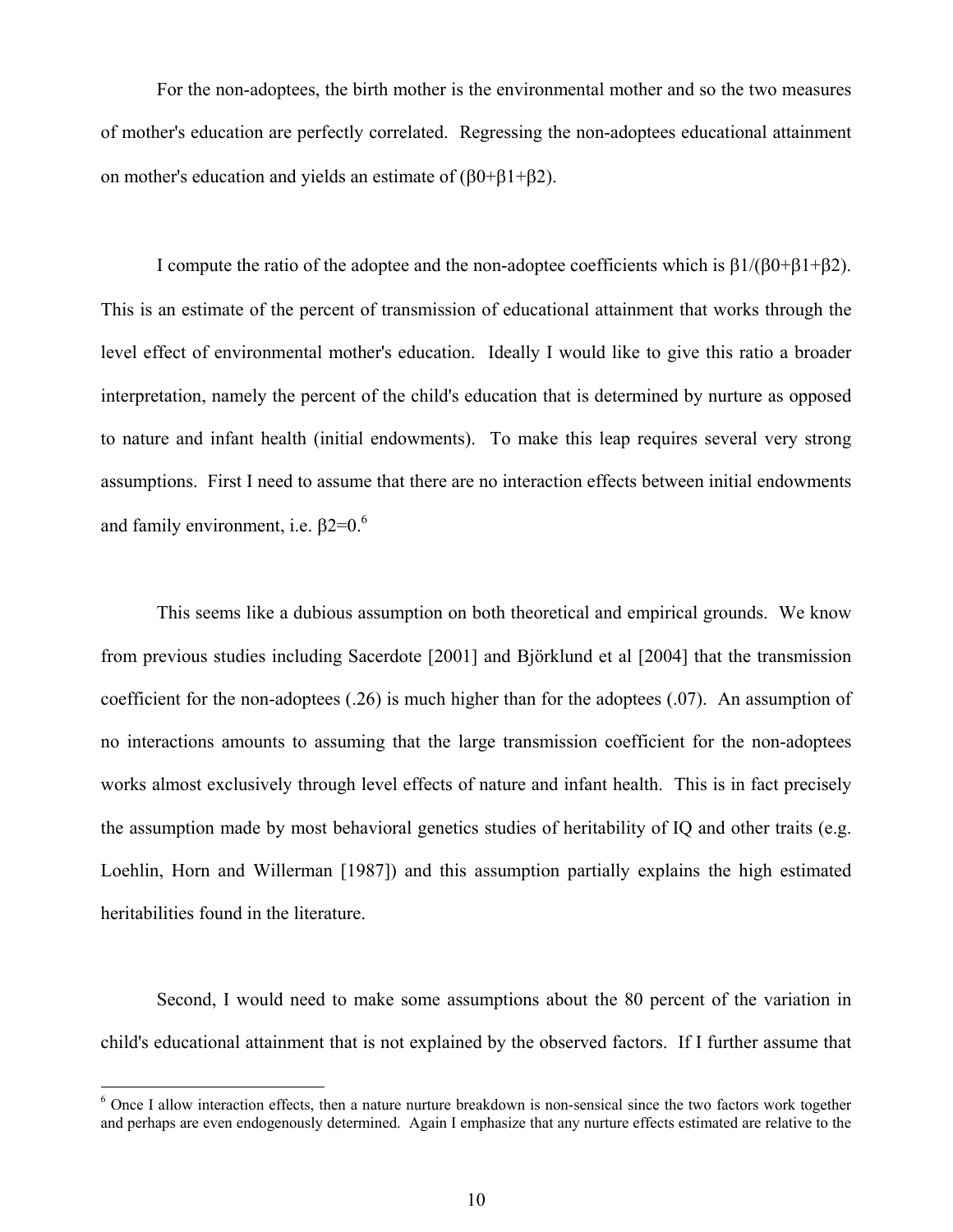this variation is either uncorrelated with the nature and nurture factors of interest in my decomposition, or has the same nature/nurture breakdown as my observed factors, then I can claim that my ratio  $\beta$ 1/( $\beta$ 0+ $\beta$ 1) is indeed the percent of educational attainment determined by family environment.

#### *Data Description*

 We collected data on adoptive parents and their children using Holt records and a mail in survey.<sup>7</sup> The survey asks questions on the children's health, education, and income. We also collected basic demographic outcomes including marital status and number of children. Currently we only have surveys from the parents, but we intend to survey as many of the children as possible to validate the parents' responses. The family background (parental input) variables include parental income at the time of adoption, the education of the mother and father, drinking and smoking behaviors of the mother and father and height and weight for each. We have income as self reported on the surveys and we have income as reported in Holt records.

 Parents were eligible for inclusion in the survey if they adopted a child through Holt's Korea program during 1970-1980, making the children ages 23-33 in 2003 when the survey was run. There were roughly 10,000 such families who met this criterion and we sent the survey to a random sample of 3,500 of these families. Our cover letter promised respondents a check for \$50 and this was paid immediately upon receipt of a completed survey. We received back 1117 surveys for a response rate of 32 percent.

variation within the sample. I don't want to rule out the possibility that huge nurture interventions (moving the child from Korea to the US) have huge effects.

<sup>&</sup>lt;sup>7</sup> I say we because the effort required extensive work from Holt officers and employees and from a team of research assistants at Dartmouth.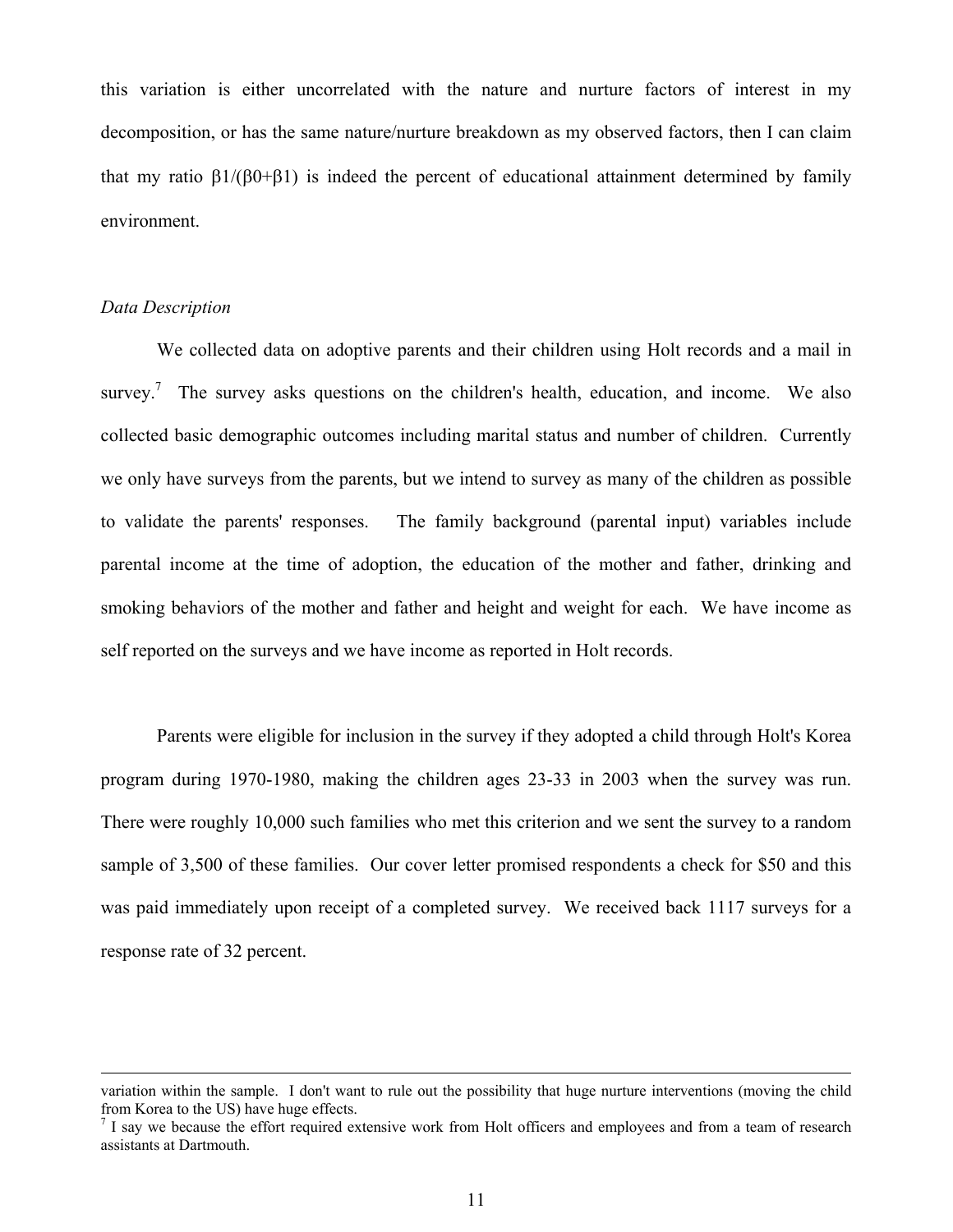Appendix Table 1 shows that the non-response pattern is unrelated to any of the parental characteristics that we have from the adoption files. I run an OLS regression of a dummy for responding on parental income, parental education and the adoptee's height and weight at the time of admission to Holt. The coefficients on the right hand side variables are all small and statistically insignificant.

 Appendix Table 2 performs a simple test of the random assignment of adoptees to families. I regress pre-treatment variables for the adoptees on pre-treatment variables for the parents. Under the null of randomization of adoptees to families, we should see no relationship between adoptee and parent characteristics. The data are consistent with randomization. Mother's and father's education and income are uncorrelated with the adoptee's height, and weight measured at the child's first contact with Holt.

 The survey collects outcomes for up to 5 children in the family. Fortunately, for the purposes of sample size, most families had more than one child, and in many cases families had more than one Holt adoptee from Korea. Table 2 shows a frequency tabulation of family sizes in the sample. Of the roughly 1100 families, 323 have two children, 298 have 3 children, and 214 have four children. Only 60 families have a single child, and that child is of course a Holt adoptee. Eighty five of our families have six or seven children, but unfortunately we only collected information on 5 of the children in these large families. $8<sup>8</sup>$ 

 Table 2 shows the fraction adoptees and fraction girls by family size. In single child families, where there is exactly one Holt adoptee, 78 percent of the adoptees are girls. In families of

<sup>&</sup>lt;sup>8</sup> We did ask the respondents to include their oldest adoptee through Holt. I failed to anticipate so many families of more than 5 children.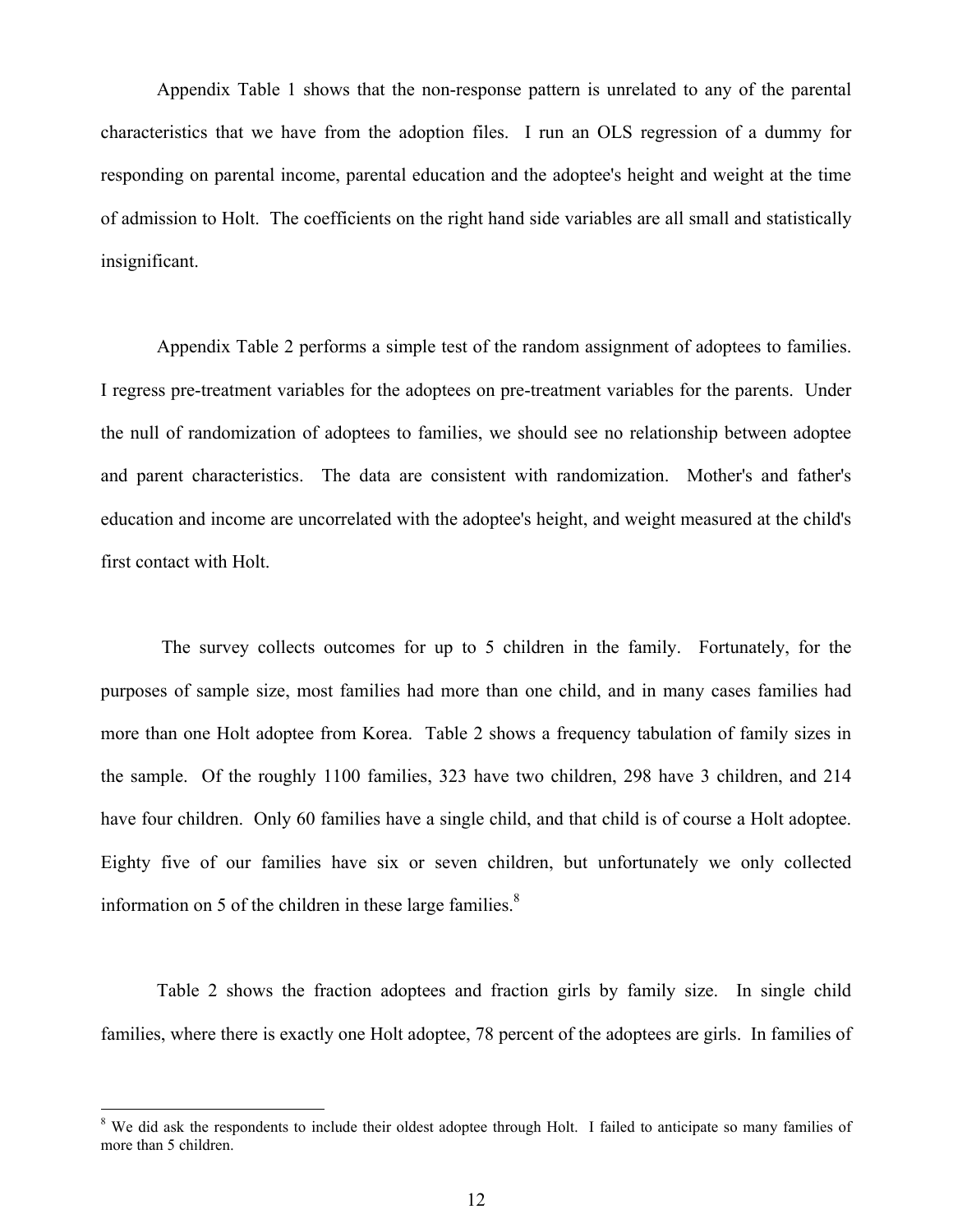two children, 80 percent of the children are adoptees and 63 percent are girls. In the larger families, 55-60 percent of the children are adoptees and about 55 percent are girls.

 We have data for both adoptees and non-adoptees in the family. We collected information on the non-adoptees (biological children of the parents) so that we could compare treatment effects and transmission coefficients across the two groups. We use all children in the family to calculate family size and to calculate gender ratios and percent adopted in each family. For the subsequent analysis of adoptees, we keep only Korean adoptees through Holt. We drop the small number of adoptees under 18 since it is very unlikely that their schooling is complete or that we have useful income data for them. Seven percent of the final sample is under age 21, and in all of our regressions we include a set of age dummies to allow for the fact that most of our outcomes including income, educational attainment and marital status vary by age.

 Table 1 shows mean outcomes at the child level (as opposed to the family level). Thirty percent of the adoptees are male versus 61 percent of the biological children. The adoptive families clearly have more than the U.S. population average of boys among their biological children, which may indicates that some families might be adopting in part to diversify away from boys. The adoptees are on average six years younger than the non-adoptees. The adoptees' average age at arrival in the U.S. is 1.7 years, with 28 percent of the adoptees being over age 1 at arrival. Below I test whether arrival age in this sample matters for outcomes and find no evidence that it does.

 Forty eight percent of the adoptees have four years of college versus 65 percent for the nonadoptees. Conditional on graduating from a college for which we have U.S. News rankings and data, the adoptees graduate from colleges with roughly similar SAT scores and acceptance rates as the non-adoptees. The non-adoptees graduate from schools with a  $75<sup>th</sup>$  percentile of SAT scores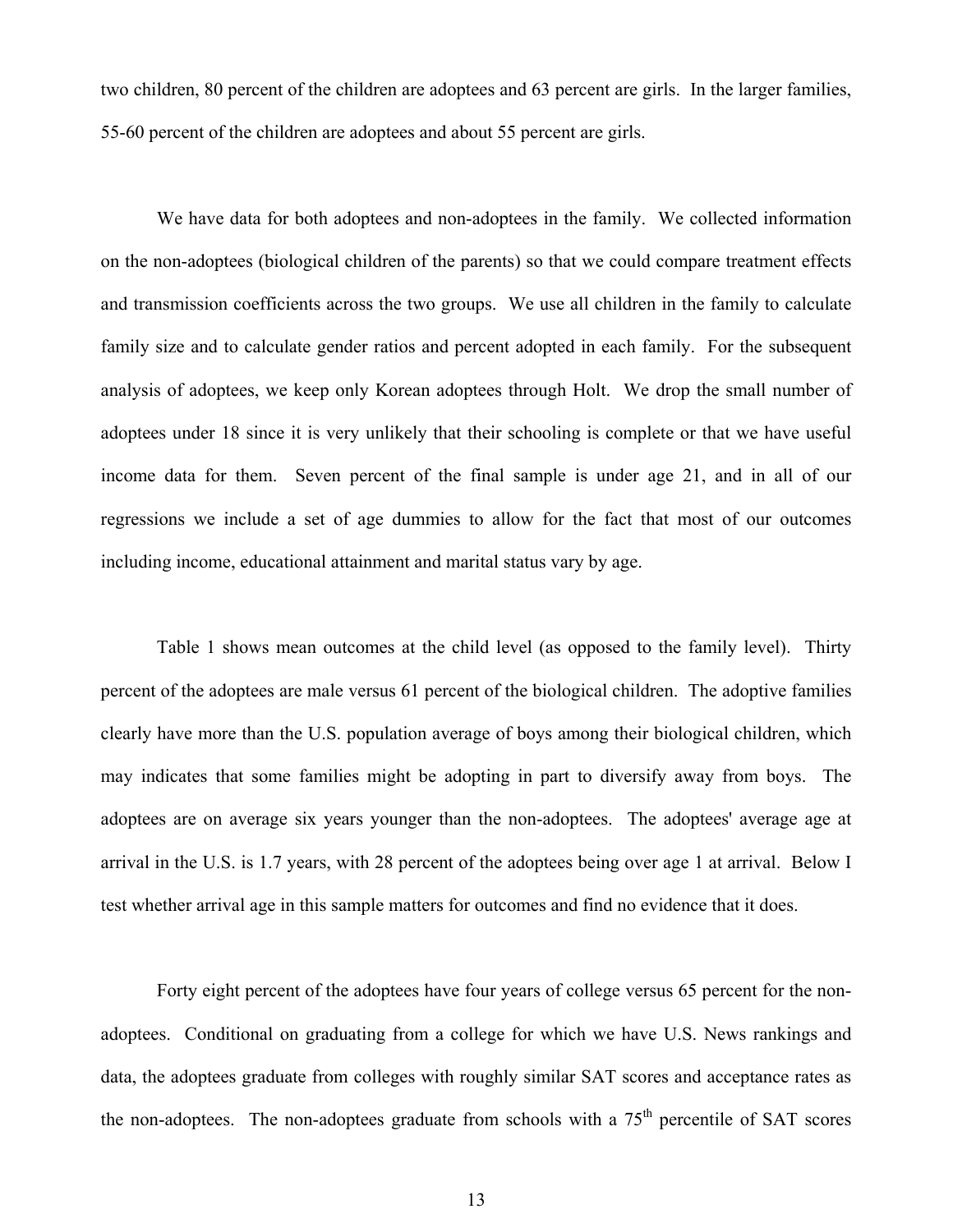that is 13 points higher than the schools of the adoptees. The survey measure of family income is much higher for the non-adoptees than for the adoptees: \$61,000 per year versus \$42,000 per year. But this huge difference narrows to \$1,600 when I control for age, education, and gender.

 The adoptees are less likely to be married, but this is partially an age effect. Thirty four percent of the non-adoptees are classified as overweight (have a Body Mass Index >25) versus 24 percent of the adoptees. This could be correlated with the fact that the adoptees are all Korean and most of the non-adoptees are white, though I do not offer any theory as to why obesity should vary by race.

 Twenty three percent of the adoptees smoke versus thirty two percent of the non-adoptees. Reported smoking rates among the adoptive parents are incredibly low at 3 percent for the adoptive mothers (when weighted at the child level not the family level). This could indicate that people who want to adopt or who are approved to adopt are unlikely to be smokers, or that the parents have learned to not admit to smoking in an adoption related survey.

 Figure 1 shows the steep negative relationship between family size and the adoptees' probability of graduating from college. Adoptees who are randomly assigned into a single child family have about a 55 percent probability of college graduation versus a 35 percent graduation rate for adoptees assigned into a seven child family. The negative slope is less steep for the nonadoptees. The negative effects of family size on education (and the difference in slopes) remain quite strong even after I control for other family characteristics (see below), though Black Devereaux Salvanes [2004] would suggest that much of the relationship is driven by unobservables about the family.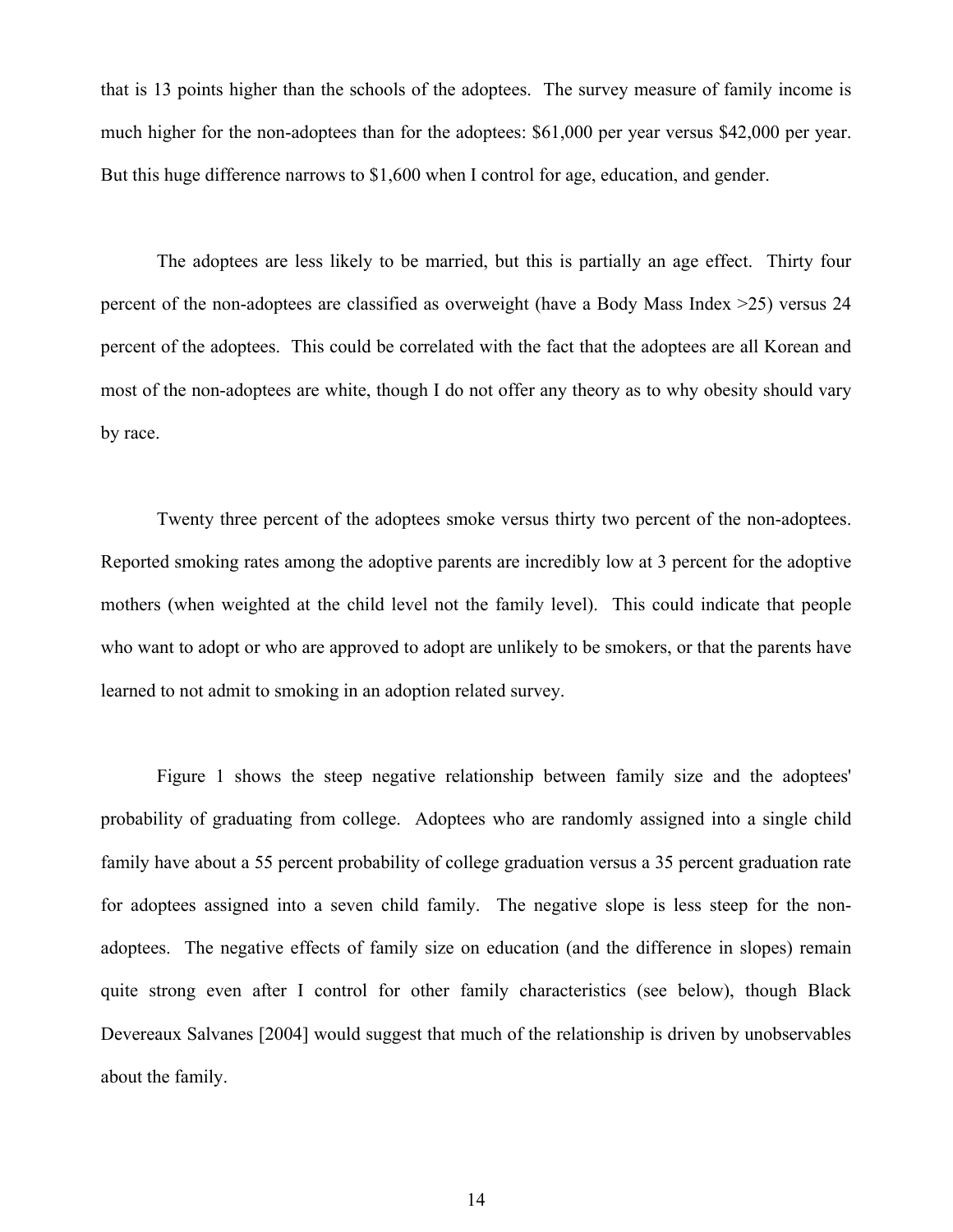Figure 2 shows how the adoptees and non-adoptees mean years of education vary with mother's education. The relationship is clearly positive for both groups, but the slope is much less steep for the adoptees than for the non-adoptees. In other words, the adoptees benefit much less from additional years of mother's schooling than do the non-adoptees. At lower levels of mother's education (moving the mother from 11 to 12 years completed), both groups benefit enormously from additional years of mother's schooling. But at 13 years of mother's education, the slope flattens out for the adoptees.

 This pattern of differing slopes for the two groups is more extreme when we look at income. Figure 3 shows mean family income for the adoptees and non-adoptees at each level of parental income. The adoptee's income appears to have almost no relationship to parental income.

#### *Results*

 In Table 3, I show transmission coefficients from parents to children for a variety of outcomes. In this table each coefficient is from a separate univariate regression in which I regress the child's outcome on the same outcome for the mother or parents. Very similar results obtain when I use the father's outcome instead of the mother's (not shown). More importantly very similar results are obtained when I measure these transmission coefficients controlling for other parental background information, and child age and gender. See, for example, Tables 4 and 5.

 In the first row of Table 3, I regress the child's years of education on the mother's. For the non-adoptees I find a coefficient of .30. The coefficient of transmission for the adoptees is a much smaller but still highly statistically significant .07. Relative to Björklund et al, I find a slightly larger coefficient for the non-adoptees and a smaller coefficient for the adoptees. In my sample, roughly 23 percent of the transmission of educational attainment can be assigned to level effects of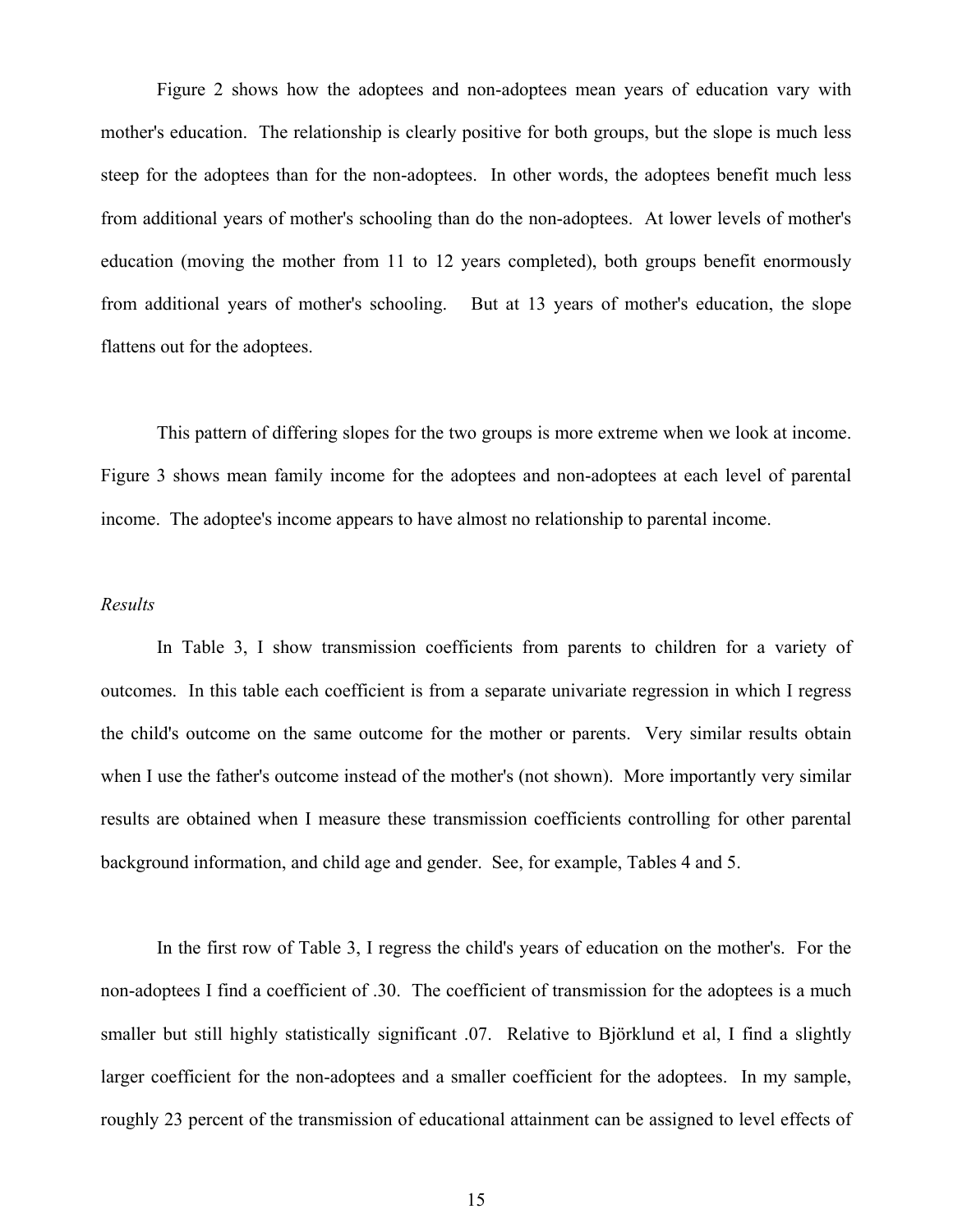environmental mother's education. In the Björklund et al's, this number is closer to 50 percent. One possible explanation for the difference may be positive selection of adoptees into families in the Swedish data. In fact when I run the same regression for non-Holt adoptees in the same families (where there is no random assignment) I find a much higher transmission coefficient of .16 which is close to the Björklund Lindahl Plug estimate.

 Results using a dummy variable for graduation from college are similar to those using years of education attainment. The transmission coefficient for the adoptees is .07 versus .26 for the nonadoptees. This indicates that 27 percent of the transmission coefficient for non-adoptees works through level effects associated with the mother's college status.

 Health outcomes show a very different pattern of transmission than do educational outcomes. Unsurprisingly, parents transmit their height to their biological children much more strongly than to their adoptive children. The relevant coefficients are .46 and .05. Interestingly, body mass index is also transmitted much more strongly to non-adoptees than to adoptees.<sup>9</sup> The transmission coefficient for the non-adoptees is .24 versus .02 for the adoptees. This latter finding could be interpreted in one of several ways. It may be that BMI and obesity have a huge genetic component which accounts for the much stronger parent to non-adoptee correlation that we see. Or it may be the interaction between having genes for obesity and having parents who eat a lot that accounts for the strong transmission to non-adoptees.

 A third related possibility is that because the Korean American adoptees do not necessarily resemble the parents physically, the adoptees do not take cues from the parent's eating and weight in setting their own eating and exercise habits. To investigate whether interactions between parent and

 $\overline{a}$ 

 $9$  Vogler et. al. [1995] have the same finding in a sample that is mostly caucasian adoptees.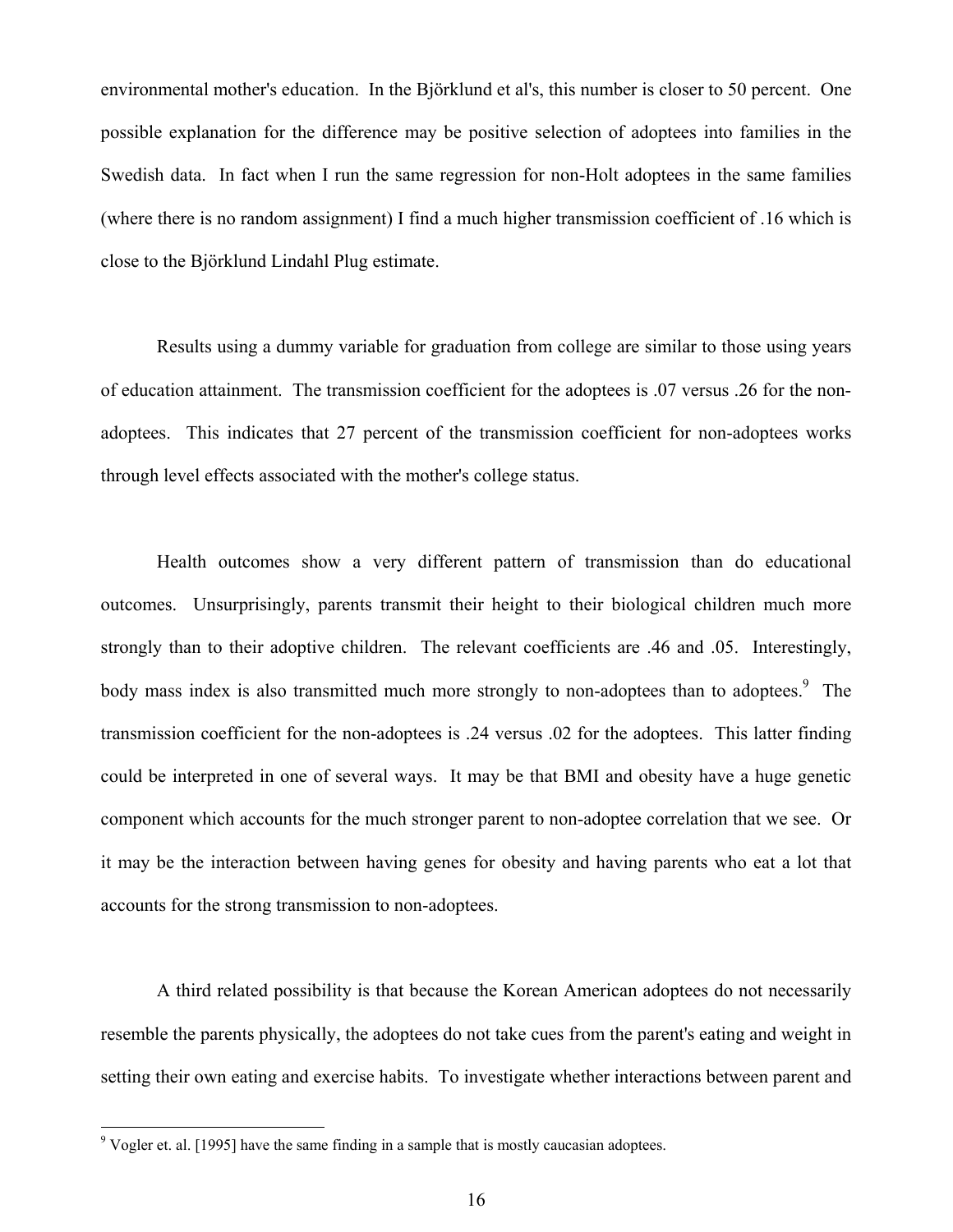child race are relevant in determining these transmission coefficients, I ran the same regression for 240 non-Holt adoptees. I do not have race for these adoptees, but I do know birth country. Interestingly, I find the same low transmission coefficient of BMI from parents to adoptees (a statistically insignificant .02) when I look at the non-Holt adoptees. This evidence plus Vogler et al [1995] suggest that the result is true for adoptees in general, and not just Korean adoptees.

Two final outcomes of interest are dummy variables for drinking and smoking. The coefficient of transmission for smoking is just as high for the adoptees as for the non-adoptees. Unfortunately this is not measured with great precision because so few of the parents smoke. For drinking, the coefficient for the adoptees is .21 which is 68 percent as large as the coefficient for the non-adoptees of .31. Overall, it appears that the level effects of family environment are a much bigger component of transmission for drinking and smoking than for years of education.<sup>10</sup>

In Appendix 3, I switch from looking at transmission coefficients for these outcomes to looking at the r-squareds in regressions of child outcomes on all the observed family background characteristics. Each cell in the table reports the r-squared from a regression of the outcome on mother's and father's years of education, college status, smoking and drinking status, height, weight, and obesity and overweight status. I also include as regressors family income and number of children in the family.

For the non-adoptees, I can explain 19 percent of the variation in years of education using the observables about the parents. For the adoptees, I can explain 5 percent of the variation, making the ratio of adoptee r-squared to non-adoptee r-squared 28 percent. This is similar to ratio of adoptee to non-adoptee transmission coefficients of 23 percent shown in Table 3. The r-squared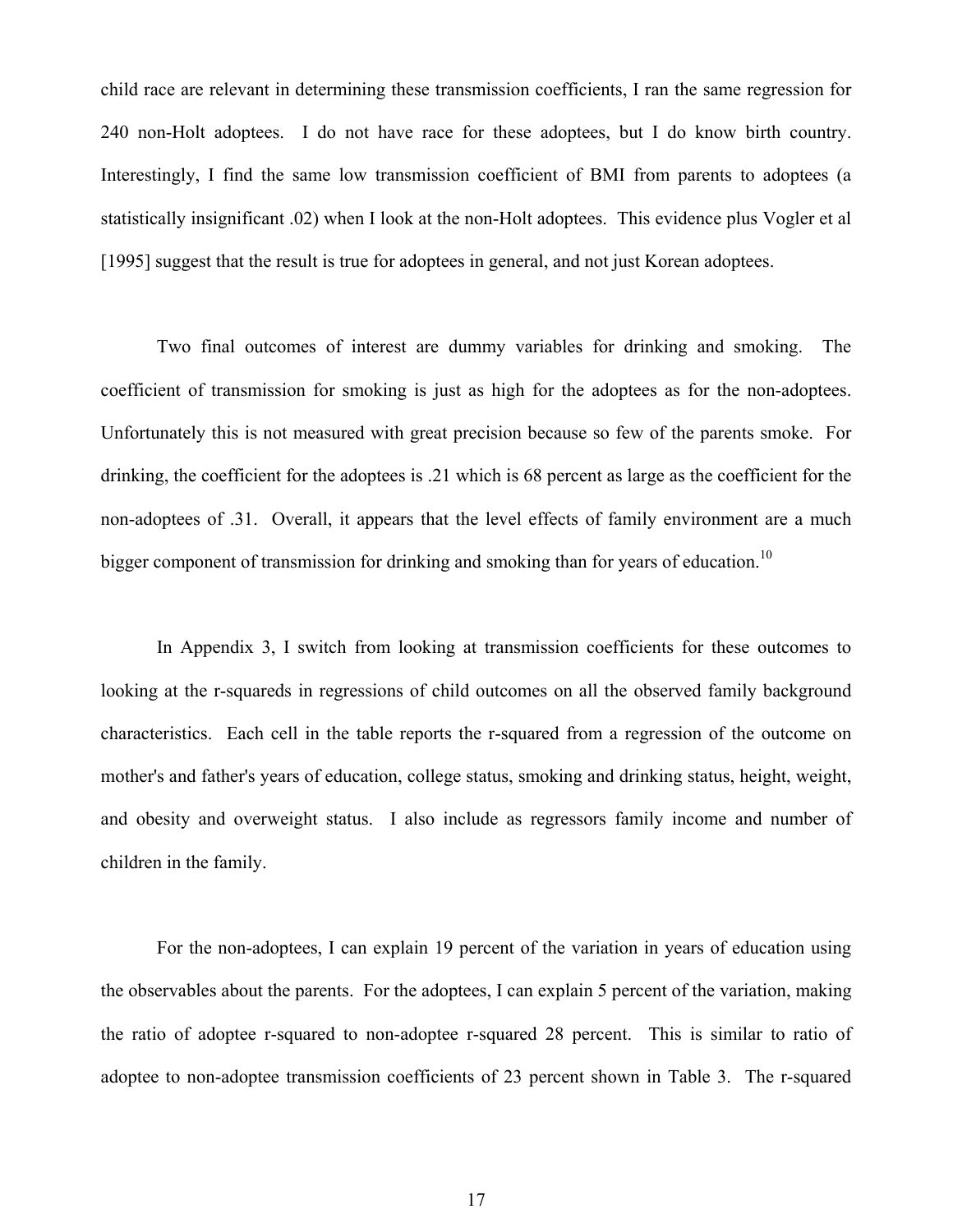ratios for height, body mass index and smoking and drinking also show a similar pattern to that of Table 3. The percentage of adoptees' variation in smoking that can be explained is 69 percent as large as the percentage of non-adoptees variation in smoking. In contrast a much smaller percentage of variation in height and BMI can be explained for adoptees than for non-adoptees.

Figure 4 shows a scatterplot of the results in Tables 3. I graph the non-adoptee coefficient against the adoptee coefficient for nine different outcomes. The 45 degree line represents outcomes for which the two transmission coefficients are equal. Eight of the nine outcomes fall above the 45 degree line meaning that the non-adoptee coefficient is larger. The outcome closest to the 45 degree line is drinking, indicating that for these outcomes, adoptees and non-adoptees are similar in the degree to which they acquire their parent's habits. Obesity is also near the 45 degree line, but only 6 percent of children are classified as obese. BMI and overweight status have much more variation and are significantly above the 45 degree line.

Table 3A shows how my transmission coefficients for adoptees and biological children compare with coefficients found in other data sets by other authors. The first four rows of the table are for four different samples of biological children. Coefficients of transmission of education to biological children in the Holt sample are close to those Björklund et al find in the Swedish data, ie .25-.30. Transmission of education in the NLSY is significantly higher at .40. My income transmission coefficient of .16 is half of the .25-.30 found in the Swedish data and the PSID. The lower income transmission in my sample is quite possibly driven by higher measurement error in my income survey question.

 $10$  Again, by "level effects" I mean the coefficient on environmental mother's outcome in equation (1), as opposed to the coefficient on biological mother's outcome or the coefficient on the interaction term.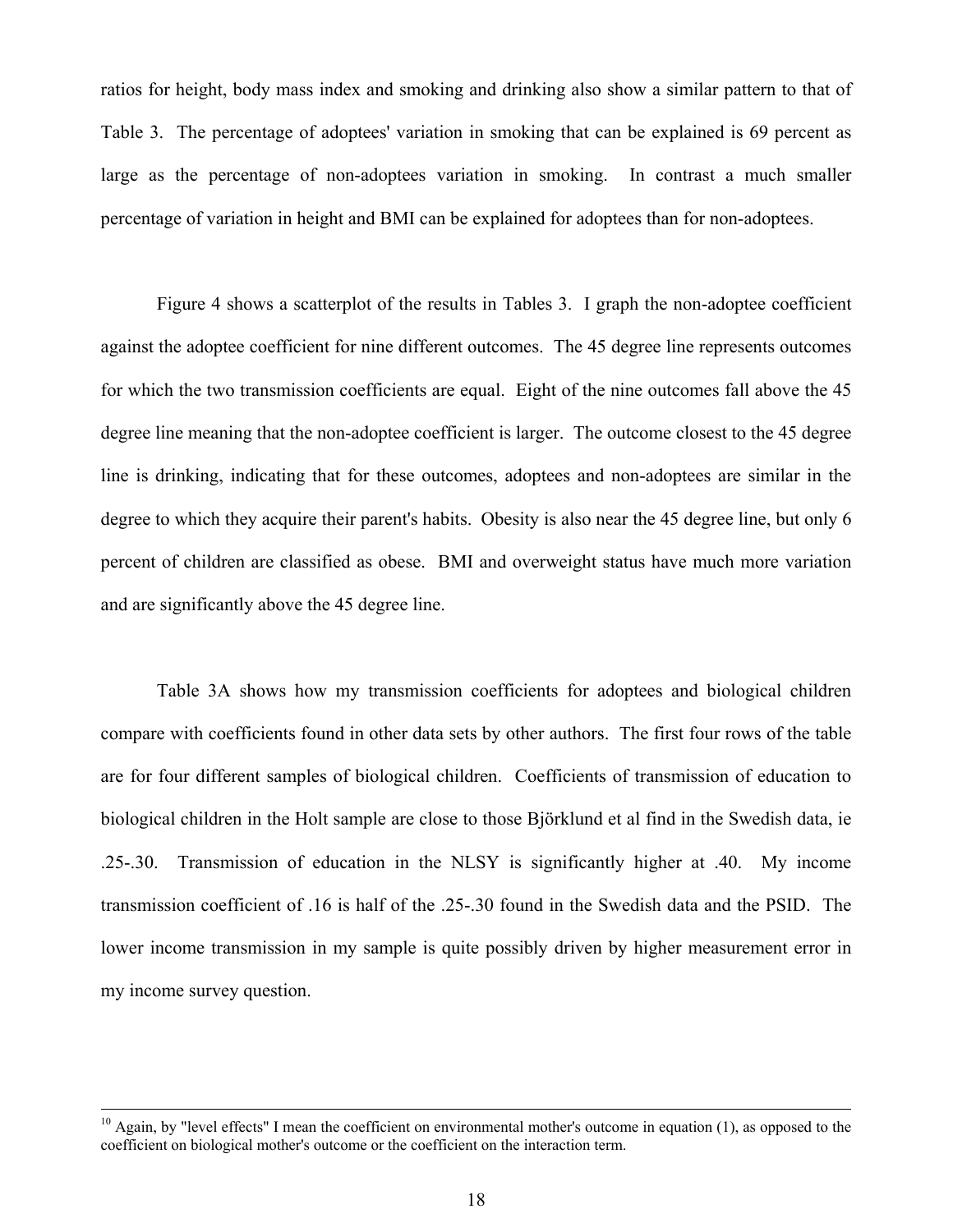For the adoptees, I estimate transmission coefficients of education that are significantly smaller than coefficients found in the NLSY (my calculations) and Wisconsin Longitudinal Survey (Plug [2004]). I attribute much of this difference to the random assignment of adoptees in the Holt sample.

In Table 3B I approach the transmission via nurture question in a slightly different way. I ask how much children resemble their adoptive or biological *siblings*, as opposed to their *parents*. I form pairs of biological siblings and pairs of adoptive siblings. I regress the younger child's outcome on the older child's outcome. For education, I find very similar coefficients as those found using parents: a coefficient of .09 for adoptive siblings and .29 for biological siblings. The connection in drinking behavior is equally strong between pairs of adoptive siblings and pairs of biological siblings. The body mass index of two adoptive siblings is uncorrelated. The only notable difference in results is with regard to income. Sibling's income has a coefficient of .16 for adoptive pairs and .29 for biological pairs.

Table 4 proceeds to regressions of educational outcomes on parent characteristics. Each column is a separate regression and I pool the data for adoptees and non-adoptees. The base category is always the adoptees. For the parental characteristics I include interactions between parental characteristics and a dummy for being a biological child of the parent. (The slope for the non-adoptees is the sum of the baseline coefficient plus the interaction term.) The regressions include, but do not report, age dummies and a dummy for biological child.<sup>11</sup>

Column (1) uses years of education as the outcome. In the first two rows I repeat a key result from Table 3, namely that the coefficient on mother's education is .07 for the adoptees and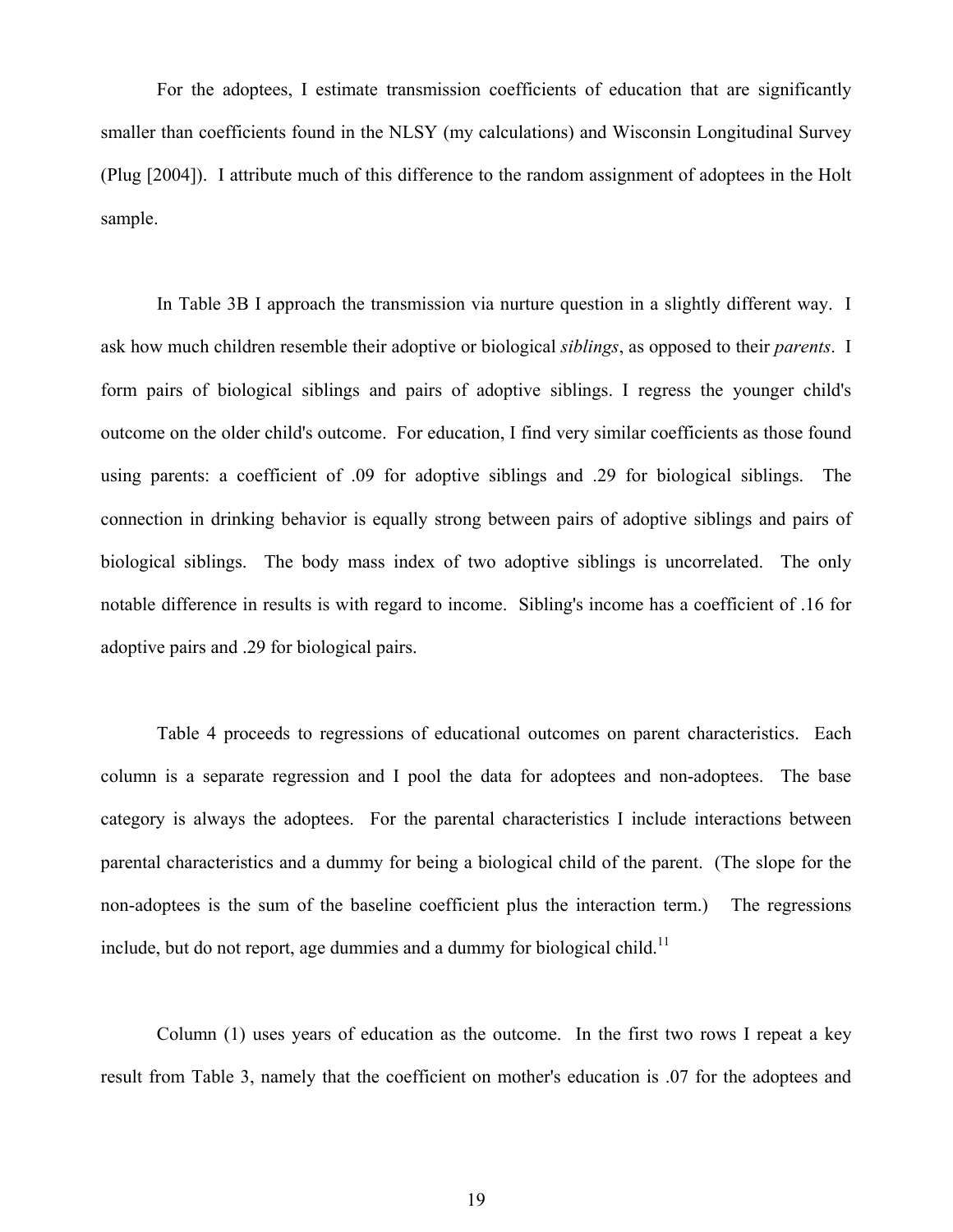.185 higher for the non-adoptees. Each additional child in the family reduces an adoptee's expected years of education by .12 years and the effect is highly statistically significant. However, for nonadoptees, the slope on number of children is only -.023 instead of -.12. The difference between these two coefficients is not statistically significant, though economically it is very significant. The large difference in slopes is consisent with Case, I-Fen Lin and McLanahan's [2000] result that adoptees in blended families experience more of a resource constraint.

The coefficient on number of siblings for the non-adoptees is significantly smaller than the coefficient of -.28 for women in the PSID in Case and Butcher [1994] and the -.09 OLS coefficient in the Norwegian data in Black et al [2004]. One explanation for the difference is that there are more unobserved differences between small and large families in general than between the small and large families in my sample. This seems possible given that my families have all been approved to adopt by Holt.

Log of parental income is not statistically significant in predicting child's years of education, which may be a statement about the measurement error in my parental income variable. The male adoptees have significantly lower educational attainment than the female adoptees, with a coefficient of -.57 years on the dummy for male. The gender effect for the non-adoptees is roughly 0 years, adding the -.57 baseline effect and .55 on the interaction of male and biological child.

Being the oldest child in the family raises an adoptee's educational attainment by .24 years and this effect is statistically significant at the 10 percent level. Non-adoptees are helped even more by being the oldest, but the difference in coefficients for the two groups is not statistically significant. One might think that parental age would have a significant effect on the outcomes for

 $11$  I suppress the latter to avoid confusion. The intercept for biological children is generally negative, but that's because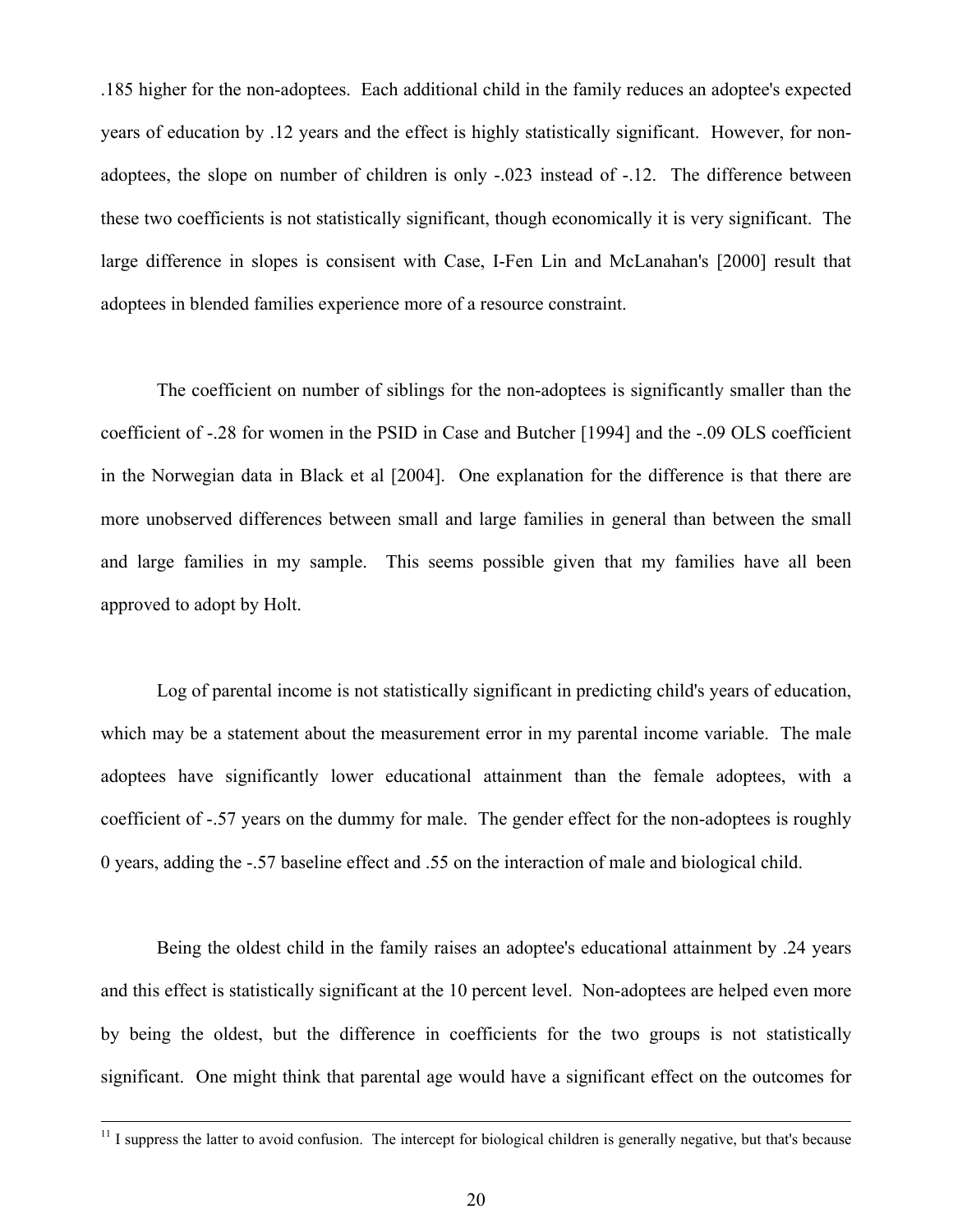both groups of children, but I do not find evidence for this effect. For the adoptees the effect of mother's age minus adoptee's age is -.001 and is statistically insignificant.

Column (2) shows that similar results obtain when I use father's education rather than mother's. When I include both father's and mother's education, both inputs matter and the coefficients add up to roughly the coefficient on mother's education (results not shown).

Columns (3) and (4) show that controlling for other characteristics, mother's college status has large effects on the probability that the adoptee graduates college and graduates from a US News ranked college. Adoptees with a college educated mother are 9 percentage points more likely to obtain a college degree themselves, relative to adoptees whose mothers do not have four years of college. This is an 18 percent effect at the means. Adoptees with a college educated mother are also 9 percentage points more likely to obtain a degree from a US News ranked college versus adoptees whose mother does not have four years of college. This is a 26 percent effect at the means.

Conditional on attending a US News listed college, mother's and father's education and family income do not have a statistically significant effect on the selectivity of the college attended. Doubling family income is associated with the adoptee attending a school that has SAT scores (measured at the  $75<sup>th</sup>$  percentile) that are 15 points higher. This is roughly .14 standard deviations higher in the distribution of  $75<sup>th</sup> SAT$  percentile across schools.

Column (6) switches the dependent variable to the log of the child's family income. Parental income and mother's college status have virtually no effect on the adoptee's income. In contrast the

the slope on regressors like mother's education is so much steeper for the biological children.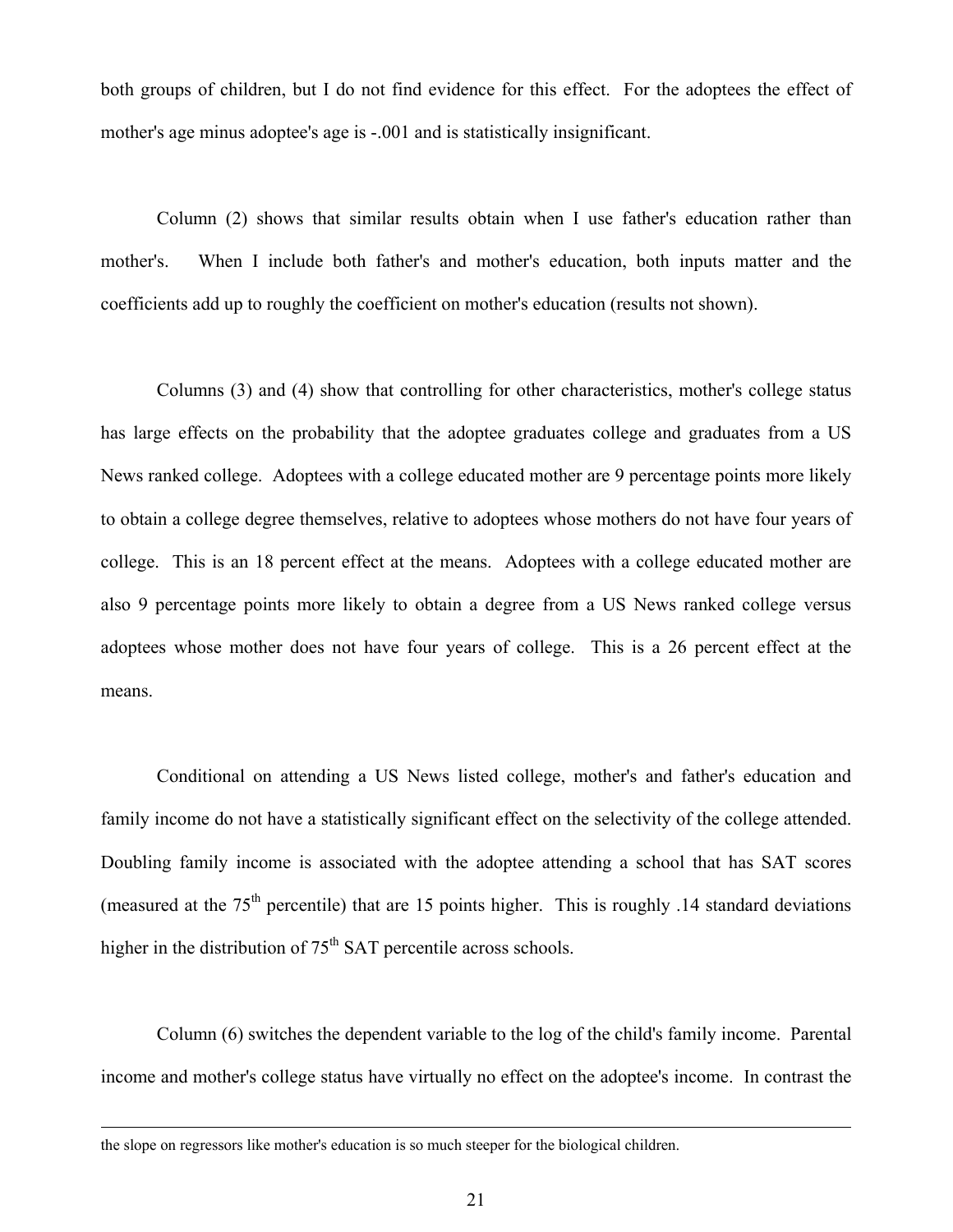transmission coefficient of income for the non-adoptees, controlling for other parental characteristics is .18. As mentioned above, this is lower than results for than the .30 coefficient typically found for a single year of earnings in the PSID (Solon [1999]) and the .29 I find in the NLSY. The difference could be driven by the restriction of range among Holt families, or by higher measurement error in my survey.

Table 5 examines treatment effects of parent characteristics on several health outcomes including smoking, drinking, and obesity. The key results in Table 5 are similar to those from the univariate regressions in Table 4. Adoptees experience a large treatment effect from their mother's drinking and smoking behavior, but there is little influence of mother's body mass index on the adoptee's BMI or obesity. In column (1), adoptive mother's drinking raises the adoptee's probability of drinking by 19 percent. The effect for the non-adoptees is 26 percent and the difference between the coefficients is not significant. Male adoptees are more likely to drink than female adoptees and each additional year of mother's education raises the adoptee's probability of drinking by 1.1 percent.

The effects for smoking in column (2) show a somewhat similar pattern though the coefficients are smaller and not statistically significant. Mother's smoking raises the adoptee's probability of smoking by 11 percent, and the effect for the non-adoptees is not statistically significantly different.

The effects for BMI and obesity are quite the opposite. Mother's BMI, overweight status and obesity status have a huge effect for her biological children but very little effect for the adoptees. If the mother is classified as overweight, the non-adoptees are 19 percent more likely to be overweight whereas the non-adoptees are .2 percent more likely to be overweight.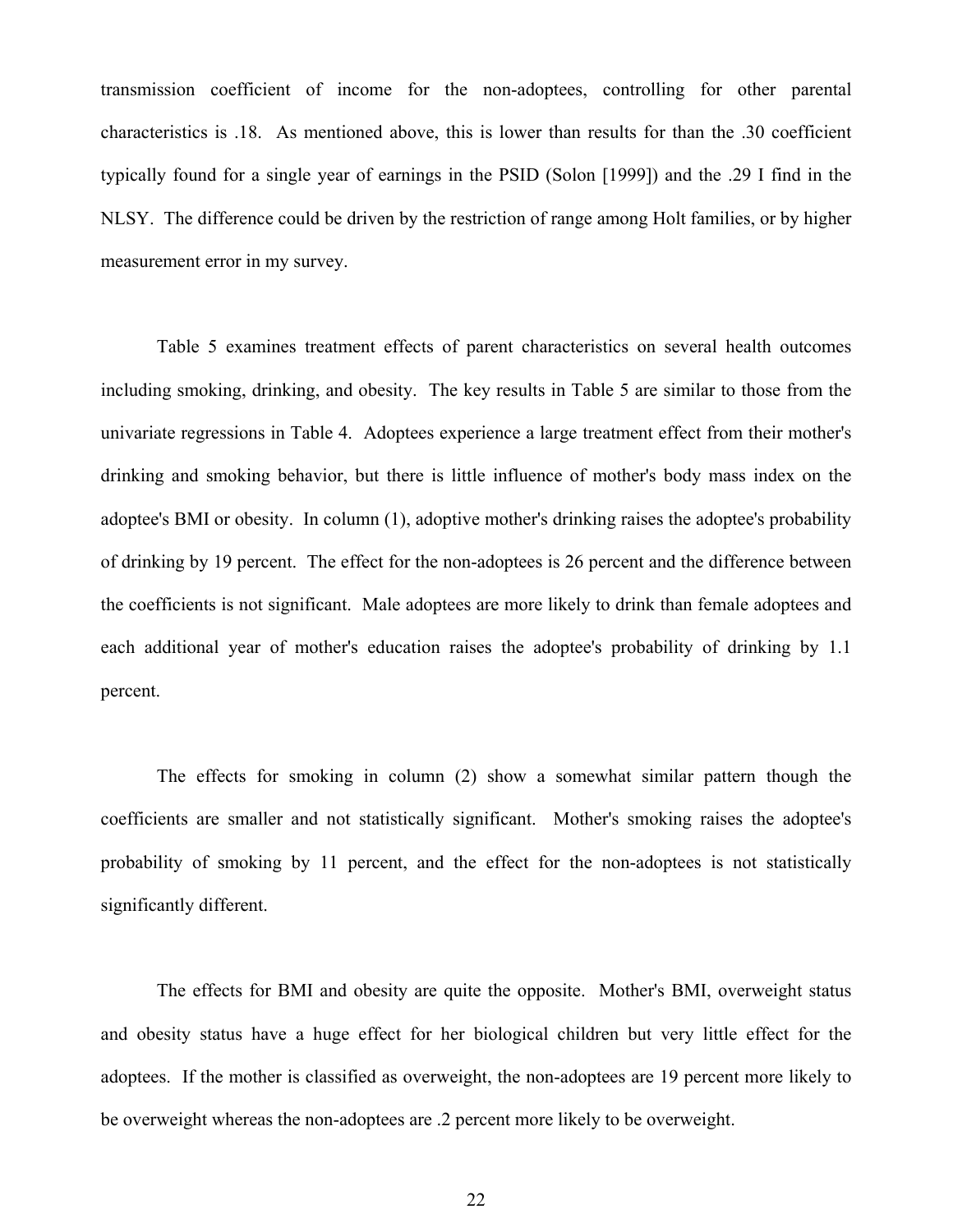Table 6 asks whether the mix of adoptees and non-adoptees in the family affects the adoptees' outcomes. I form dummy variables for three separate categories of adoptees: 1) the child is the only adoptee in the family, 2) the child is an adoptee in a family with multiple adoptees and one or more biological children, and 3) the child is an adoptee in a family with multiple adoptees and no biological children. The base category for the coefficients are the biological children and the regressions include a separate intercept for biological children, age dummies, family size dummies, mother's education, and family income. Both the point estimates and the standard errors indicate that the outcomes for adoptees do not vary significantly with the mix of adoptees and non-adoptees.

Appendix Table 5 explores whether the estimated transmission coefficients differ by adoptee gender.<sup>12</sup> I limit the sample to the adoptees and add interaction terms to allow the male adoptees to have a separate slope on mother's education, mother's college status, parental income, and mother's body mass index. The outcomes considered are years of education, graduating from a US News ranked college, drinking, smoking, and BMI. In no case do we find that the male and female adoptees have coefficients that are statistically significantly different. However, the slopes are estimated with enough imprecision that it in most cases it is also difficult to reject a sizeable difference in slopes.

Appendix Table 6 asks whether the gender mix in the family affects the adoptee's outcomes. Again I limit the sample to the adoptees. My right hand side variables of interest are the fraction of girls in the family, whether any of the adoptee's siblings are girls and whether any of the adoptee's siblings are boys. I try running the regressions separately for boys and girls. I do not find any evidence of gender mix effects, but again the standard errors are large enough that I cannot say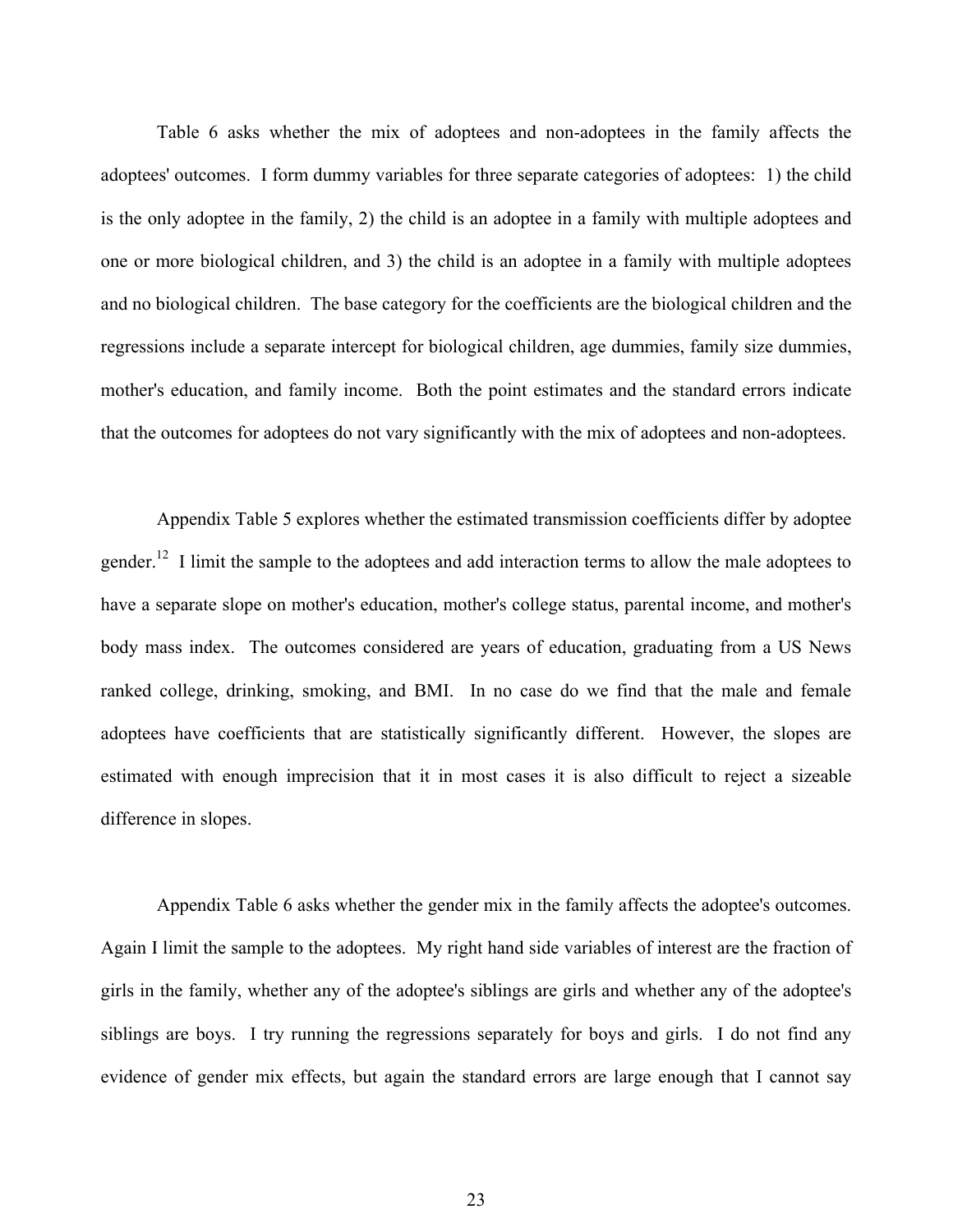much more than this. Finally in Appendix 7 and in a large series of specifications not reported, I ask whether the child's age at adoption affects outcomes. The short answer is that I cannot find any evidence that within this sample age at adoption matters for educational attainment, income, obesity or drinking. $13$ 

#### *Conclusion*

In this paper, I examine a sample of Korean-American adoptees who in infancy were randomly assigned to families. Being assigned to a high education family has economically meaningful treatment effects for these adoptees. Adoptees are 9 percent more likely to have four years of college if their mothers do. Each additional year of mother's educational attainment raises the adoptee's educational attainment by .07 years. But the effects for adoptees are modest when compared to corresponding effects for non-adoptees. The transmission of educational attainment and college status to adoptees is roughly 25 percent as large as the transmission of educational attainment and college status to non-adoptees. Thus, for educational outcomes, the level effects of parental education are quite important, but only about one quarter of the story.

Health outcomes show a very different pattern. Parents appear to transmit drinking and smoking behavior to adoptees and non-adoptees at nearly the same rate. If a mother drinks, the adoptee is 19 percent more likely to do so, and if the mother smokes, the adoptee is 11 percent more likely to smoke. The transmission of drinking to non-adoptees is larger in the point estimate but not statistically significantly different than transmission for the adoptees. Thus parents may be equally good at transmitting certain health habits to their children, regardless of any genetic connection.

 $12$  My interest here is in part due to the fact that many of the Moving to Opportunity effects differ greatly by youth's gender Kling, Ludwig and Katz [2004].

 $<sup>13</sup>$  It seems logical that it would matter, but there is no strong evidence of the effect in this sample.</sup>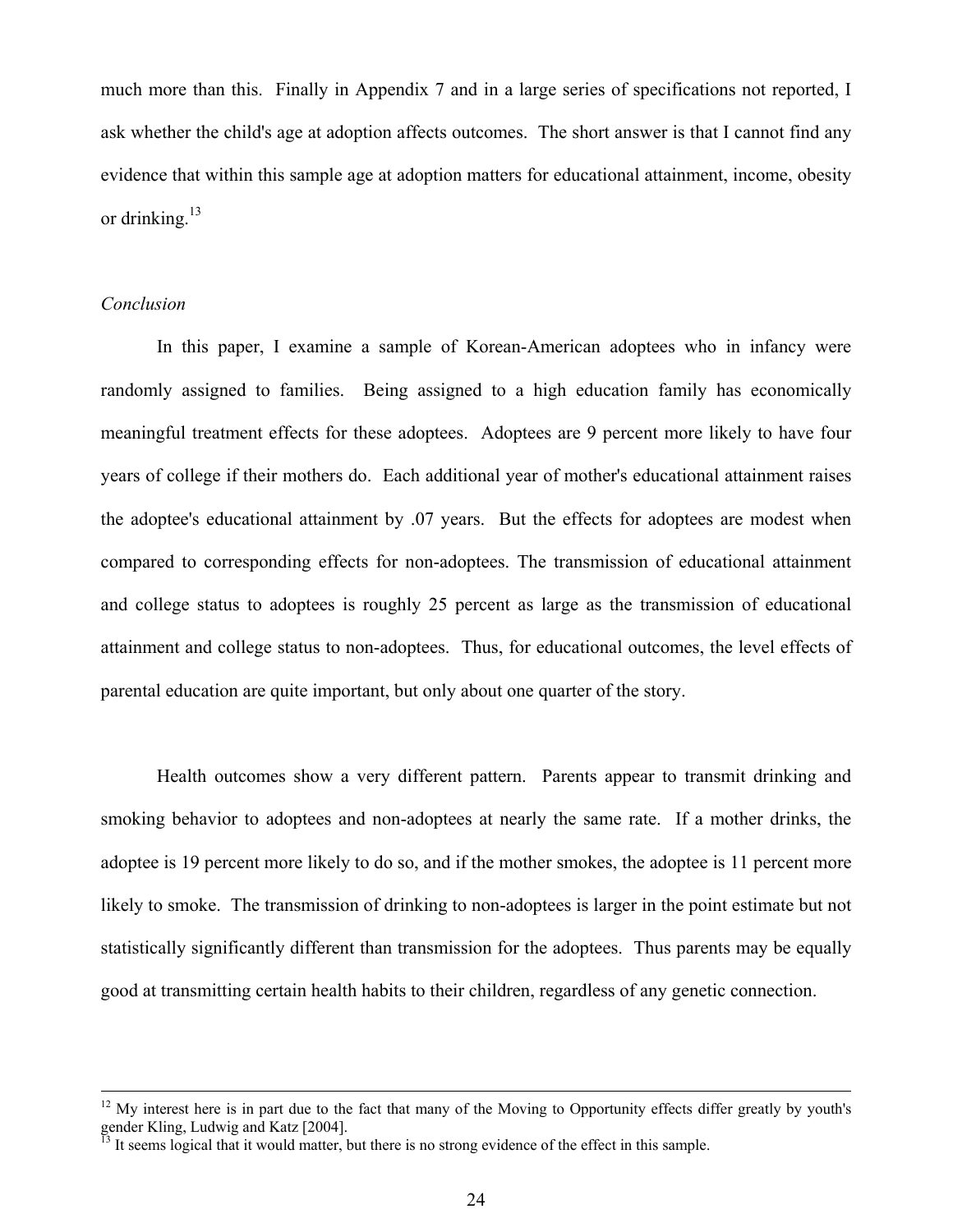For height and obesity, there is strong transmission from parents to their biological children and almost no transmission of these outcomes to adoptees. For example, the transmission coefficient on body mass index is .02 for adoptees and .23 for non-adoptees. The results for body mass index are suggestive of a big role for genes in determining obesity. A model which emphasizes the interaction between genes and environment is one plausible way to explain this. Certain people may have a genetic predisposition towards obesity, and when they are put in a high calorie and/or low exercise environment, they have high BMIs. The random assignment of adoptees to families means that children with obesity promoting genes are not disproportionately likely to end up in an obesity promoting family environment.

The largest treatment effects for the adoptees are either caused by or strongly correlated with the number of children in the family. Each additional child added to the family is associated with a .12 year decrease in the adoptee's educational attainment and a 2.5 percent reduction in the probability of attending college. These large effects from family size may imply that there is a quality quantity tradeoff that is particularly steep for adoptees, relative to non-adoptees. Or, the family size effects may be picking up important unobserved difference between large and small adoptive families.

I also investigated the influences of family structure (number of adoptees versus nonadoptees) and gender composition on adoptee outcomes. I do not find any effects of family structure on education, earnings or obesity. Nor did I find effects from the gender mix in the family or the age at adoption. However, all of these non-results are measured with imprecision.

Overall, this study yields several useful conclusions. First, in a case with random assignment of children to families, family size is still negatively correlated with education and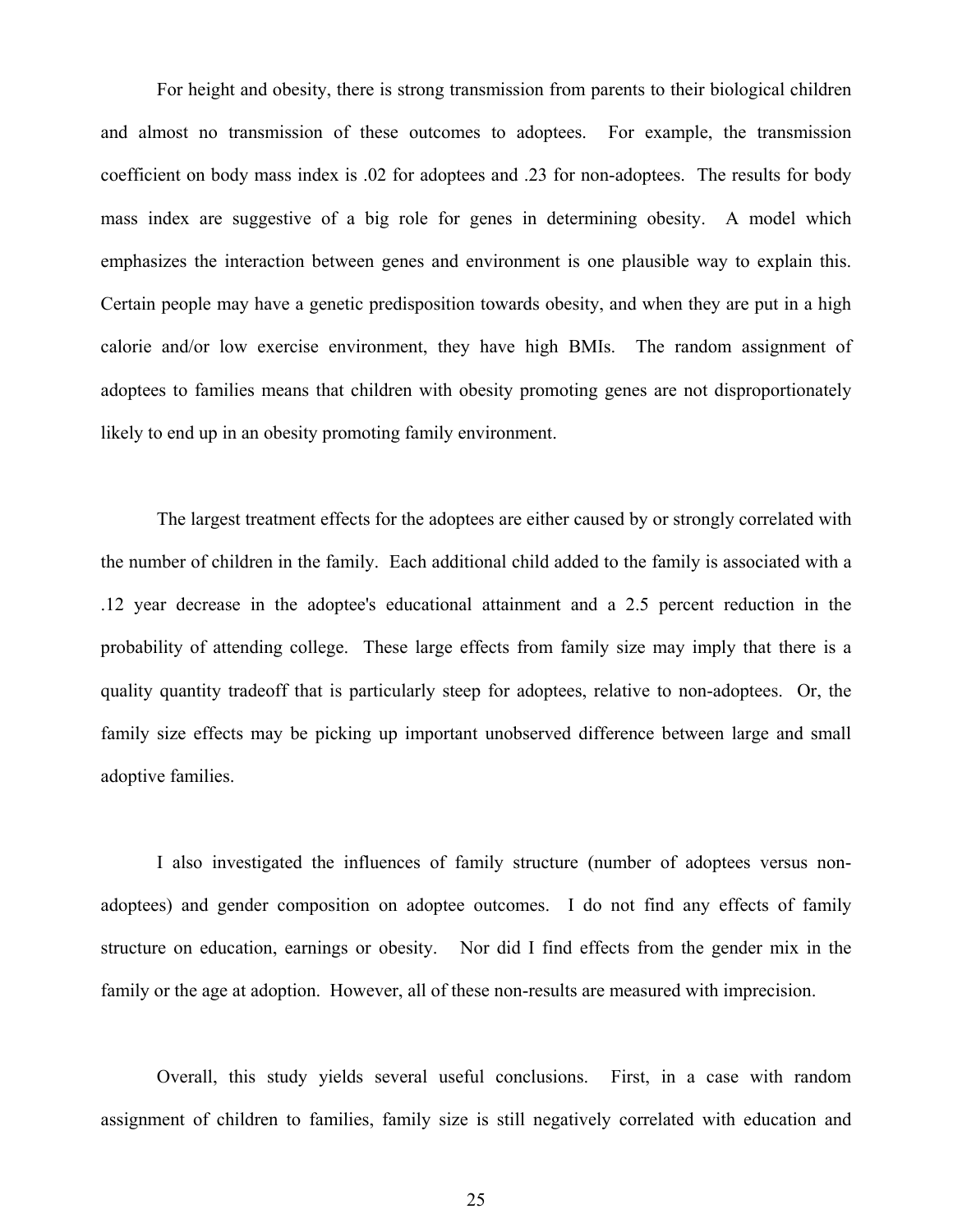income. Second, there is a strong level effect of family environment on child education and income. However transmission of education and income for adoptees is much less strong than for non-adoptees. Hence, by definition, either initial endowments or the interaction between family environment and initial endowments must be driving a large portion of the transmission of income and education to children. Smoking and drinking habits are transmitted almost equally strongly to adoptees and non-adoptees. Perhaps most interesting is the fact that parents do not transmit a tendency for obesity to their adoptees.

Random assignment via adoption is a form of grand experiment that will not be reproduced in policies designed to aid children in general. But for many policies, these data trace out an upper bound for the effects that can be achieved via shifts in family income, or neighborhood quality, or schools. I hope that the treatment effects observed here will guide other social scientists in understanding what determines child outcomes and the possible scope for policy intervention.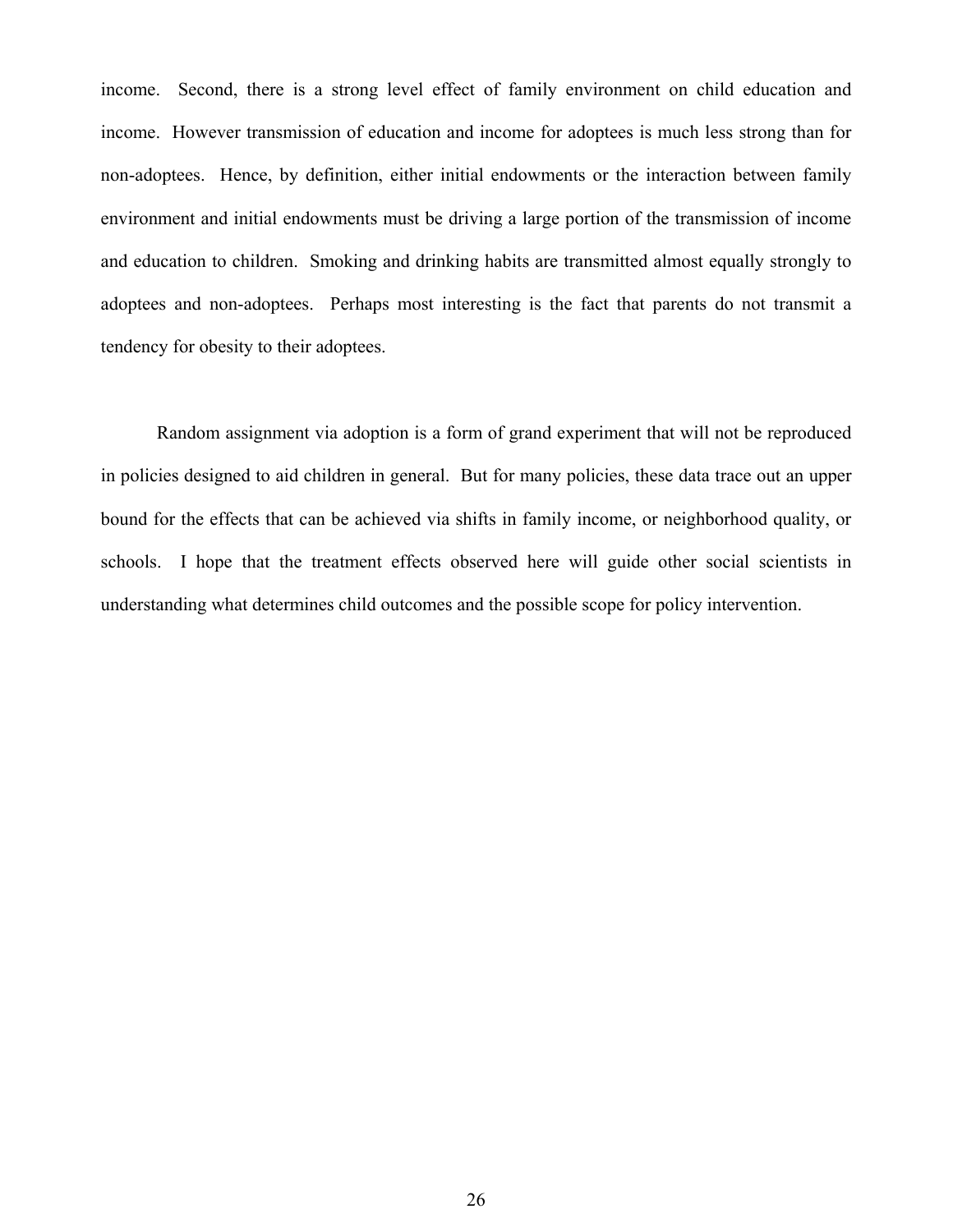### *References*

Altonji, Joseph G. and Thomas A. Dunn, "Relationships Among the Family Incomes and Labor Market Outcomes of Relatives," *Research in Labor Economics*, 12 (1991), 269-310.

Angrist, Joshua D. and Kevin Lang, "How Important are Classroom Peer Effects? Evidence from Boston's Metco Program," National Bureau of Economic Research Working Paper No. 9263, Oct 2002.

- Ashenfelter, Orley, and Alan B. Krueger, "Estimates of the Economic Returns to Schooling from a New Sample of Twins," *American Economic Review*, LXXXIV (1994), 1157-73.
- Ashenfelter, Orley, and Cecilia Rouse, "Income, Schooling, and Ability: Evidence from a New Sample of Identical Twins," *Quarterly Journal of Economics*, CXIII (1998), 253-84.
- Behrman, Jere R. and Paul Taubman, "Is Schooling 'Mostly in the Genes'? Nature Nurture Decomposition Using Data on Relatives," *Journal of Political Economy*, XCVII (1989), 1425-1446.
- Behrman, Jere R., Mark R. Rosenzweig and Paul Taubman, "Endowments and the Allocation of Schooling in the Family and in the Marriage Market," *Journal of Political Economy*, CII (1994), 1131-1174.

Bjorklund Anders and Markus Jantii, "Intergenerational Mobility in Sweden Compared to the United States," *American Economic Review*, 87 (1997), 377-386.

Bjorklund Anders, Markus Jantii and Gary Solon, "Influences of Nature and Nurture on Earnings Variation: A Report on a Study of Sibling Types in Sweden," in Bowles, Gintis and Osborne (eds. ) *Unequal Chances: Family Background and Economic Success*, New York: Russell Sage Foundation, 2004a.

Bjorklund, Anders, Mikael Lindahl, Erik Plug, "Intergenerational Effects in Sweden: What Can We Learn from Adoption Data?" Working Paper, Swedish Institute for Social Research, Stockholm University, 2004.

Black, Sandra, Paul J. Devereux and Kjell G. Salvanes, "Why the Apple Doesn't Fall Far: Understanding Intergenerational Transmission of Human Capital," National Bureau of Economic Research Working Paper No. 10066, 2003.

Black, Sandra, Paul J. Devereux and Kjell G. Salvanes, "The More the Merrier? The Effect of Family Composition on Children's Education," National Bureau of Economic Research Working Paper No. 10720, 2004.

- Capron, C. and M. Duyme, "Assessment of Effects of Socioeconomic Status on IQ in a Full Cross-fostering Study," *Nature*, CCCXL (1969), 552-554.
- Cardon, Lon R., David W. Fulker, John C. DeFries, and Robert Plomin, "Multivariate Genetic Analysis of Specific Cognitive Abilities in the Colorado Adoption Project at Age 7," *Intelligence*, XVI (1992), 383-400.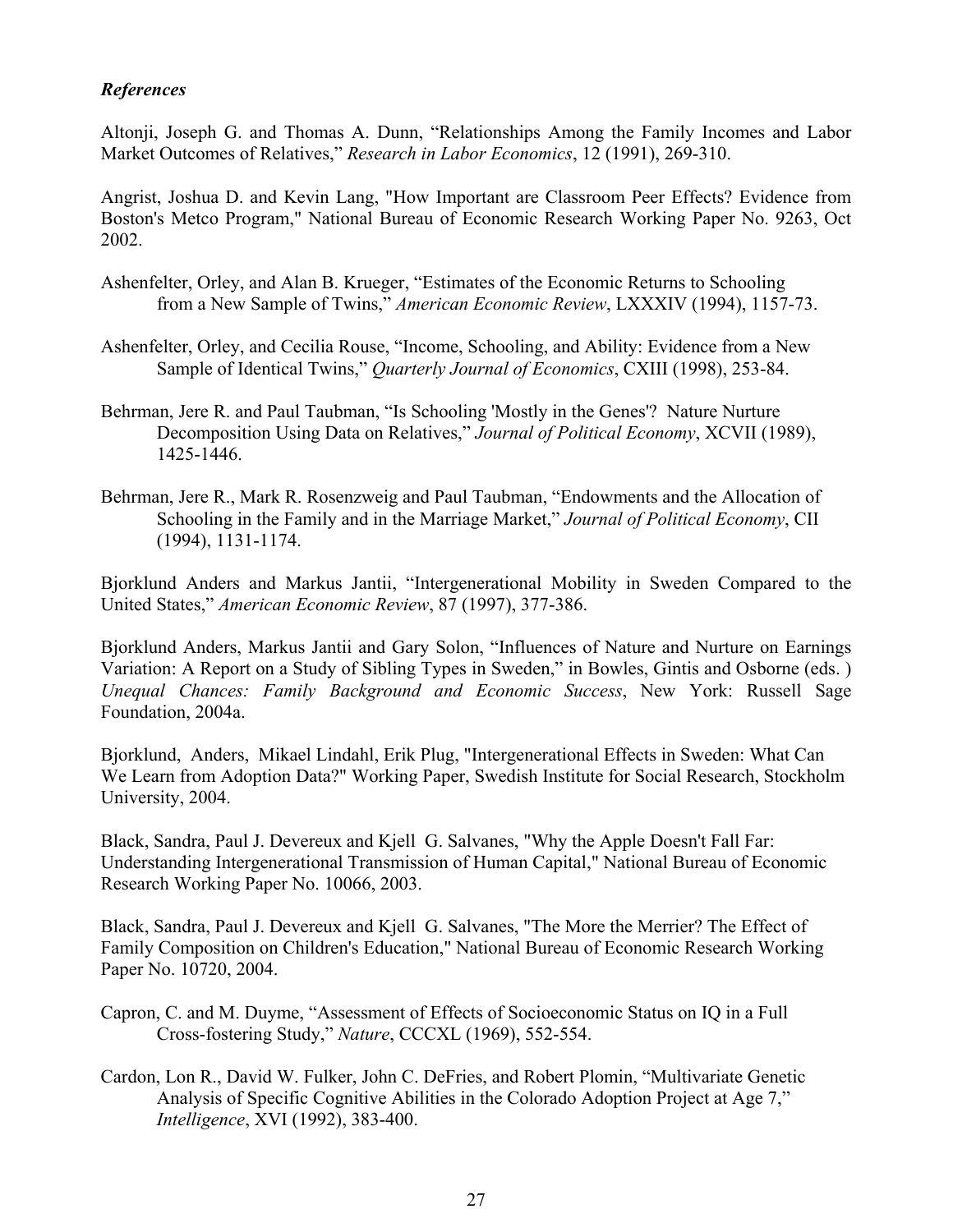Case, Anne C. and Lawrence F. Katz, "The Company You Keep: The Effect of Family and Neighborhood on Disadvantaged Youths," National Bureau of Economic Research Working Paper # 3705, 1991.

Case, Anne, I-Fen Lin and Sara McLanahan, "How Hungry Is The Selfish Gene?," *Economic Journal*, 110 (446), pp, 781-804.

Case, Anne and Kristin F. Butcher, "The Effect of Sibling Sex Composition on Women's Education and Earnings," *The Quarterly Journal of Economics*, v.109 (3), August 1994, pp. 531-563.

Collishaw, S., B. Maughan, and A. Pickles, "Infant Adoption: Pyschosocial Outcomes in Adulthood," Social Psychiatry and Psychiatric Epidemiology, XXXIII (1998), 57-65.

Cullen, Julie Berry, Brian Jacob, and Steven Levitt, "The Impact of School Choice on Student Outcomes: An Analysis of the Chicago Public Schools." *Journal of Public Economics* (Forthcoming).

Currie, Janet and Enrico Moretti, "Mother's Education and the Intergenerational Transmission of Human Capital: Evidence from College Openings," *Quarterly Journal of Economics*, CXVIII (4), 2003, pp. 1495 – 1532.

Darwin, Charles, *On the Origin of Species by Means of Natural Selection*, 1859.

Das, Mitali and Tanja Sjogren, "The Intergenerational Link in Income Mobility: Evidence From Adoptions," *Economics Letters* 75, pp. 55-60.

- DeFries, John C., Robert Plomin, and David W. Fulker, *Nature and Nurture During Middle Childhood*, Blackwell Press, Oxford, UK, 1994.
- Dickens, William and James R. Flynn, "Heritability Estimates versus Large Environmental Effects: The IQ Paradox Resolved, " forthcoming in *Psychological Review*.
- Evans, William N., Wallace E. Oates, and Robert M. Schwab, "Measuring Peer Group Effects: A Study of Teenage Behavior," *Journal of Political Economy,* C (1992), 966-991.

Foster, Jennifer, "Peerless Perfomers: The Lack of Robust Peer Effects at a Large Public University," Ph.D. Dissertation, University of Maryland, 2002.

- Freud, Sigmund, *Civilization and Its Discontents*, 1910.
- Gaviria, Alejandro and Stephen Raphael, "School Based Peer Effects and Juvenile Behavior," *Review of Economics and Statistics*, v.83 (2001), 257-68.

Goldberger, Arthur S, "Economic and Mechanical Models of Intergenerational Transmission," *American Economic Review*, vol. 79, no. 3, June 1989, pp. 504-13

Grilliches, Z. and W. M. Mason, "Education, Income, and Ability, " Journal of Political Economy, LXXX (1972), S74-S103.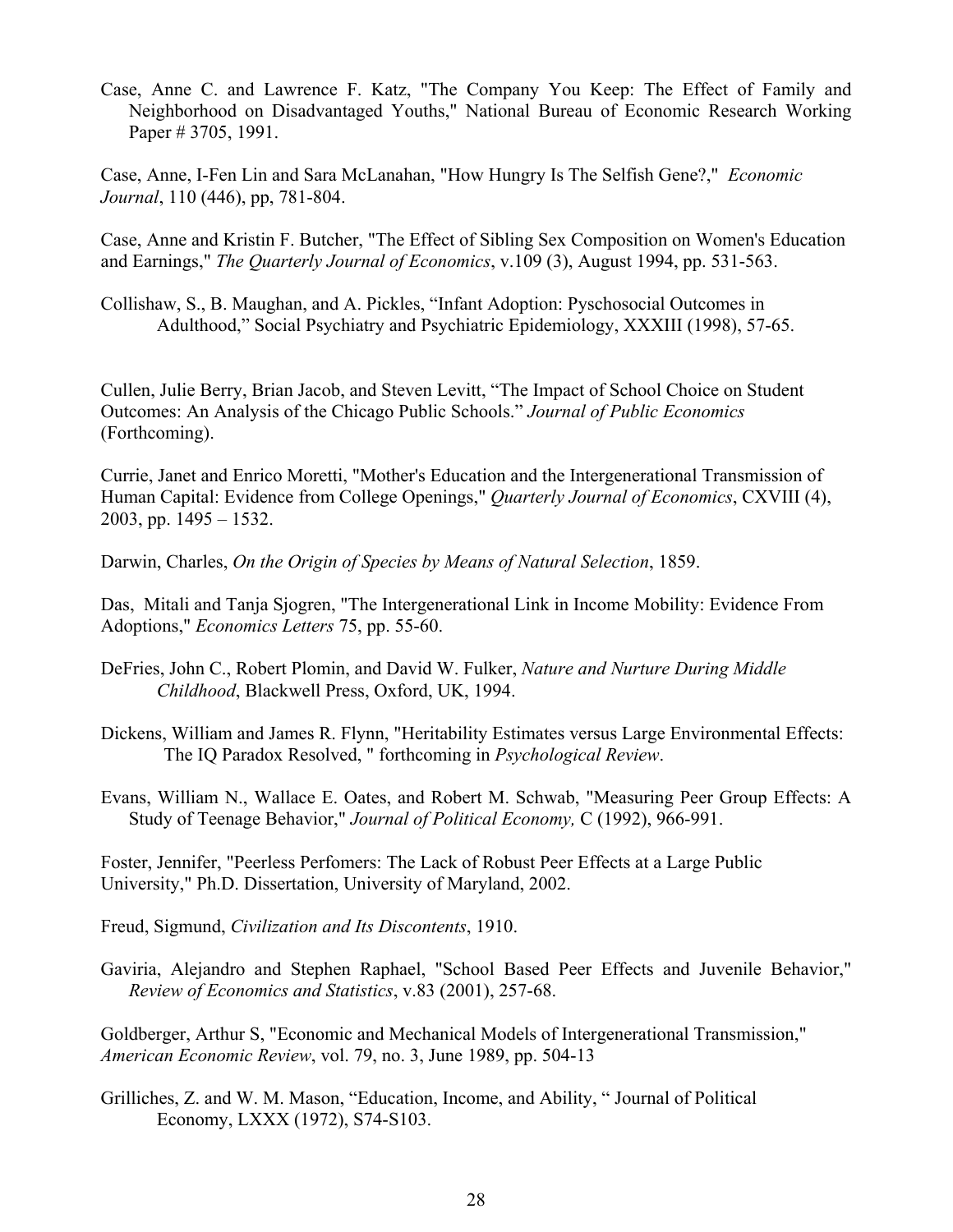- Hanushek, Eric, John F. Kain, Jacob M. Markman, and Steven G. Rivkin "Does Peer Ability Affect Student Achievement?", *Journal of Applied Econometrics* 18(5), September/October 2003, pp. 527-544.
- Harris, Judith Rich, *The Nurture Assumption: Why Children Turn out the Way They Do*, The Free Press, NY, 1998.
- Herrnstein, Richard J. and Charles Murray, *The Bell Curve: Intelligence and Class Structure in American Life*, The Free Press, NY, 1994.

Hoxby, Caroline M., "The Effects of Class Size on Student Achievement: New Evidence from Population Variation," *Quarterly Journal of Economics*, Vol. 115, No. 4 (November 2000), 1239-1285.

Hume, David, *Enquiry into the Human Understanding*, 1748.

Jacob, Brian A, "Public Housing, Housing Vouchers, and Student Achievement: Evidence from Public Housing Demolitions in Chicago," *American Economic Review*, vol. 94, no. 1, March 2004, pp. 233-58.

- Jencks, C., *Inequality: A Reassessment of the Effects of Family and Schooling in America*, Basic Books, NY, 1972.
- Jencks, C. and M. Brown, "Genes and Social Stratification;" in P. Taubman (ed.), *Kinometrics: The Determinants of Economic Success Within and Between Families*, New York: North Holland Elsevier. In press.

Kain, John F., Eric A. Hanushek, Steven G. Rivkin, "Teachers, Schools, and Academic Achievement," National Bureau of Economic Research Working Paper No. 6691, Aug 1998 .

Katz, Lawrence F., Jeffrey R. Kling, and Jeffrey B. Liebman, "Moving to Opportunity in Boston: Early Results of a Randomized Mobility Experiment," *Quarterly Journal of Economics*, 116(2001), pp. 607-654.

Kling, Jeffrey R, Jens Ludwig and Lawrence F. Katz, "Youth Criminal Behavior in the Moving to Opportunity Experiment," Industrial Relations Section Working Paper #482, Princeton University, March 2004.

Ludwig, Jens, Greg J. Duncan, and Paul Hirschfield, "Urban Poverty and Juvenile Crime: Evidence from a Randomized Housing Mobility Experiment," *Quarterly Journal of Economics*, 116(2001), pp. 655-680.

- Loehlin, John C., Joseph M. Horn, and Lee Willerman, "Differential Inheritance of Mental Abilities in the Texas Adoption Project," *Intelligence*, XIX (1994), 325-336.
- Loehlin, John C., Joseph M. Horn, and Lee Willerman, "Heredity, Environment, and Personality Change: Evidence from the Texas Adoption Project, "*Journal of Personality*, LVIII (1990), 221-243.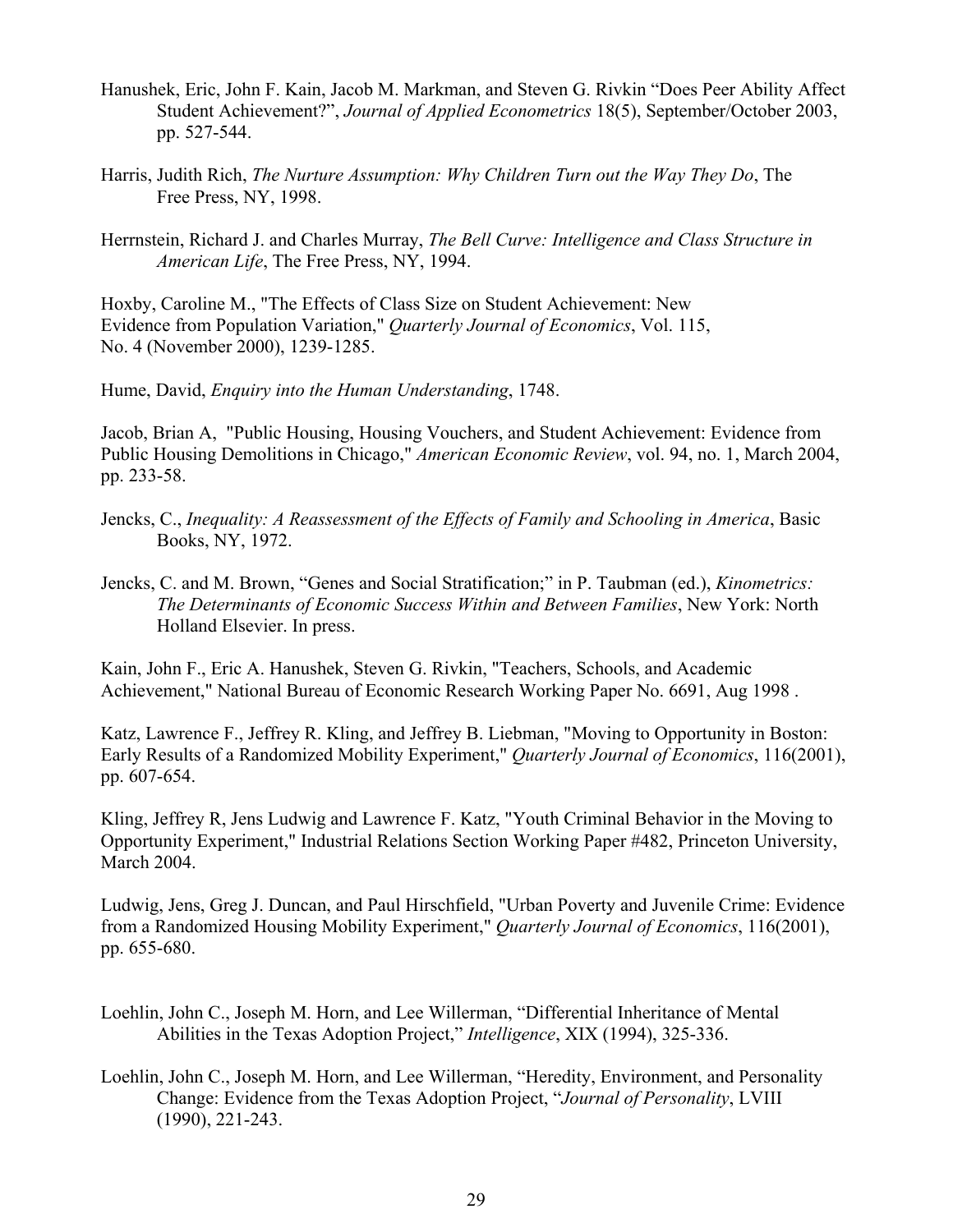- Loehlin, John C., Joseph M. Horn, and Lee Willerman, "Personality Resemblances Between Unwed Mothers and Their Adopted-Away Offspring," *Journal of Personality and Social Psychology*, XLII (1982), 1089-1099.
- Loehlin, John C., Lee Willerman, and Joseph M. Horn, "Personality Resemblance in Adoptive Families: A 10-Year Followup," *Journal of Personality and Social Psychology*, LIII (1987), 961-969.
- Maughan, Barbara, Stephon Collishaw, and Andrew Pickles, "School Achievement and Adult Qualification Among Adoptees: A Longitudinal Study," *Journal of Child Psychology and Psychiatry*, XXXIX (1998), 669-685.

Mulligan, Casey B., Parental Priorities and Economic Inequality, Chicago: University of Chicago Press, 1997.

Nechyba, Thomas and Jacob Vigdor, "Peer Effects in North Carolina Public Schools," Mimeo, Duke University, 2003.

Plug, Erik, "Estimating the Effect of Mother's Schooling on Children's Schooling Using a Sample of Adoptees," *American Economic Review*, 94(1), pp. 358-368.

Plug, Erik and Wim Vijverberg, "Schooling, Family Background and Adoption: Is It Nature or Is It Nurture?," *Journal of Political Economy*, 111(3), pp. 611-641.

Ridley, Matt, *Nature Via Nurture*, New York: Harper Collins, 2003.

Rouse, Cecilia E., "Private School Vouchers and Student Achievement: An Evaluation of the Milwaukee Parental Choice Program," *Quarterly Journal of Economics*, vol. 113, no. 2, May 1998, pp. 553-602.

Scarr, Sandra and Richard Weinberg "The Influence of Family Background on Intellectual Attainment," *American Sociological Review*, XVIII (1978), 674-692.

Segal, Nancy L. and Thomas J. Bouchard, *Entwined Lives: Twins and What They Tell Us About Human Behavior*, E.P. Dutton, April, 1999.

Solon, Gary, "Intergenerational Income Mobility in the United States," *American Economic Review*, 82 (1992), 393-408.

Solon, Gary, "Intergenerational Mobility in the Labor Market," in Orley Ashenfelter and David Card eds., Handbook of Labor Economics, Vol 3. Elsevier Science B.V., 1999.

- Taubman, Paul "Role of Parental Income in Educational Attainment," *American Economic Review*, LXXIX (1989), 57-61.
- Vogler, G. P., T. I. A. Sorensen, A. J. Stunkard, M. R. Srinivasan, and D. C. Rao. 1995. "Influences of Genes and Shared Family Environment on Adult Body Mass Index Assessed in an Adoption Study by a Comprehensive Path Model." *International Journal of Obesity* 19:40–45.
- Weinberg, Richard A., Sandra Scarr, and Irvin D. Waldman, "The Minnesota Transracial Adoption Study: A Follow-Up of IQ Test Performance at Adolescence," *Intelligence*, XVI (1992), 117-135.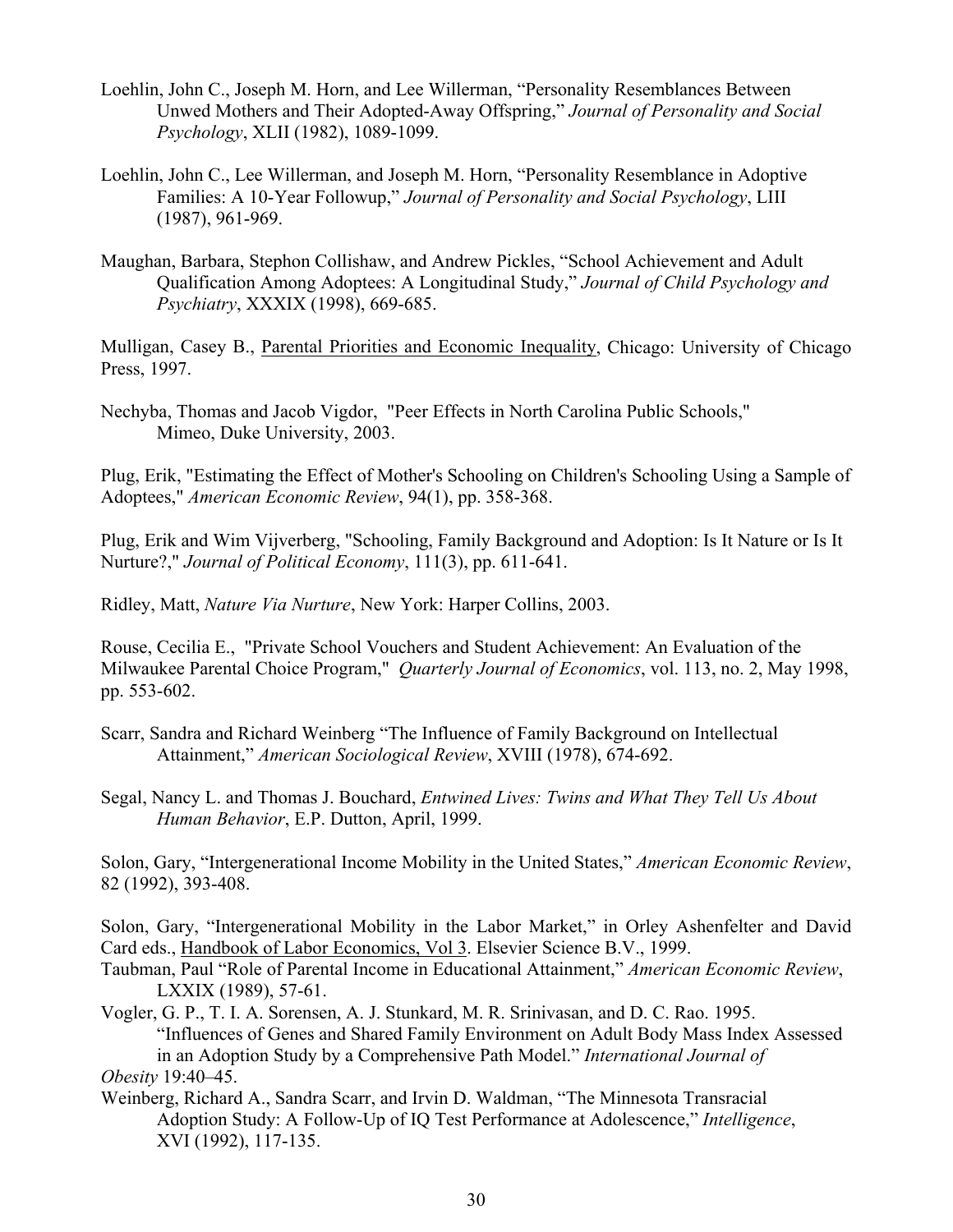Wilson, R.S. and A. P. Matheny, Jr., "Behavior-Genetics Research in Infant Temperament: The Louisville Twin Study," in R. Plomin and J. Dunn (eds.) *The Study of Temperament*. (pp 81-97). Hillsdale, NJ: Lawrence Erlbaum.

Zimmerman, David J., "Regression Toward Mediocrity in Economic Stature," *American Economic Review*, 82(1992), 409-429.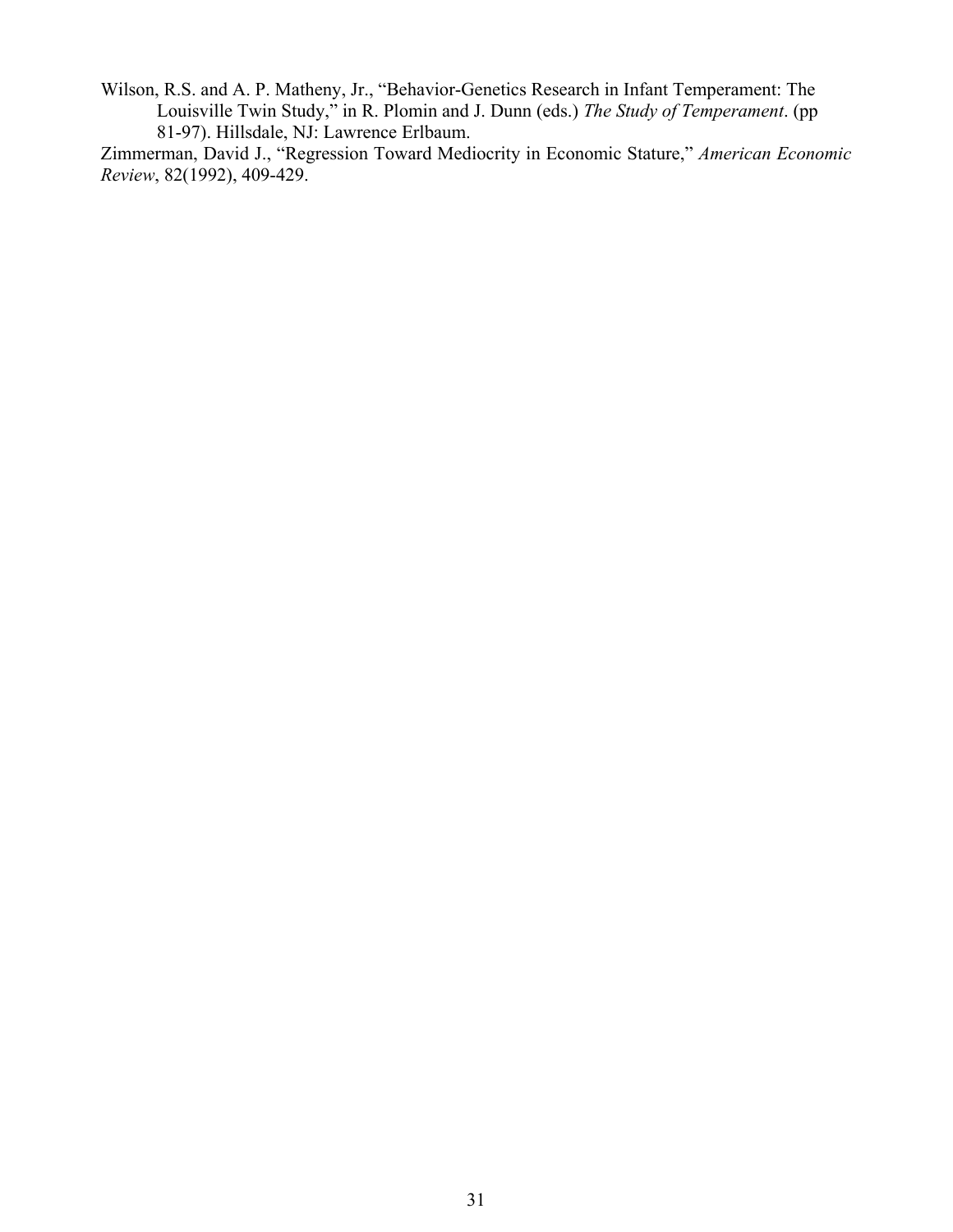## **Table 1 Summary Statistics for Adoptees and Biological Children in Same Families**

|                                     |      | Adoptees |              | <b>Bio</b> | logical |              |                          |
|-------------------------------------|------|----------|--------------|------------|---------|--------------|--------------------------|
| Means for Children                  | Obs  | Mean     | Std.<br>Dev. | Obs        | Mean    | Std.<br>Dev. | T Stat for<br>Difference |
| Child is Male                       | 1567 | 0.30     | 0.46         | 1244       | 0.61    | 0.49         | 17.28                    |
| Child Age                           | 1562 | 27.82    | 4.74         | 1252       | 33.99   | 6.67         | 28.63                    |
| Child Age at Adoption               | 1543 | 1.38     | 0.83         |            |         |              |                          |
| Child Adopted at Age 1+             | 1543 | 0.23     | 0.42         |            |         |              |                          |
| Child's Years Education             | 1555 | 14.80    | 2.08         | 1235       | 15.66   | 2.37         | 10.20                    |
| Child has 4+ Years College          | 1555 | 0.48     | 0.50         | 1235       | 0.65    | 0.48         | 9.22                     |
| SAT 25th Percentile Child's College | 730  | 1019.63  | 116.62       | 680        | 1033.11 | 121.64       | 2.12                     |
| SAT 75th Percentile Child's College | 733  | 1224.87  | 108.93       | 683        | 1240.05 | 112.98       | 2.57                     |
| Acceptance Rate of Child's College  | 738  | 0.70     | 0.17         | 689        | 0.68    | 0.19         | $-1.84$                  |
| Child's Graduated from a College w/ | 1555 | 0.35     | 0.48         | 1235       | 0.48    | 0.50         | 6.98                     |
| <b>US News Rank</b>                 |      |          |              |            |         |              |                          |
| Child's Family Income               | 1413 | 41.64    | 34.40        | 1176       | 61.08   | 42.71        | 12.83                    |
| Child Married? (0-1)                | 1552 | 0.37     | 0.48         | 1229       | 0.65    | 0.48         | 15.16                    |
| Child's Number of Children          | 1478 | 0.50     | 0.90         | 1194       | 1.22    | 1.31         | 16.92                    |
| Child Overweight (0-1)              | 1491 | 0.24     | 0.43         | 1201       | 0.34    | 0.47         | 5.67                     |
| Child Obese (0-1)                   | 1491 | 0.06     | 0.24         | 1201       | 0.07    | 0.25         | 1.07                     |
| <b>Child Smokes</b>                 | 1552 | 0.23     | 0.42         | 1223       | 0.12    | 0.32         | $-7.64$                  |
| <b>Child Drinks</b>                 | 1537 | 0.59     | 0.49         | 1207       | 0.66    | 0.47         | 3.92                     |
| Mother's Years Education            | 1552 | 15.18    | 2.46         | 1247       | 15.07   | 2.45         | $-1.17$                  |
| Mother Has 4+ Years College         | 1552 | 0.54     | 0.50         | 1247       | 0.51    | 0.50         | $-1.42$                  |
| Parent's Family Income At Adoption  | 1530 | 32.52    | 23.96        | 1234       | 32.71   | 25.33        | .21                      |
| Parent's Family Income Now          | 1538 | 77.99    | 44.16        | 1240       | 79.19   | 45.06        | .70                      |
| Mother Is Overweight                | 1485 | 0.47     | 0.50         | 1196       | 0.42    | 0.49         | $-2.26$                  |
| <b>Mother Smokes</b>                | 1540 | 0.03     | 0.17         | 1234       | 0.02    | 0.14         | $-1.50$                  |
| <b>Mother Drinks</b>                | 1537 | 0.52     | 0.50         | 1233       | 0.53    | 0.50         | .62                      |
| Age Gap: Mother - Child             | 1556 | 31.47    | 5.47         | 1244       | 27.00   | 5.64         | $-21.20$                 |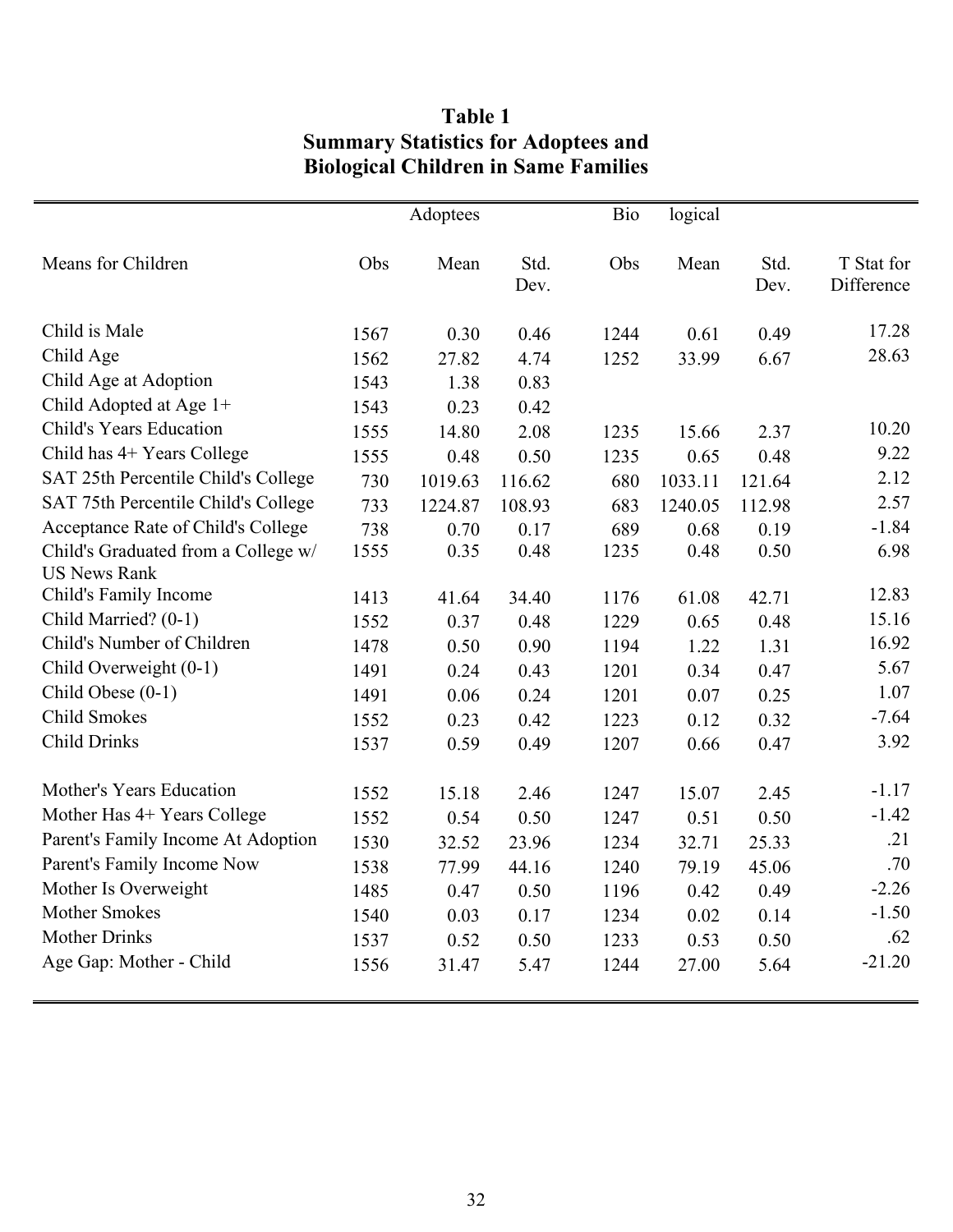## **Table 2 Frequency and Composition of Family Sizes In the Sample**

Families have at least one Holt adoptee from Korea in order to be included in the sample. Family size and gender is as reported by parents. We have outcomes data on up to 5 children in each family.

| Total       | Number   | Fraction | Fraction |
|-------------|----------|----------|----------|
| Number of   | of       | Adoptees | Girls    |
| Children in | Families |          |          |
| Family      |          |          |          |
|             |          |          |          |
|             | 60       | 1.000    | 0.783    |
| 2           | 323      | 0.799    | 0.627    |
| 3           | 298      | 0.595    | 0.555    |
| 4           | 214      | 0.550    | 0.530    |
| 5           | 106      | 0.546    | 0.546    |
| 6           | 44       | 0.552    | 0.536    |
|             | 41       | 0.643    | 0.543    |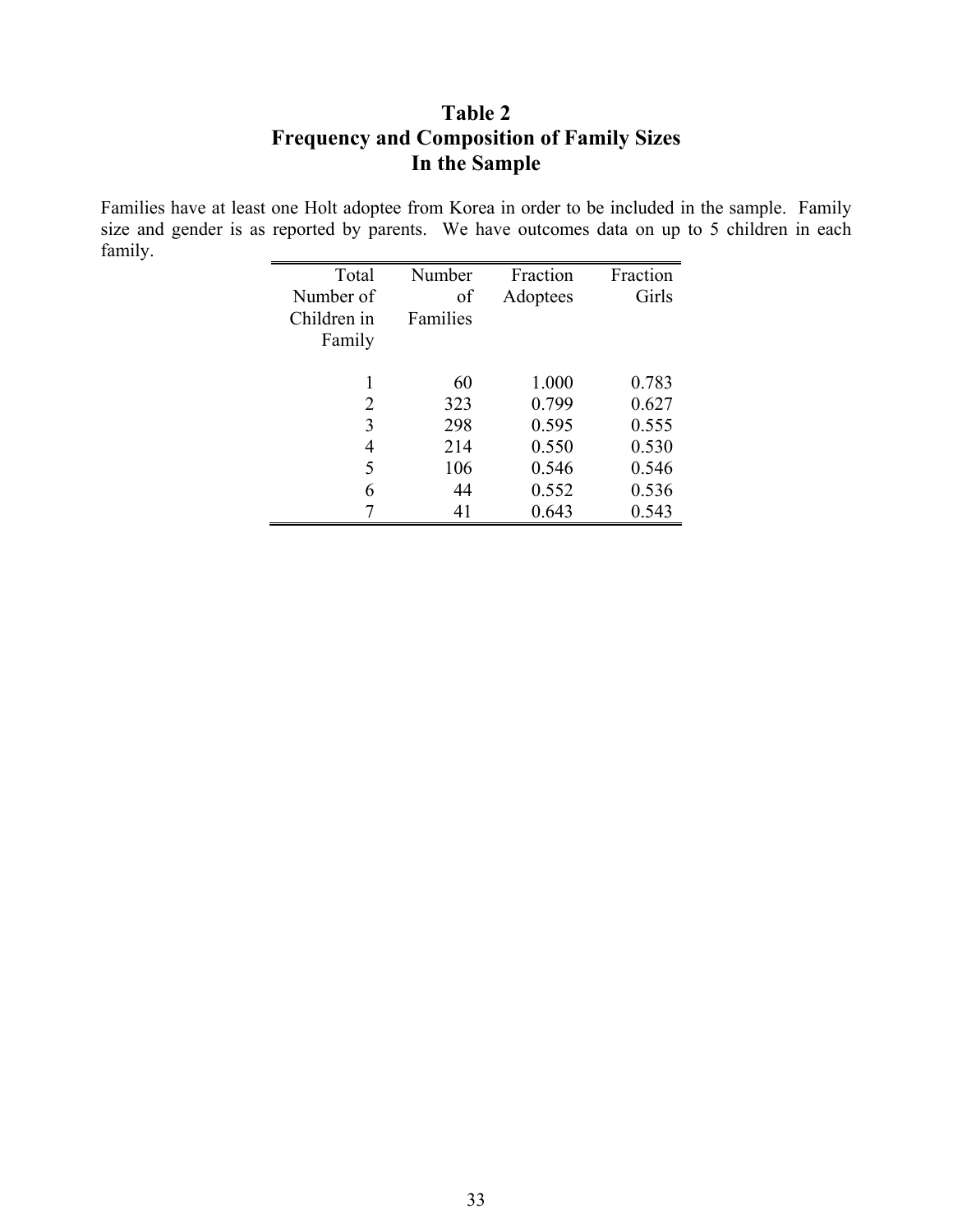### **Table 3**

### **Size of Nurture Effect Relative to Total Effect Using Transmission Coefficients From Parents To Children I.e. Coefficient on Parent's Outcome When Child's Outcome is Dependent Variable**

Each coefficient is from a separate univariate regression of child's outcome on mother's outcome. I show separate coefficients for the adoptees and the biological children in the same families. I obtain very similar results when I include dummies for child age and gender and when I control for parental income and education (see next two tables for these results).

|                           | Adoptee's<br>Outcome<br>Regressed on<br>Mother's Outcome | Biological<br>Child's<br>Outcome<br>Regressed<br>on Mother's | Ratio of<br>Adoptee<br>Transmission to<br><b>Biological</b> | T-stat for<br>Difference<br>1n<br>Coefficients |
|---------------------------|----------------------------------------------------------|--------------------------------------------------------------|-------------------------------------------------------------|------------------------------------------------|
| <b>Years of Education</b> | 0.069                                                    | 0.299                                                        | 0.231                                                       | 6.176                                          |
|                           | $(0.022)$ **                                             | $(0.032)$ **                                                 |                                                             |                                                |
| Log Household Income      | $-0.087$                                                 | 0.161                                                        | $-0.540$                                                    | 4.411                                          |
|                           | $(0.037)*$                                               | $(0.051)$ **                                                 |                                                             |                                                |
| Has 4+ Years College      | 0.069                                                    | 0.257                                                        | 0.268                                                       | 4.805                                          |
|                           | $(0.027)$ **                                             | $(0.031)$ **                                                 |                                                             |                                                |
| Height Inches             | 0.036                                                    | 0.456                                                        | 0.079                                                       | 5.616                                          |
|                           | (0.040)                                                  | $(0.057)$ **                                                 |                                                             |                                                |
| Obese                     | 0.031                                                    | 0.103                                                        | 0.301                                                       | 2.107                                          |
|                           | (0.018)                                                  | $(0.029)$ **                                                 |                                                             |                                                |
| Overweight                | 0.006                                                    | 0.188                                                        | 0.032                                                       | 4.809                                          |
|                           | (0.023)                                                  | $(0.031)$ **                                                 |                                                             |                                                |
| <b>BMI</b>                | 0.021                                                    | 0.235                                                        | 0.089                                                       | 5.394                                          |
|                           | (0.021)                                                  | $(0.035)$ **                                                 |                                                             |                                                |
| <b>Smokes</b>             | 0.093                                                    | 0.112                                                        | 0.830                                                       | 0.202                                          |
|                           | (0.071)                                                  | (0.096)                                                      |                                                             |                                                |
| Drinks $(0-1)$            | 0.206                                                    | 0.302                                                        | 0.682                                                       | 2.511                                          |
|                           | $(0.028)$ **                                             | $(0.033)$ **                                                 |                                                             |                                                |
| Observations              | 1539                                                     | 1220                                                         |                                                             |                                                |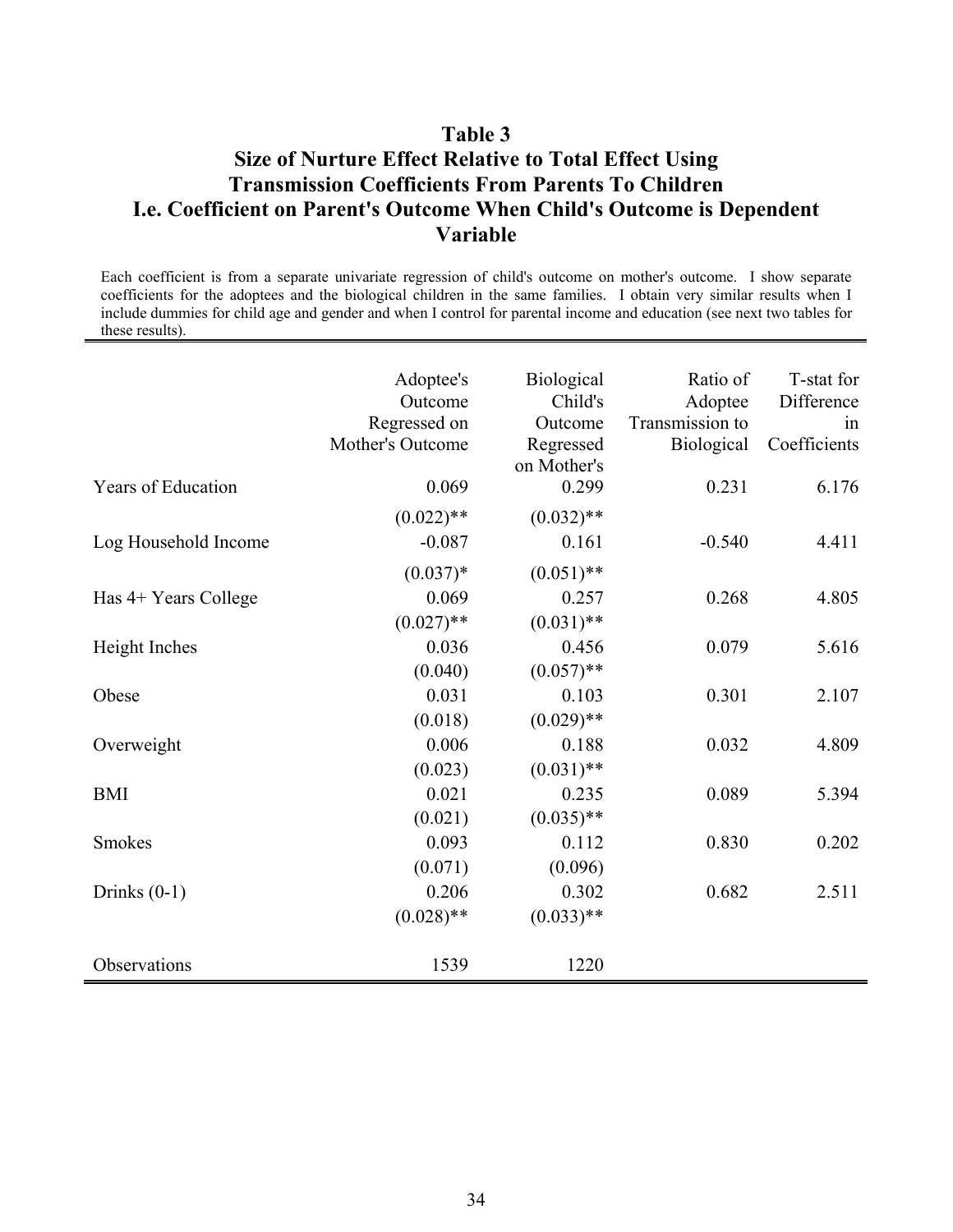## **Table 3A Transmission in Holt Sample Versus Transmission in Other Samples**

Below I report transmission coefficients for education and income in the Holt Sample, my calculations from the NLSY79, Björklund et al's [2004] coefficients for Sweden, Solon[1999] and Zimmerman [1992] for PSID income, Plug [2004] for the Wisconsin Longitudinal Survey (WLS).

|                             | Transmission of    | Transmission   | Transmission of | N       |
|-----------------------------|--------------------|----------------|-----------------|---------|
|                             | Years of           | of $4+$ Years  | Income          |         |
|                             | Education (Mother- | College        |                 |         |
|                             | Child)             | (Mother-Child) |                 |         |
| <b>Holt Biological</b>      | 0.299              | 0.257          | 0.161           | 1,213   |
|                             | $(0.032)$ **       | $(0.031)$ **   | $(0.051)$ **    |         |
| Swedish Biological          | .241               | .268           | .264            | 148,496 |
|                             | $(.001)$ **        | $(.004)$ **    | $(.004)$ **     |         |
| PSID single year Biological |                    |                | $.25 - .30$     | 300     |
|                             |                    |                |                 |         |
| <b>NLSY</b> Biological      | .401               | .440           | .290            | 5,614   |
|                             | $(.011)$ **        | $(.018)$ **    | $(.025)$ **     |         |
|                             |                    |                |                 |         |
| <b>Holt Adoptees</b>        | 0.069              | 0.069          | $-0.087$        | 1,642   |
|                             | $(0.021)$ **       | $(0.027)$ **   | $(0.037)*$      |         |
| <b>Swedish Adoptees</b>     | .114               | .107           | .154            | 7,498   |
|                             | $(.007)$ **        | $(.013)$ **    | $(.021)$ **     |         |
| <b>NLSY Adoptees</b>        | .277               | .420           | .112            | 170     |
|                             | $(.060)$ **        | $(.078)$ **    | (.117)          |         |
| <b>WLS</b> Adoptees         | .276               | .178           |                 | 610     |
|                             | $(.063)$ **        | $(.063)$ **    |                 |         |
|                             |                    |                |                 |         |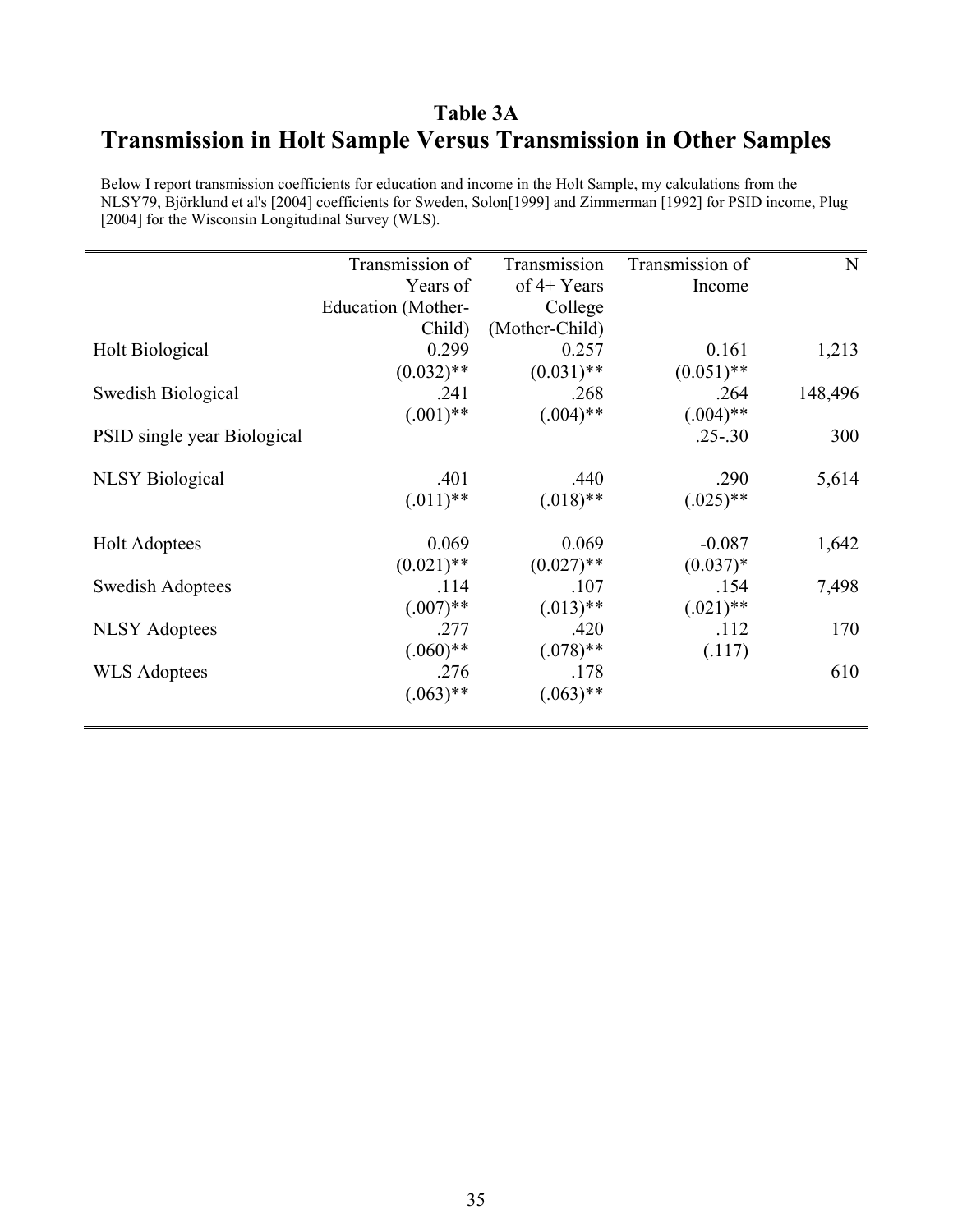## **Table 3B Sibling "Transmission" Coefficients**

Below I report coefficients from regressing child outcomes on older sibling's outcome. In column (2) I form all unique pairs of biological siblings and regress the younger sibling's outcome on the older sibling's. I include dummies for age and gender of each sibling in the pair. In column (1) I use all possible pairs of adoptive (non-biologically related) siblings. These latter pairs can be formed from two adoptees in the family or from one adoptee and one non-adoptee.

|                           | (1)          | (2)               | (3)         |
|---------------------------|--------------|-------------------|-------------|
|                           | Child        | Child             | Ratio of    |
|                           | Outcome      | Outcome           | adoptive to |
|                           | Regressed on | Regressed on      | biological  |
|                           | Adoptive     | <b>Biological</b> |             |
|                           | Sibling's    | Sibling's         |             |
| <b>Years of Education</b> | 0.088        | 0.290             | .30         |
|                           | $(0.024)$ ** | $(0.033)$ **      |             |
| Has 4+ Years College      | 0.098        | 0.243             | .40         |
|                           | $(0.028)$ ** | $(0.035)$ **      |             |
| Log Household Income      | 0.158        | 0.288             | .55         |
|                           | $(0.029)$ ** | $(0.039)$ **      |             |
| Drinks (yes/no)           | 0.323        | 0.359             | .90         |
|                           | $(0.030)$ ** | $(0.039)$ **      |             |
| <b>BMI</b>                | 0.042        | 0.210             | .20         |
|                           | (0.027)      | $(0.033)$ **      |             |
| Observations              | 1764         | 1132              |             |
| R-squared                 | 0.092        | 0.169             |             |

Robust standard errors in parentheses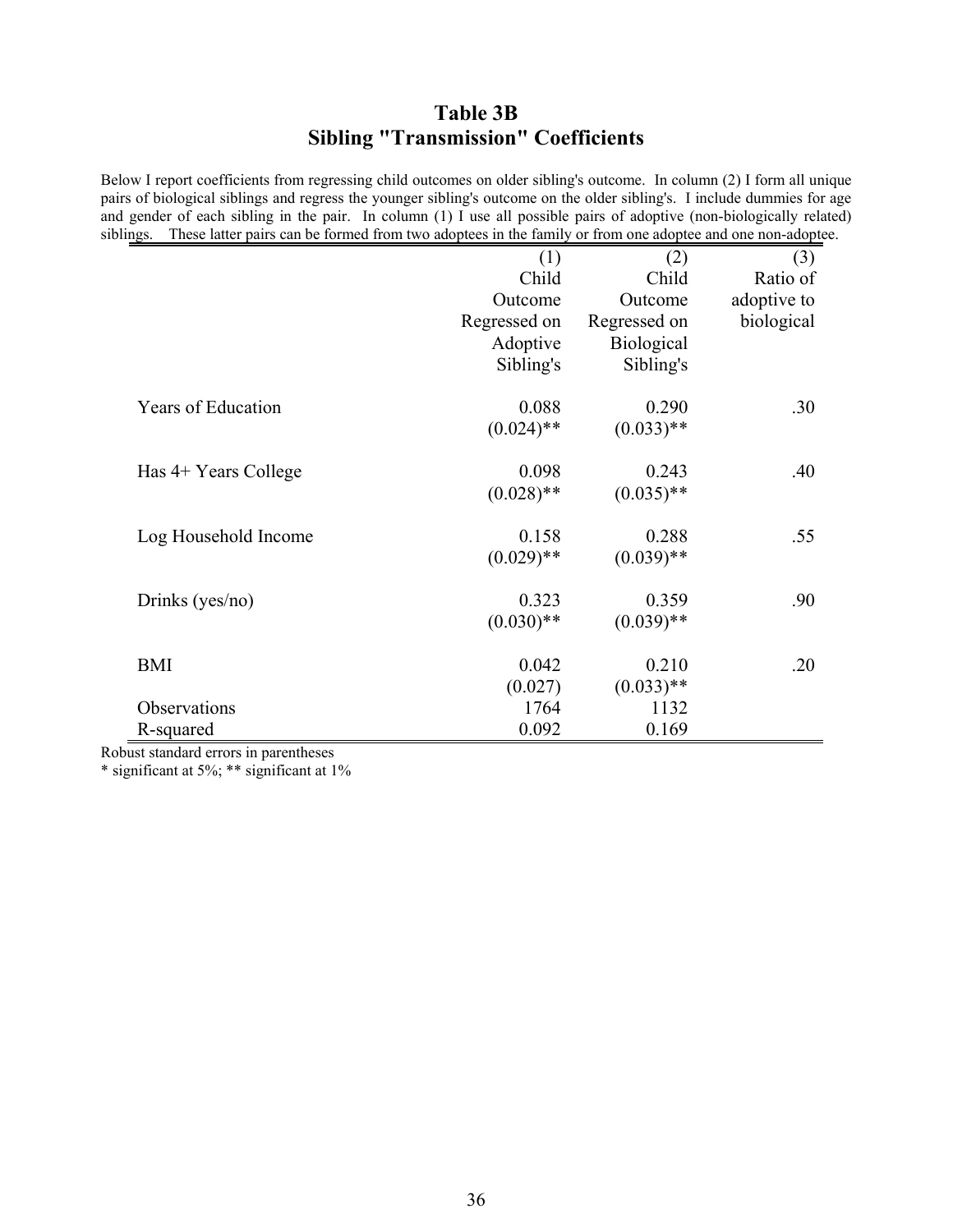## **Table 4 Effects of Family Environment on Educational Outcomes and Income**

Each column is a separate regression. I pool data for adoptees and biological children. Adoptees are always the base category. Slopes for the biological children are obtained by adding the interaction term (e.g. bio\*mother's education) to the relevant adoptee coefficient (e.g. mother's education). Dependent variables are years of education, a dummy for having 4 or more years of college, the 75th percentiles of the SAT distribution and the log of child's family income. Regressions include (but suppress) age dummies and a separate intercept for biological children.

|                               | (1)          | (2)          | (3)          | (4)            | (5)                | (6)          |
|-------------------------------|--------------|--------------|--------------|----------------|--------------------|--------------|
|                               | Child's      | Child's      | Child Has    | Child          | 75th               | Log Child's  |
|                               | Years of     | Years of     | 4+ Years     | College        | Percentile         | Household    |
|                               | Education    | Education    | College      | Ranked by      | <b>SAT Child's</b> | Income       |
|                               |              |              |              | <b>US News</b> | College            |              |
| Mother's Years of Education   | 0.074        |              |              |                |                    |              |
|                               | $(0.023)$ ** |              |              |                |                    |              |
| Biological Child * Mothers    | 0.185        |              |              |                |                    |              |
| Years Educ                    | $(0.041)$ ** |              |              |                |                    |              |
| Number of Children            | $-0.122$     | $-0.120$     | $-0.025$     | $-0.030$       | $-0.431$           | $-0.038$     |
|                               | $(0.042)$ ** | $(0.043)$ ** | $(0.010)*$   | $(0.009)$ **   | (3.804)            | $(0.016)*$   |
| Bio Child* Number Children    | 0.099        | 0.091        | 0.017        | 0.018          | $-3.819$           | 0.028        |
|                               | (0.071)      | (0.068)      | (0.015)      | (0.015)        | (5.722)            | (0.025)      |
| Log Parent's Household Income | 0.131        | 0.168        | 0.011        | 0.028          | 15.307             | 0.016        |
|                               | (0.091)      | (0.096)      | (0.022)      | (0.023)        | $(7.709)*$         | (0.036)      |
| Bio Child* Log Family Income  | 0.128        | 0.047        | 0.086        | 0.002          | 8.786              | 0.178        |
|                               | (0.175)      | (0.170)      | $(0.034)*$   | (0.035)        | (12.838)           | $(0.057)$ ** |
| Child is Male                 | $-0.573$     | $-0.558$     | $-0.141$     | $-0.115$       | 1.517              | $-0.146$     |
|                               | $(0.118)$ ** | $(0.118)$ ** | $(0.027)$ ** | $(0.025)$ **   | (9.093)            | $(0.044)$ ** |
| Bio Child * Male              | 0.554        | 0.514        | 0.103        | 0.100          | 5.862              | 0.213        |
|                               | $(0.180)$ ** | $(0.177)$ ** | $(0.038)$ ** | $(0.040)*$     | (12.745)           | $(0.065)$ ** |
| Oldest Child in Family        | $0.236*$     | $0.220*$     | 0.025        | $-0.009$       | 7.073              | $-0.020$     |
|                               | (0.130)      | (0.130)      | (0.030)      | (0.029)        | (9.571)            | (0.050)      |
| Bio Child*Oldest Child        | 0.093        | 0.084        | 0.025        | 0.055          | $-4.189$           | $-0.029$     |
|                               | (0.191)      | (0.192)      | (0.041)      | (0.041)        | (13.517)           | (0.069)      |
| Age Difference:               | $-0.001$     | 0.003        | $-0.002$     | 0.000          | $-0.479$           | $-0.015$     |
| Mother-Child                  | (0.011)      | (0.010)      | (0.003)      | (0.003)        | (0.917)            | $(0.004)$ ** |
| Bio* Age Difference           | 0.020        | 0.005        | 0.006        | 0.001          | 0.325              | 0.003        |
|                               | (0.018)      | (0.017)      | (0.004)      | (0.004)        | (1.457)            | (0.006)      |
| Father's Years of Education   |              | 0.026        |              |                |                    |              |
|                               |              | (0.022)      |              |                |                    |              |
| Biological Child * Fathers    |              | 0.241        |              |                |                    |              |
| Years Educ                    |              | $(0.034)$ ** |              |                |                    |              |
| Mother Has 4+ Years College   |              |              | 0.087        | 0.087          | $-8.497$           | $-0.076$     |
|                               |              |              | $(0.027)$ ** | $(0.027)$ **   | (8.751)            | (0.045)      |
| Bio Child* Mother Has 4+      |              |              | 0.112        | 0.111          | 21.243             | 0.121        |
| Years College<br>Observations | 2679         |              | $(0.040)$ ** | $(0.042)$ **   | (13.592)           | (0.065)      |
|                               |              | 2654         | 2679         | 2679           | 1369               | 2511         |
| R-squared                     | 0.147        | 0.157        | 0.146        | 0.091          | 0.027              | 0.218        |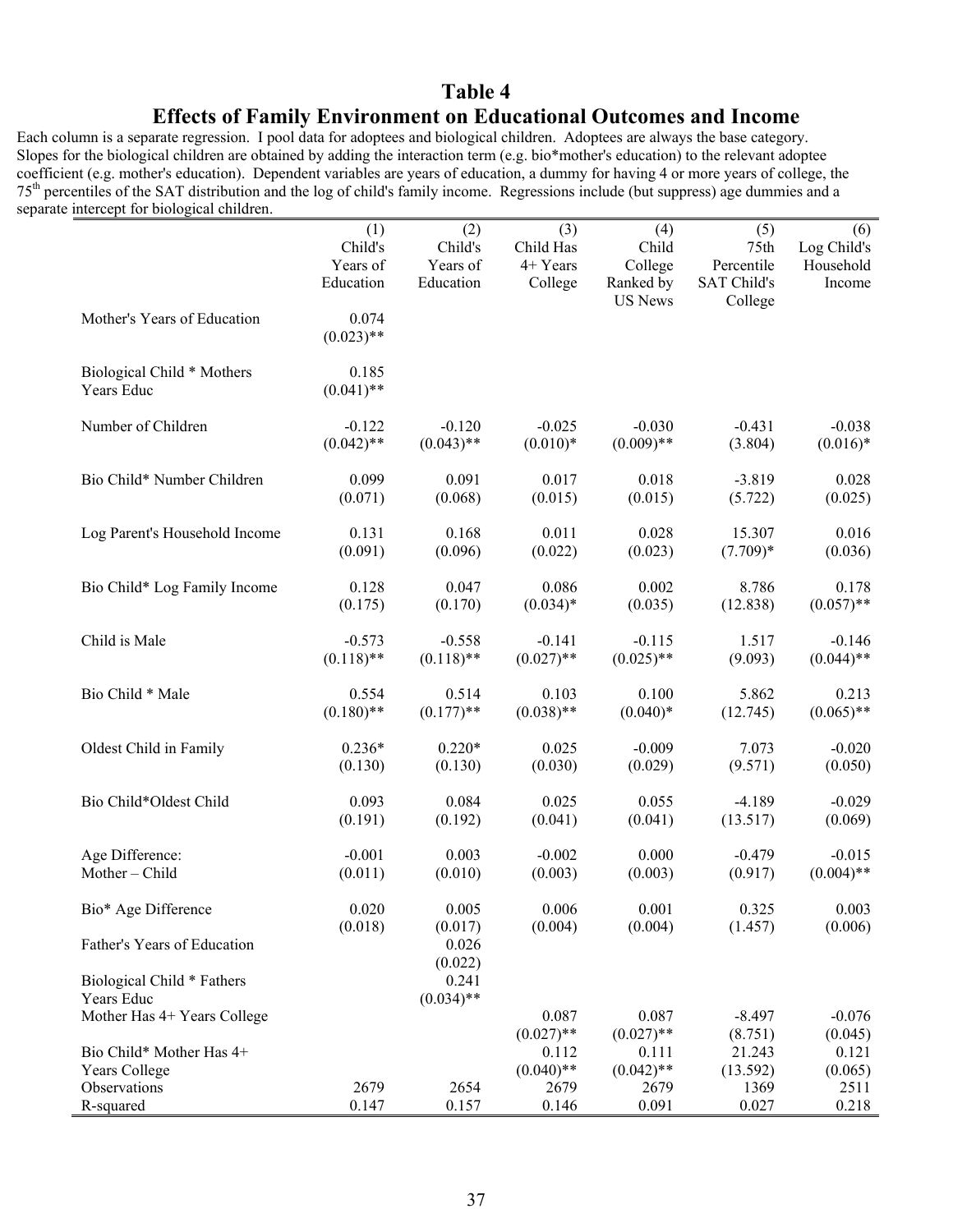### **Table 5**

### **Effects of Family Environment on Health Outcomes**

Each column is a separate regression. I pool data for adoptees and biological children. Adoptees are always the base category. Slopes for the biological children are obtained by adding the interaction term (e.g. bio\*mother's education) to the relevant adoptee coefficient (e.g. mother's education). Dependent variables are child's BMI and dummies for drinking, smoking, obese and overweight. BMI is defined from self reported weight and height. Overweight is defined as a BMI >=25 and obese is having a BMI > =30. Regressions include (but suppress) age dummies, a separate intercept for biological children, dummies for being the oldest child, and controls for the age difference between the mother and child.

| <b>Mother Drinks</b>                  | (1)<br><b>Child Drinks</b><br>(yes/no)<br>0.185<br>$(0.029)$ ** | (2)<br>Child Smokes<br>(yes/no)     | (3)<br>Child's BMI                  | (4)<br>Child<br>Overweight       | (5)<br>Child Obese                   |
|---------------------------------------|-----------------------------------------------------------------|-------------------------------------|-------------------------------------|----------------------------------|--------------------------------------|
| Bio Child* Mother drinks              | 0.076                                                           |                                     |                                     |                                  |                                      |
| Mother Smokes                         | (0.041)                                                         | 0.108<br>(0.072)                    |                                     |                                  |                                      |
| Bio Child* Mother smokes              |                                                                 | $-0.009$                            |                                     |                                  |                                      |
| Mother's BMI                          |                                                                 | (0.102)                             | 0.013<br>(0.020)                    |                                  |                                      |
| Bio Child* Mother's BMI               |                                                                 |                                     | 0.222<br>$(0.041)$ **               |                                  |                                      |
| Mother Overweight                     |                                                                 |                                     |                                     | 0.002<br>(0.023)                 |                                      |
| Bio Child* Mother Overweight          |                                                                 |                                     |                                     | 0.189<br>$(0.037)$ **            |                                      |
| Mother Obese                          |                                                                 |                                     |                                     |                                  | 0.025                                |
| Bio Child* Mother Obese               |                                                                 |                                     |                                     |                                  | (0.019)<br>0.080<br>$(0.035)*$       |
| Mother's Years of Education           | 0.011<br>(0.006)                                                | 0.001<br>(0.005)                    | $-0.078$<br>(0.047)                 | $-0.013$<br>$(0.005)$ **         | $-0.004$<br>(0.003)                  |
| Biological Child * Mothers Years Educ | $-0.002$<br>(0.009)                                             | $-0.011$<br>(0.007)                 | 0.039<br>(0.076)                    | 0.004<br>(0.009)                 | 0.000<br>(0.005)                     |
| Number of Children                    | $-0.006$                                                        | 0.011                               | 0.089                               | 0.013                            | 0.003                                |
| Bio Child* Number Children            | (0.010)<br>0.005                                                | (0.009)<br>$-0.014$                 | (0.075)<br>0.005                    | (0.008)<br>0.004                 | (0.005)<br>0.003                     |
| Log Parent's Household Income         | (0.015)<br>0.016                                                | (0.011)<br>0.007                    | (0.132)<br>$-0.146$                 | (0.015)<br>0.009                 | (0.009)<br>$-0.001$                  |
| Bio Child* Log Family Income          | (0.026)<br>0.029                                                | (0.021)<br>0.007                    | (0.188)<br>$-0.038$                 | (0.021)<br>0.019                 | (0.013)<br>$-0.021$                  |
| Child is Male                         | (0.037)<br>0.058                                                | (0.027)<br>0.124                    | (0.302)<br>1.652                    | (0.035)<br>0.196                 | (0.018)<br>0.036                     |
| Bio Child * Male                      | $(0.028)*$<br>0.056<br>(0.042)                                  | $(0.026)$ **<br>$-0.052$<br>(0.032) | $(0.223)$ **<br>$-0.047$<br>(0.352) | $(0.027)$ **<br>0.009<br>(0.039) | $(0.015)*$<br>$-0.044$<br>$(0.022)*$ |
| Observations<br>R-squared             | 2609<br>0.106                                                   | 2640<br>0.044                       | 2500<br>0.111                       | 2500<br>0.091                    | 2500<br>0.024                        |

Robust standard errors in parentheses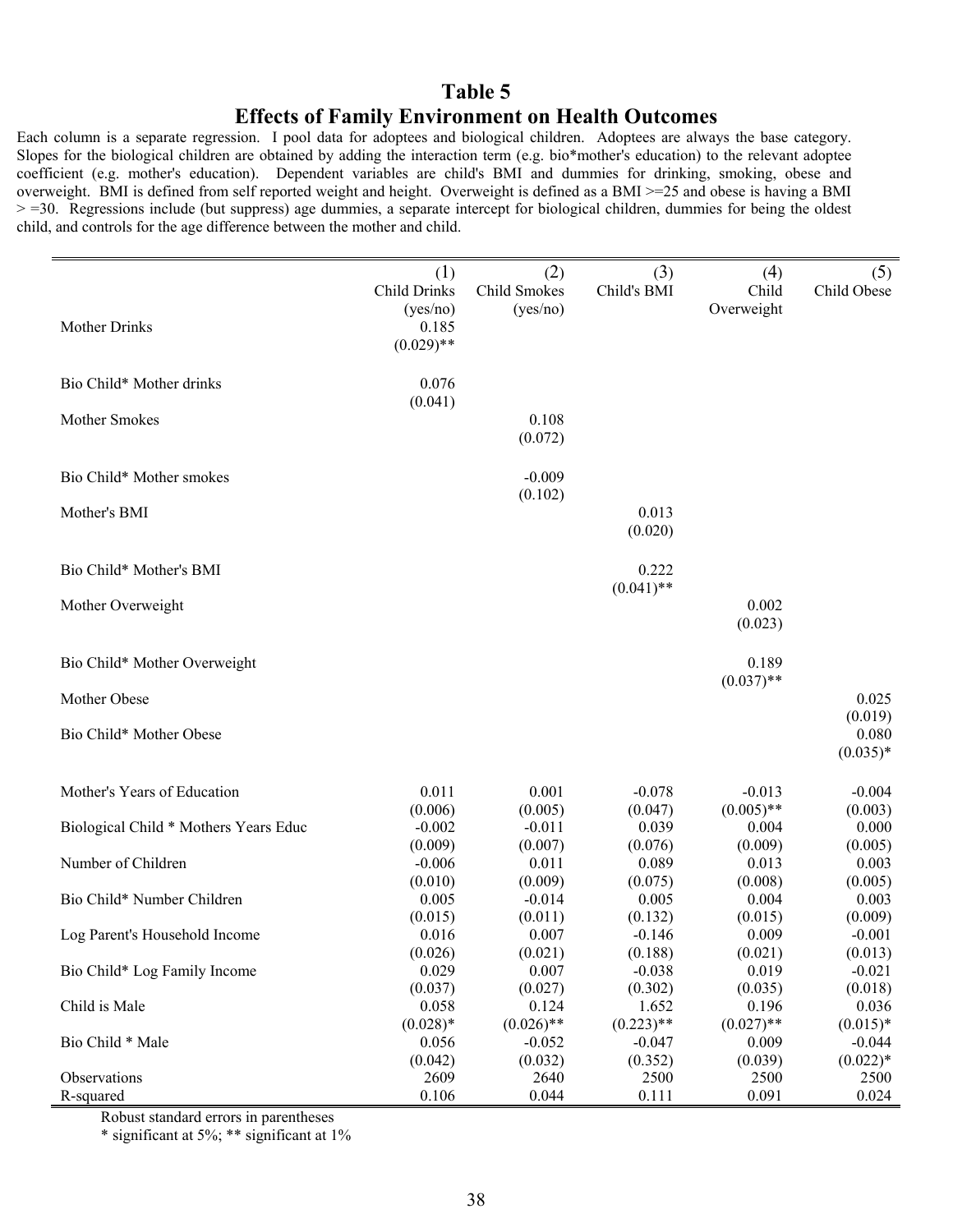### **Table 6**

### **Effects of Family Structure (Number of Adoptees Versus Non-Adoptees) On Outcomes**

Each column is a separate regression. Regressions include (but suppress) age dummies, a separate intercept for biological children, a set of dummies for family size, dummies for being the oldest child, controls for the age difference between the mother and child, controls for mothers education and family income. The right hand side variables of interest are the following three mutually exclusive and exhaustive categories: 1) being the only adoptee in the family, 2) being an adoptee in a family with 2+ adoptees and biological children, or 3) being an adoptee in a family with 2+ adoptees and no biological children.

|                          | (1)             | (2)              | (3)         | (4)          |
|--------------------------|-----------------|------------------|-------------|--------------|
|                          | Child Four Year | Child's Years of | Child's BMI | Child Drinks |
|                          | College Ranked  | Education        |             | (yes/no)     |
|                          | by US News      |                  |             |              |
| Child is Only Adoptee in | 0.047           | $-0.373$         | 0.813       | $-0.063$     |
| Family                   | (0.075)         | (0.242)          | (0.417)     | (0.053)      |
|                          |                 |                  |             |              |
| Family Has 2+ Adoptees   | 0.012           | $-0.296$         | 0.838       | $-0.138$     |
| and Biological           | (0.079)         | (0.267)          | (0.461)     | $(0.064)$ *  |
|                          |                 |                  |             |              |
| Family Has 2+ Adoptees   | 0.025           | $-0.353$         | 0.787       | $-0.117$     |
| and No Biological        | (0.076)         | (0.241)          | (0.419)     | $(0.057)*$   |
|                          |                 |                  |             |              |
| <b>Observations</b>      | 2748            | 2762             | 2673        | 2724         |
| R-squared                | 0.068           | 0.098            | 0.069       | 0.047        |
|                          |                 |                  |             |              |

Robust standard errors in parentheses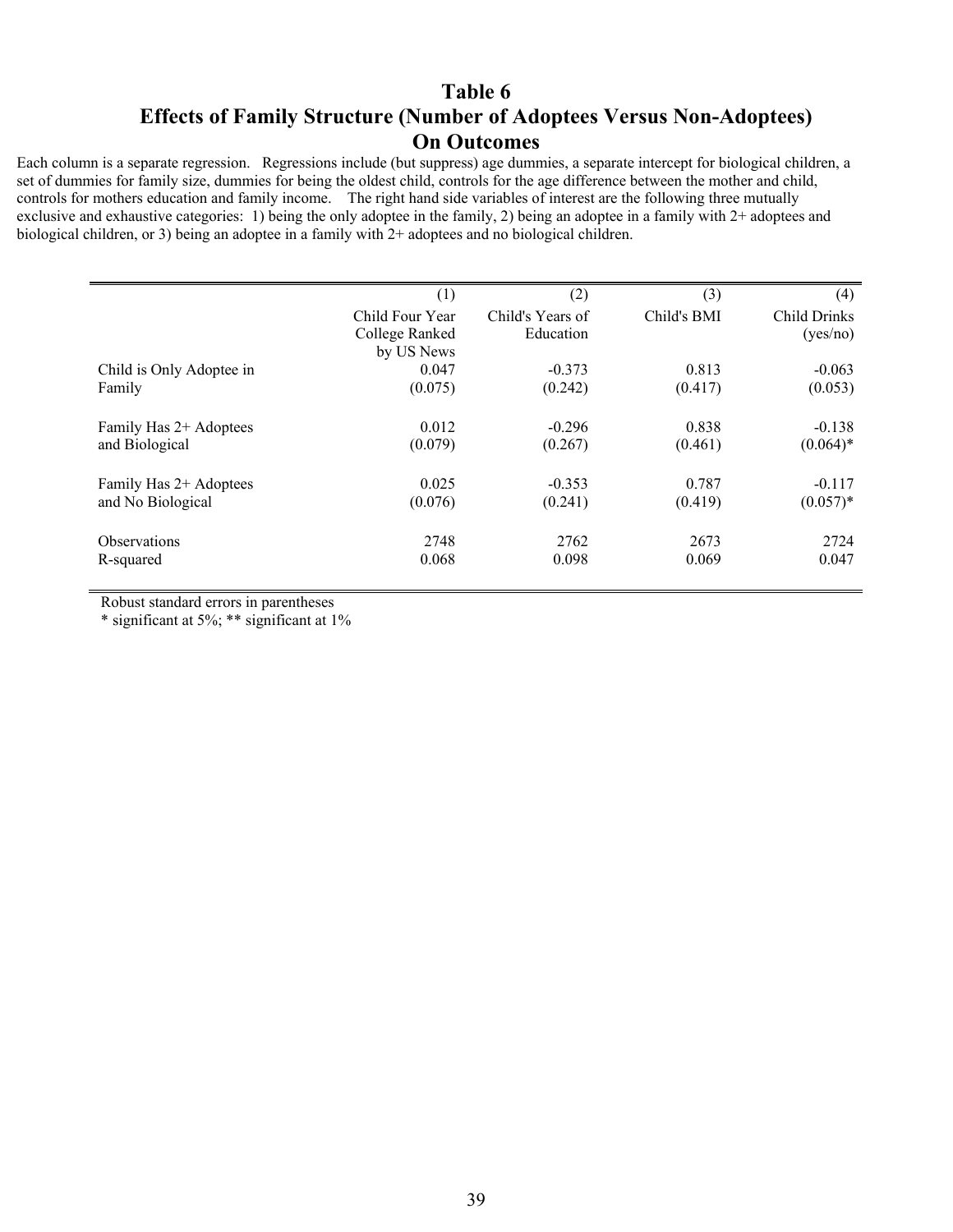## **Appendix Table 1: Is Response Pattern Correlated with Family or Child Characteristics?**

This is an OLS regression of the dummy for response on a series of background variables for the parents and the adoptee. All the right hand side variables are pulled from Holt Records. We use data for 216 non-responders and 674 responders. We drew a random sample of 500 non-responders. We include all observations for which we have the data from Holt records.

|                             | Responded to Survey |
|-----------------------------|---------------------|
| Log (Family Income)         | 0.003               |
|                             | (0.027)             |
| Mother's Years of Education | 0.007               |
|                             | (0.008)             |
| Father's Years of Education | 0.008               |
|                             | (0.006)             |
| Weight At Admission to Holt | 0.000               |
|                             | (0.003)             |
| Height At Admission to Holt | $-0.004$            |
|                             | (0.004)             |
| Age at Arrival in US        | 0.011               |
|                             | (0.008)             |
| Constant                    | 0.599               |
|                             | $(0.257)^*$         |
| Observations                | 890                 |
| R-squared                   | 0.009               |

Standard errors in parentheses \* significant at  $5\%$ ; \*\* significant at  $1\%$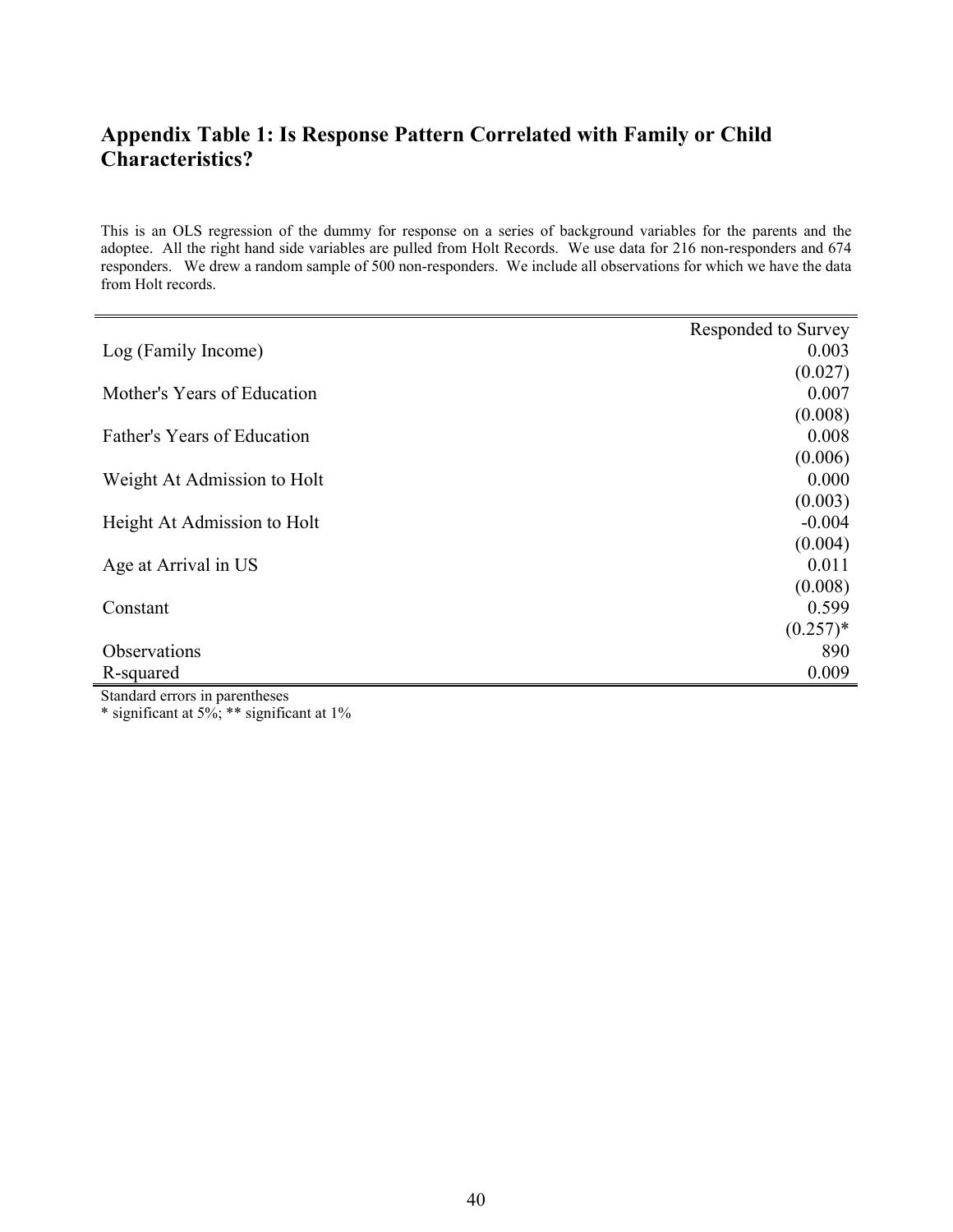## **Appendix 2 Child's Pre-Treatment Characteristics Vs. Parent's Pre-Treatment Characteristics**

|                               | (1)                | (2)               | (3)            | (4)           |
|-------------------------------|--------------------|-------------------|----------------|---------------|
|                               | Weight at initial  | Height at initial | Child's Age at | Child is Male |
|                               | social history lbs | social history    | Arrival        |               |
|                               |                    | inches            |                |               |
| Mother's Years of Education   | $-0.034$           | 0.023             | 0.002          | 0.005         |
|                               | (0.138)            | (0.131)           | (0.013)        | (0.006)       |
| Father's Years of Education   | 0.055              | 0.088             | 0.007          | 0.000         |
|                               | (0.117)            | (0.103)           | (0.011)        | (0.005)       |
| Log Parent's Household Income | $-0.206$           | $-0.744$          | $-0.048$       | 0.014         |
|                               | (0.567)            | (0.543)           | (0.056)        | (0.023)       |
| Mother's BMI                  | $-0.009$           | $-0.030$          | $-0.003$       | 0.001         |
|                               | (0.055)            | (0.055)           | (0.006)        | (0.002)       |
| <b>Mother Drinks</b>          | 0.338              | 0.587             | $-0.036$       | 0.022         |
|                               | (0.661)            | (0.611)           | (0.061)        | (0.028)       |
| <b>Father Drinks</b>          | 0.988              | 0.461             | $-0.056$       | 0.009         |
|                               | (0.657)            | (0.613)           | (0.065)        | (0.029)       |
| Mother's Height Inches        | 0.044              | $-0.053$          | $-0.003$       | 0.009         |
|                               | (0.099)            | (0.088)           | (0.009)        | (0.005)       |
| Father's Height Inches        | $-0.101$           | $-0.110$          | 0.015          | 0.001         |
|                               | (0.114)            | (0.100)           | (0.010)        | (0.004)       |
| Father's BMI                  |                    | 0.016             | 0.009          | 0.002         |
|                               |                    | (0.061)           | (0.006)        | (0.003)       |
| Constant                      | 15.043             | 35.537            | 0.472          | $-0.567$      |
|                               | (11.617)           | $(9.710)$ **      | (0.894)        | (0.414)       |
| Observations                  | 360                | 371               | 1337           | 1358          |
| R-squared                     | 0.019              | 0.021             | 0.008          | 0.006         |

Robust standard errors in parentheses

| Variable       | Obs. | Mean  | Std. | Min | Max  |
|----------------|------|-------|------|-----|------|
|                |      |       | Dev. |     |      |
| weight initial | 479  | 11.23 | 5.30 |     | 24.4 |
| height initial | 494  | 23.42 | 495  | 27  | 39.8 |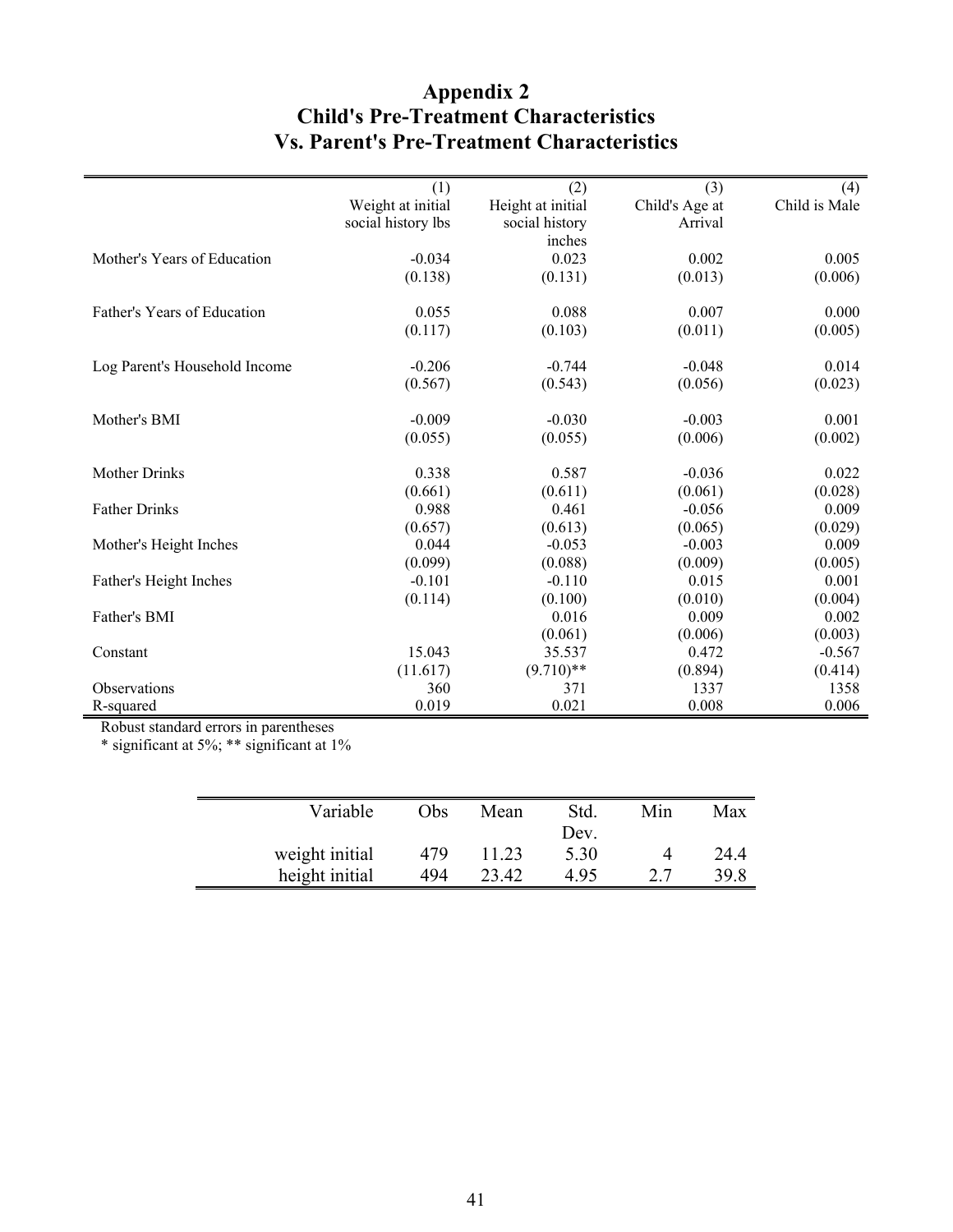## **Appendix 3 Variance Explained By Nurture Effects And Total Variance Explained**

Each R-squared is from a separate regression of child's outcome on mother's and father's education, college status, smoking and drinking status, number of children, family income, height, weight, obesity and overweight status

| Child's Outcome                     | R-squared<br>Adoptees | R-squared<br><b>Biological</b> | Ratio<br>(adoptees/ |
|-------------------------------------|-----------------------|--------------------------------|---------------------|
|                                     |                       | Children                       | biological)         |
| <b>Years of Education</b>           | 0.053                 | 0.187                          | 0.281               |
| Has 4+ Years of College             | 0.060                 | 0.181                          | 0.332               |
| Graduated from A US News Ranked     | 0.073                 | 0.132                          | 0.550               |
| College                             |                       |                                |                     |
| SAT 75th Percentile of College 2003 | 0.025                 | 0.078                          | 0.320               |
| Acceptance Rate of College 2003     | 0.038                 | 0.058                          | 0.656               |
| Log (Income)                        | 0.113                 | 0.056                          | 2.014               |
| <b>Family Income</b>                | 0.069                 | 0.058                          | 1.191               |
| Drinks? $(0-1)$                     | 0.079                 | 0.174                          | 0.454               |
| Smokes? $(0-1)$                     | 0.024                 | 0.035                          | 0.690               |
| Has Asthma                          | 0.012                 | 0.020                          | 0.603               |
| <b>BMI</b>                          | 0.012                 | 0.128                          | 0.096               |
| Overweight? $(0-1)$                 | 0.014                 | 0.065                          | 0.219               |
| Height in Inches                    | 0.016                 | 0.169                          | 0.094               |
| Married?                            | 0.068                 | 0.041                          | 1.671               |
| Number of Children                  | 0.078                 | 0.138                          | 0.564               |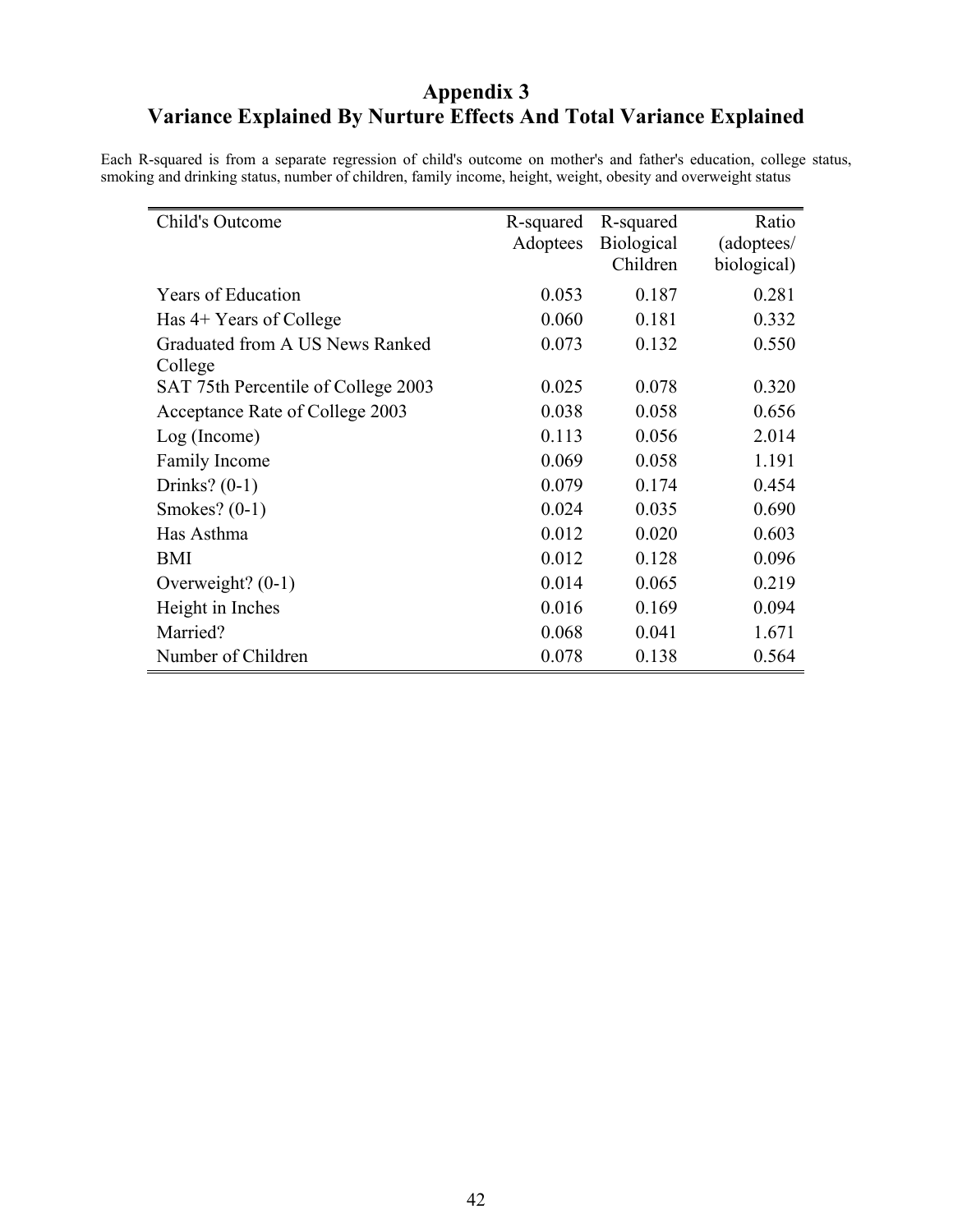## **Appendix 4 Marital Status, Number Kids Outcomes**

Each column is a separate regression. Regressions include (but suppress) age dummies and a separate intercept for biological children. I pool the adoptees and the biological children. Adoptees are the base category and the total slope for the biological children is obtained by adding the base (adoptee) coefficient to the relevant interaction term.

|                                  | (1)          | (2)          | (3)          |
|----------------------------------|--------------|--------------|--------------|
|                                  | Child is     | Number of    | Has Children |
|                                  | Married      | Children     |              |
| Mother's Years of Education      | $-0.005$     | $-0.022$     | $-0.011$     |
|                                  | (0.005)      | $(0.010)*$   | $(0.005)*$   |
| Biological Child * Mothers Years | $-0.001$     | $-0.021$     | $-0.007$     |
| Educ                             | (0.008)      | (0.020)      | (0.008)      |
| Number of Children               | 0.011        | 0.032        | 0.020        |
|                                  | (0.008)      | $(0.016)*$   | $(0.008)$ ** |
| Bio Child* Number Children       | $-0.005$     | 0.070        | 0.007        |
|                                  | (0.013)      | (0.037)      | (0.014)      |
| Log Parent's Household Income    | $-0.023$     | $-0.044$     | $-0.007$     |
|                                  | (0.020)      | (0.042)      | (0.020)      |
| Bio Child* Log Family Income     | 0.012        | $-0.077$     | $-0.023$     |
|                                  | (0.032)      | (0.089)      | (0.031)      |
| Child is Male                    | $-0.109$     | $-0.176$     | $-0.095$     |
|                                  | $(0.024)$ ** | $(0.042)$ ** | $(0.023)$ ** |
| Bio Child * Male                 | 0.064        | $-0.034$     | 0.036        |
|                                  | (0.038)      | (0.085)      | (0.036)      |
| Observations                     | 2775         | 2674         | 2674         |
| R-squared                        | 0.188        | 0.265        | 0.223        |

Robust standard errors in parentheses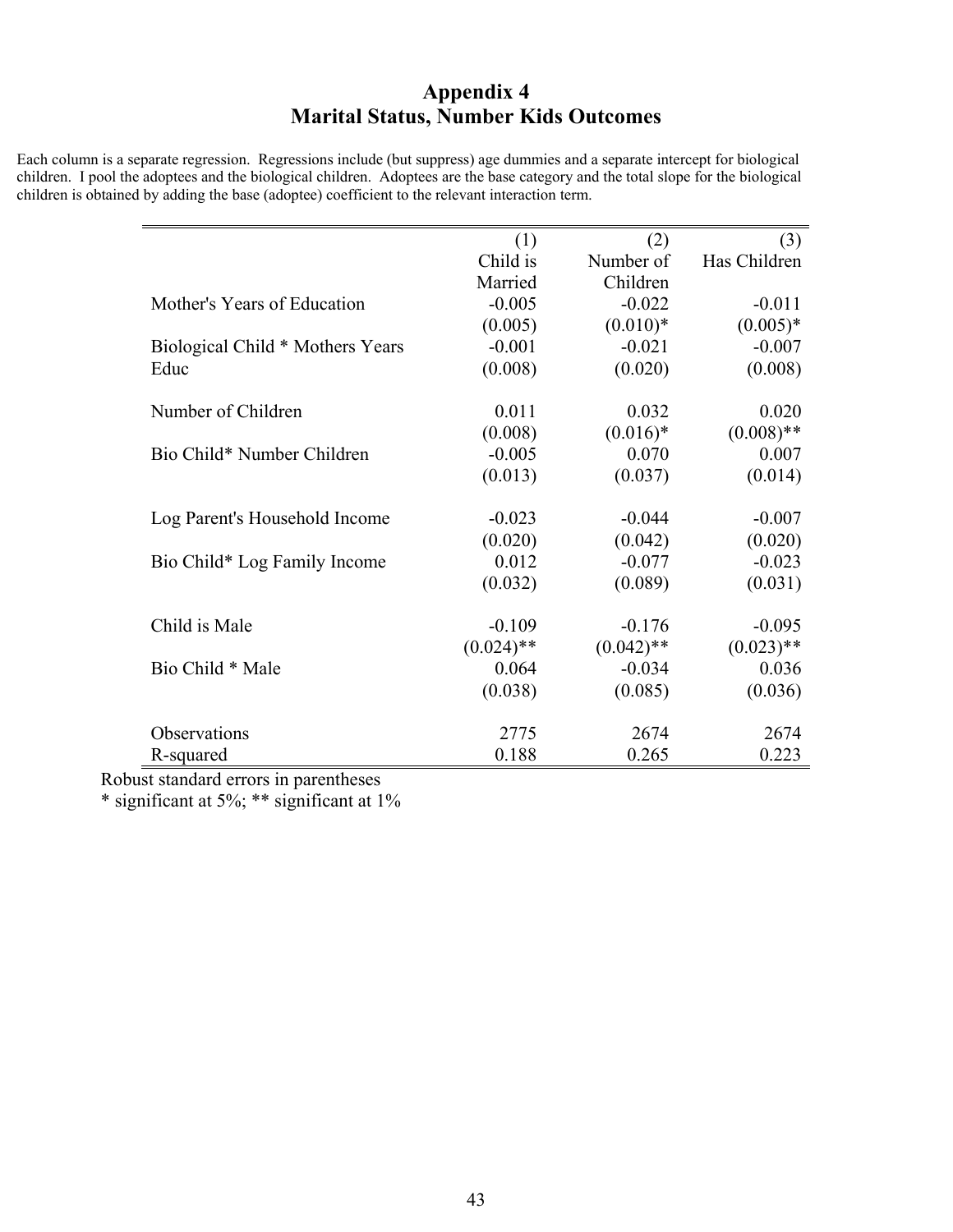## **Appendix 5 Do Effects Differ by Adoptee's Gender?**

Sample is limited to adoptees. Each column is a separate regression. Girls are the base category and I interact the dummy for boys with all the right hand side variables of interest. Age dummies are included but not reported.

|                             | (1)          | (2)            | (3)        | (4)           | (5)           | (6)         |
|-----------------------------|--------------|----------------|------------|---------------|---------------|-------------|
|                             | Child's      | Child Four     | 75th       | Child         | Child         | Child's BMI |
|                             | Years of     | Year           | Percentile | <b>Drinks</b> | <b>Smokes</b> |             |
|                             | Education    | College        | SAT of     | (yes/no)      | (yes/no)      |             |
|                             |              | Ranked by      | Child's    |               |               |             |
|                             |              | <b>US News</b> | College    |               |               |             |
| Child is Male               | 0.177        | $-0.011$       | $-103.916$ | 0.316         | 0.048         | 1.082       |
|                             | (0.996)      | (0.184)        | (62.620)   | (0.219)       | (0.236)       | (2.537)     |
| Mother's Years of Education | 0.075        |                |            | 0.012         | 0.001         | $-0.031$    |
|                             | $(0.028)$ ** |                |            | (0.007)       | (0.006)       | (0.052)     |
| Male* Mother's Years        | $-0.010$     |                |            | $-0.005$      | $-0.003$      | $-0.215$    |
| Education                   | (0.055)      |                |            | (0.012)       | (0.011)       | $(0.104)$ * |
| Number of Children          | $-0.157$     | $-0.036$       | $-3.180$   | $-0.006$      | 0.005         | 0.058       |
|                             | $(0.044)$ ** | $(0.010)$ **   | (3.672)    | (0.011)       | (0.009)       | (0.078)     |
| Male* Number Children       | 0.046        | 0.025          | 12.186     | $-0.002$      | 0.008         | $-0.083$    |
|                             | (0.081)      | (0.016)        | (7.858)    | (0.020)       | (0.019)       | (0.160)     |
| Log Parent's Household      | 0.083        | 0.022          | 8.750      | 0.026         | 0.005         | $-0.413$    |
| Income                      | (0.106)      | (0.026)        | (8.471)    | (0.030)       | (0.022)       | (0.218)     |
| Male* Log(Family Income)    | $-0.203$     | $-0.041$       | 14.123     | $-0.041$      | 0.022         | 0.714       |
|                             | (0.206)      | (0.044)        | (15.637)   | (0.047)       | (0.047)       | (0.442)     |
| Mother Has 4+ Years         |              | 0.107          | $-10.781$  |               |               |             |
| College                     |              | $(0.032)$ **   | (9.827)    |               |               |             |
| malemother college          |              | $-0.069$       | 7.390      |               |               |             |
|                             |              | (0.055)        | (18.691)   |               |               |             |
| <b>Mother Drinks</b>        |              |                |            | 0.194         |               |             |
|                             |              |                |            | $(0.034)$ **  |               |             |
| Mother's BMI                |              |                |            |               |               | $-0.002$    |
|                             |              |                |            |               |               | (0.021)     |
|                             |              |                |            |               |               |             |
| Male * Mother's BMI         |              |                |            |               |               | 0.043       |
|                             |              |                |            |               |               | (0.046)     |
| Mother Smokes               |              |                |            |               | 0.110         |             |
|                             |              |                |            |               | (0.079)       |             |
| Male* Mother Smokes         |              |                |            |               | $-0.009$      |             |
|                             |              |                |            |               | (0.177)       |             |
| Male* Mother's Drinks Per   |              |                |            | $-0.011$      |               |             |
| Day                         |              |                |            | (0.057)       |               |             |
| Observations                | 1510         | 1510           | 718        | 1475          | 1491          | 1403        |
| R-squared                   | 0.042        | 0.038          | 0.011      | 0.052         | 0.021         | 0.051       |

Robust standard errors in parentheses

l,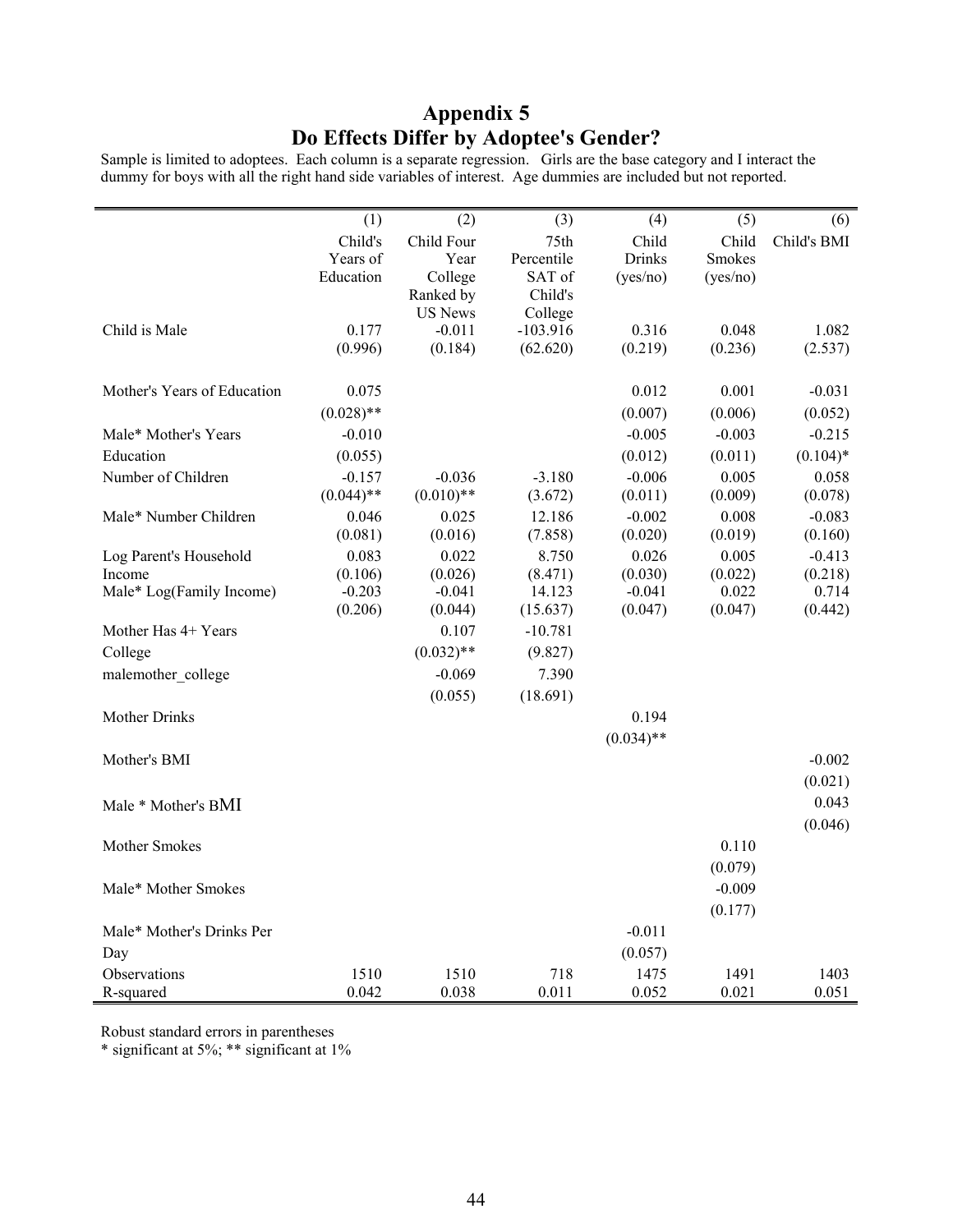## **Appendix 6 Does the Gender Mix Matter for Adoptees?**

| for boys. Age dummies are included but coefficients are not reported. |                |                |                |              |               |               |
|-----------------------------------------------------------------------|----------------|----------------|----------------|--------------|---------------|---------------|
|                                                                       | (1)            | (2)            | (3)            | (4)          | (5)           | (6)           |
|                                                                       | Child Four     | Child Four     | Child Four     | Child's      | Child         | Child         |
|                                                                       | Year           | Year           | Year           | Years of     | <b>Drinks</b> | <b>Smokes</b> |
|                                                                       | College        | College        | College        | Education    | (yes/no)      | (yes/no)      |
|                                                                       | Ranked by      | Ranked by      | Ranked by      |              |               |               |
|                                                                       | <b>US News</b> | <b>US News</b> | <b>US News</b> |              |               |               |
|                                                                       | (Boys)         | (Girls)        | (All)          |              |               |               |
| <b>Fraction Girls</b>                                                 | 0.001          | $-0.045$       | 0.045          | 0.328        | $-0.027$      | 0.044         |
| in Family                                                             | (0.218)        | (0.143)        | (0.083)        | (0.387)      | (0.091)       | (0.081)       |
|                                                                       |                |                |                |              |               |               |
| Any of Siblings                                                       | 0.001          | $-0.036$       | $-0.050$       | $-0.119$     | $-0.036$      | $-0.026$      |
| Are Girls                                                             | (0.125)        | (0.041)        | (0.036)        | (0.148)      | (0.037)       | (0.029)       |
|                                                                       |                |                |                |              |               |               |
| Any of Siblings                                                       | 0.001          | 0.008          | 0.034          | 0.137        | $-0.028$      | 0.008         |
| Are Boys                                                              | (0.056)        | (0.076)        | (0.041)        | (0.196)      | (0.046)       | (0.042)       |
|                                                                       |                |                |                |              |               |               |
| Number of Children                                                    | $-0.010$       | $-0.037$       | $-0.028$       | $-0.149$     | $-0.012$      | 0.010         |
|                                                                       | (0.018)        | $(0.013)$ **   | $(0.011)$ **   | $(0.048)$ ** | (0.012)       | (0.010)       |
| Child is Male                                                         |                |                | $-0.085$       | $-0.467$     | 0.051         | 0.150         |
|                                                                       |                |                | $(0.042)$ *    | $(0.198)$ *  | (0.049)       | $(0.044)$ **  |
| Constant                                                              | 0.293          | 0.555          | 0.452          | 15.233       | 0.666         | 0.132         |
|                                                                       | $(0.071)$ **   | $(0.142)$ **   | $(0.073)$ **   | $(0.362)$ ** | $(0.084)$ **  | (0.078)       |
| Observations                                                          | 460            | 1094           | 1554           | 1554         | 1536          | 1551          |
| R-squared                                                             | 0.001          | 0.017          | 0.027          | 0.033        | 0.006         | 0.021         |

Sample is limited to adoptees. Each column is a separate regression. Column (1) is just for girls and column (2) is just for boys. Age dummies are included but coefficients are not reported.

Robust standard errors in parentheses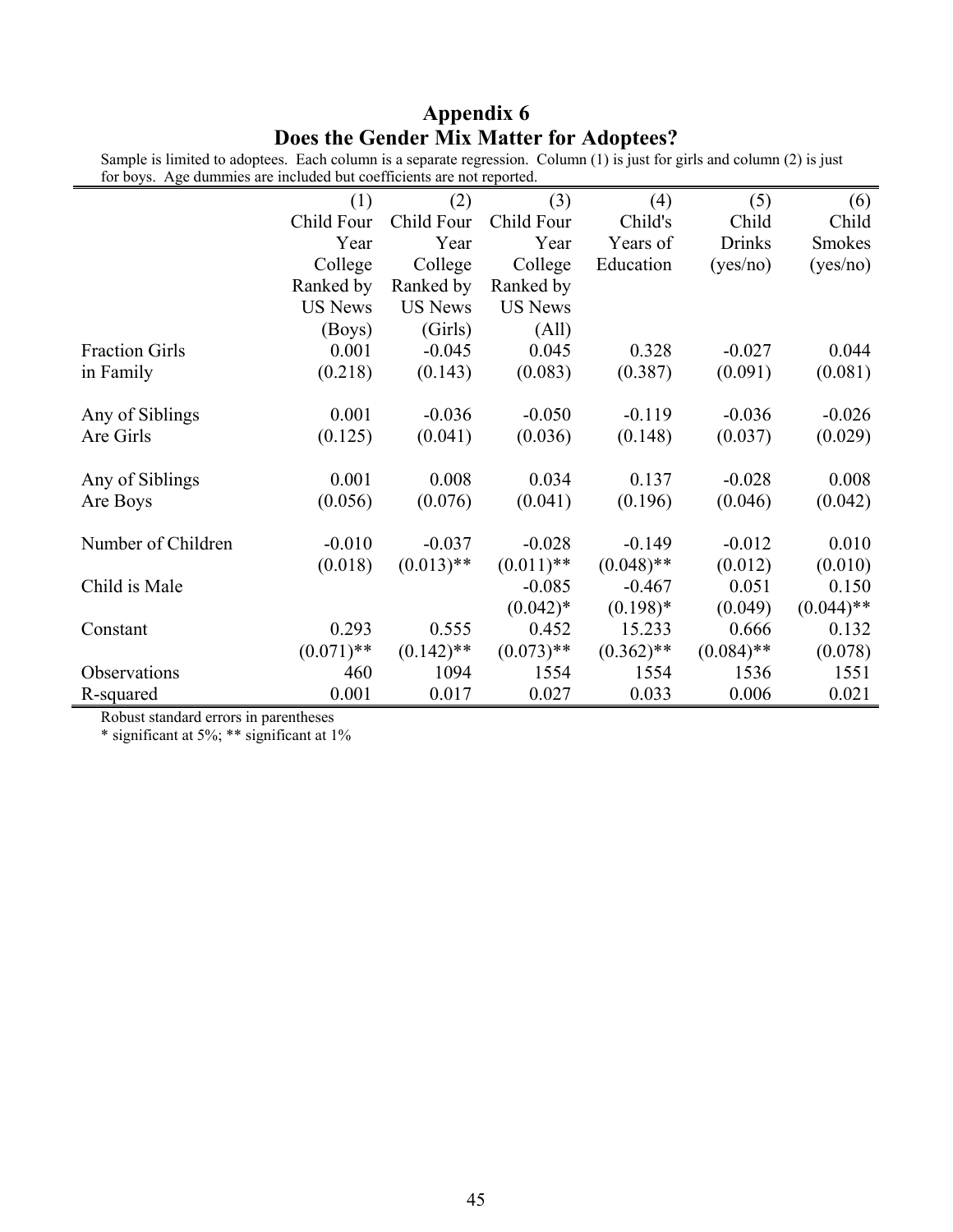## **Appendix 7 Does Age at Adoption Affect Outcomes?**

Here we compare the adoptees who are adopted at age < 1year to all other adoptees in the sample who are adopted at age 1-5. Many other specifications of age at adoption were tried and all were equally unenlightening (i.e. yielded large standard errors).

|                               | (1)           | (2)            | (3)          | (4)                 | (5)           | (6)          |
|-------------------------------|---------------|----------------|--------------|---------------------|---------------|--------------|
|                               | Child's Years | Child Four     | Log Child's  | <b>Child Drinks</b> | Child         | Child's BMI  |
|                               | of Education  | Year College   | Household    | (yes/no)            | <b>Smokes</b> |              |
|                               |               | Ranked by      | Income       |                     | (yes/no)      |              |
|                               |               | <b>US News</b> |              |                     |               |              |
| Adopted Age $1+$ (ie 1-5)     | 0.412         | 0.085          | 0.093        | $-0.437$            | $-0.300$      | 0.780        |
|                               | (1.009)       | (0.193)        | (0.392)      | (0.242)             | (0.200)       | (2.101)      |
| Mother's Years of Education   | 0.078         |                |              | 0.011               | $-0.002$      | $-0.080$     |
|                               | $(0.027)$ **  |                |              | (0.007)             | (0.006)       | (0.055)      |
| Adopted Age $1+$ * Mother's   | $-0.070$      |                |              | $-0.002$            | 0.019         | 0.061        |
| <b>Years Education</b>        | (0.051)       |                |              | (0.012)             | (0.011)       | (0.088)      |
| Number of Children            | $-0.090$      | $-0.026$       | $-0.003$     | $-0.010$            | 0.005         | 0.141        |
|                               | $(0.046)*$    | $(0.011)*$     | (0.021)      | (0.011)             | (0.009)       | (0.084)      |
| Adopted Age $1+$ * Number of  | $-0.112$      | $-0.026$       | $-0.054$     | $-0.024$            | $-0.013$      | $-0.306$     |
| Children                      | (0.080)       | (0.017)        | (0.032)      | (0.018)             | (0.015)       | $(0.130)*$   |
| Log Parent's Household Income | 0.010         | 0.040          | $-0.059$     | 0.004               | 0.004         | $-0.117$     |
|                               | (0.103)       | (0.027)        | (0.044)      | (0.029)             | (0.023)       | (0.206)      |
| Adopted Age $1+$ * Log Family | 0.153         | $-0.018$       | 0.022        | 0.125               | 0.027         | $-0.188$     |
| Income                        |               |                |              |                     |               |              |
|                               | (0.192)       | (0.045)        | (0.092)      | $(0.048)$ **        | (0.043)       | (0.366)      |
| Mother Has 4+ Years College   |               | 0.123          | $-0.072$     |                     |               |              |
|                               |               | $(0.034)$ **   | (0.056)      |                     |               |              |
| Adopted Age $1+$ * Mother Has |               | $-0.032$       | $-0.102$     |                     |               |              |
| 4+ Years College              |               |                |              |                     |               |              |
|                               |               | (0.059)        | (0.106)      |                     |               |              |
| Mother's Drinks Per Day       |               |                |              | 0.100               |               |              |
|                               |               |                |              | $(0.039)$ **        |               |              |
| Mother's BMI                  |               |                |              |                     |               | 0.005        |
|                               |               |                |              |                     |               | (0.025)      |
| Adopted Age 1+ * Mother's BMI |               |                |              |                     |               | $-0.008$     |
|                               |               |                |              |                     |               | (0.039)      |
| Constant                      | 13.984        | 0.288          | 3.721        | 0.406               | 0.222         | 24.213       |
|                               | $(0.511)$ **  | $(0.120)*$     | $(0.191)$ ** | $(0.133)$ **        | $(0.113)*$    | $(1.311)$ ** |
| Mother Smokes                 |               |                |              |                     | 0.104         |              |
|                               |               |                |              |                     | (0.069)       |              |
| Adopted Age $1+$ * Mother     |               |                |              |                     | $-0.092$      |              |
| <b>Smokes</b>                 |               |                |              |                     |               |              |
|                               |               |                |              |                     | (0.128)       |              |
| Adopted Age $1+$ * Mother's   |               |                |              | 0.076               |               |              |
| Drinks Per Day                |               |                |              |                     |               |              |
|                               |               |                |              | (0.075)             |               |              |
| Observations                  | 1587          | 1391           | 1461         | 1555                | 1570          | 1474         |
| R-squared                     | 0.031         | 0.049          | 0.013        | 0.037               | 0.009         | 0.010        |

Robust standard errors in parentheses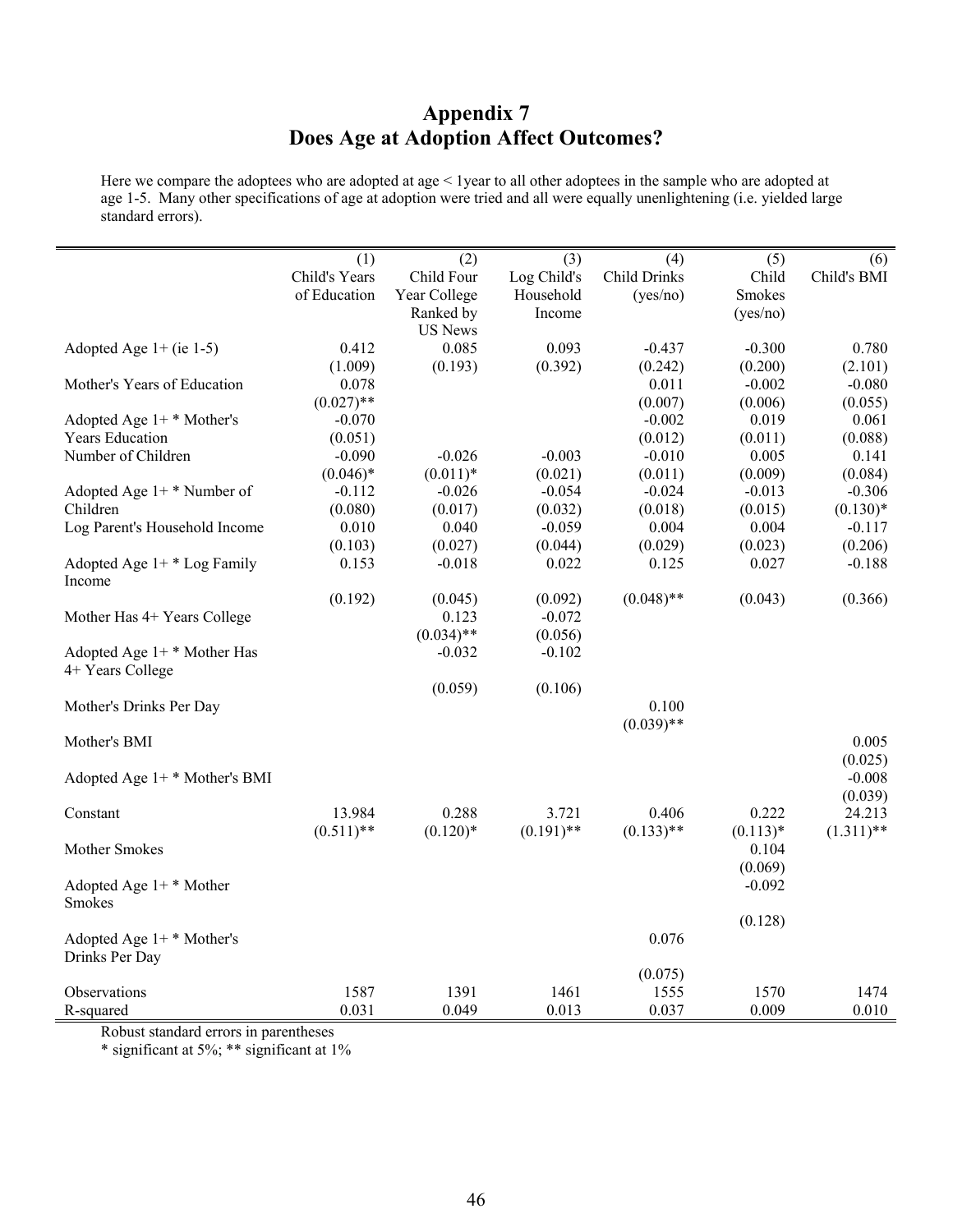## **Figure 1: Mean (College Attendance) By Family Size**



non-adoptees (higher line) shown in red, adoptees shown in blue

### **Sample Sizes in Above Graph**

| Children       | Non-<br>Adoptees | Adoptees | P Value for<br>Diff In Mean<br>Outcomes |
|----------------|------------------|----------|-----------------------------------------|
|                |                  | 60       |                                         |
| 2              | 123              | 450      | 0.00                                    |
| 3              | 348              | 400      | 0.00                                    |
| $\overline{4}$ | 370              | 322      | 0.00                                    |
| 5              | 231              | 167      | 0.00                                    |
| 6              | 94               | 78       | 0.33                                    |
|                | 69               | 78       | 0.00                                    |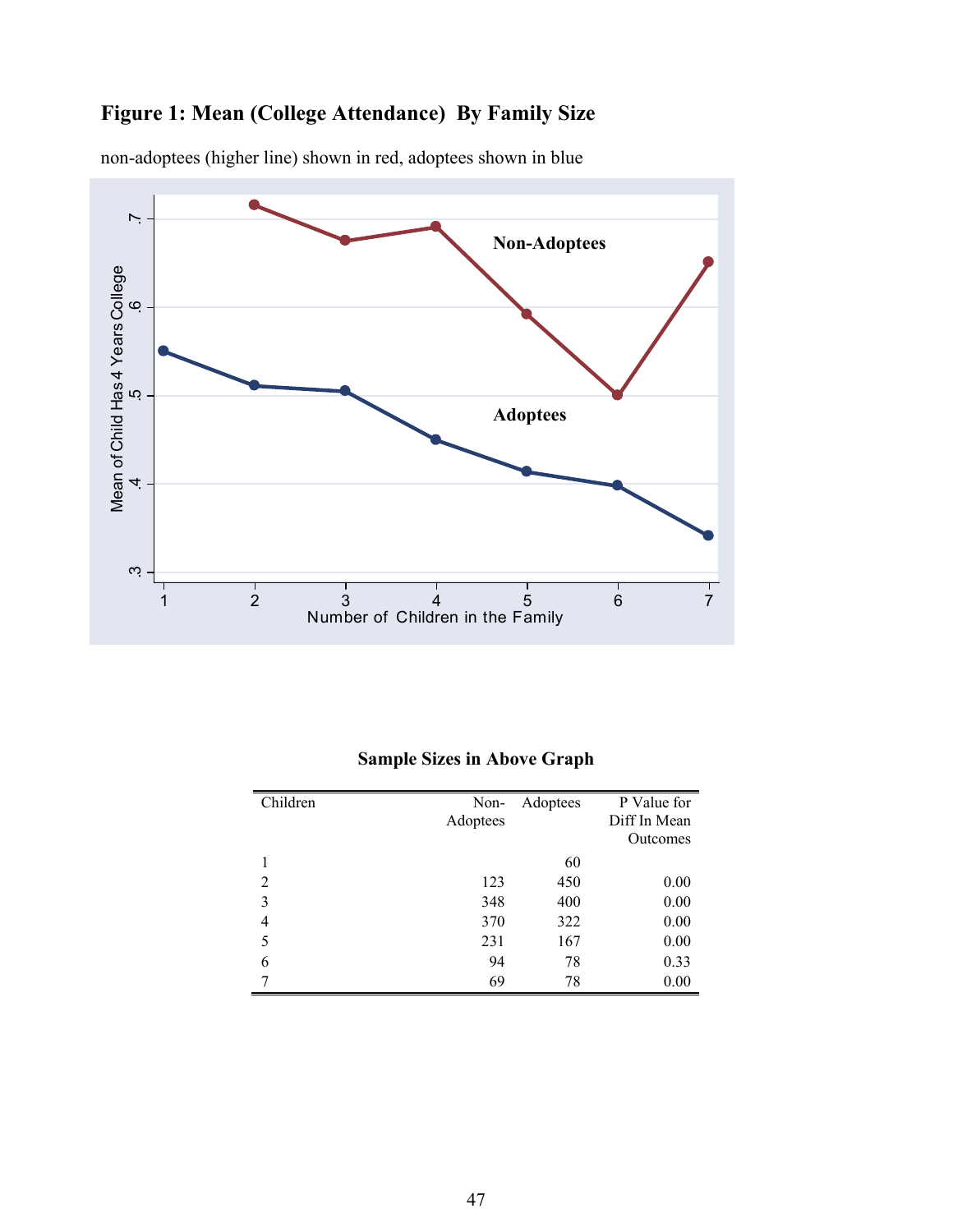**Figure 2: Mean Child's Years of Education Vs Mothers** 



non-adoptees (higher line) shown in red, adoptees shown in blue

| <b>Sample Sizes in Above Graph</b> |  |  |
|------------------------------------|--|--|
|                                    |  |  |

| Mother's  | Non-     | Adoptees | P Value for  |
|-----------|----------|----------|--------------|
| Education | Adoptees |          | Diff In Mean |
|           |          |          | Outcomes     |
| 11        | 13       | 11       | 0.94         |
| 12        | 259      | 315      | 0.91         |
| 13        | 93       | 111      | 0.17         |
| 14        | 131      | 175      | 0.00         |
| 15        | 85       | 82       | 0.01         |
| 16        | 330      | 434      | 0.00         |
| 17        | 71       | 85       | 0.07         |
| 18        | 119      | 171      | 0.00         |
| 19        | 56       | 61       | 0.00         |
| 20        | 50       | 79       | 0.00         |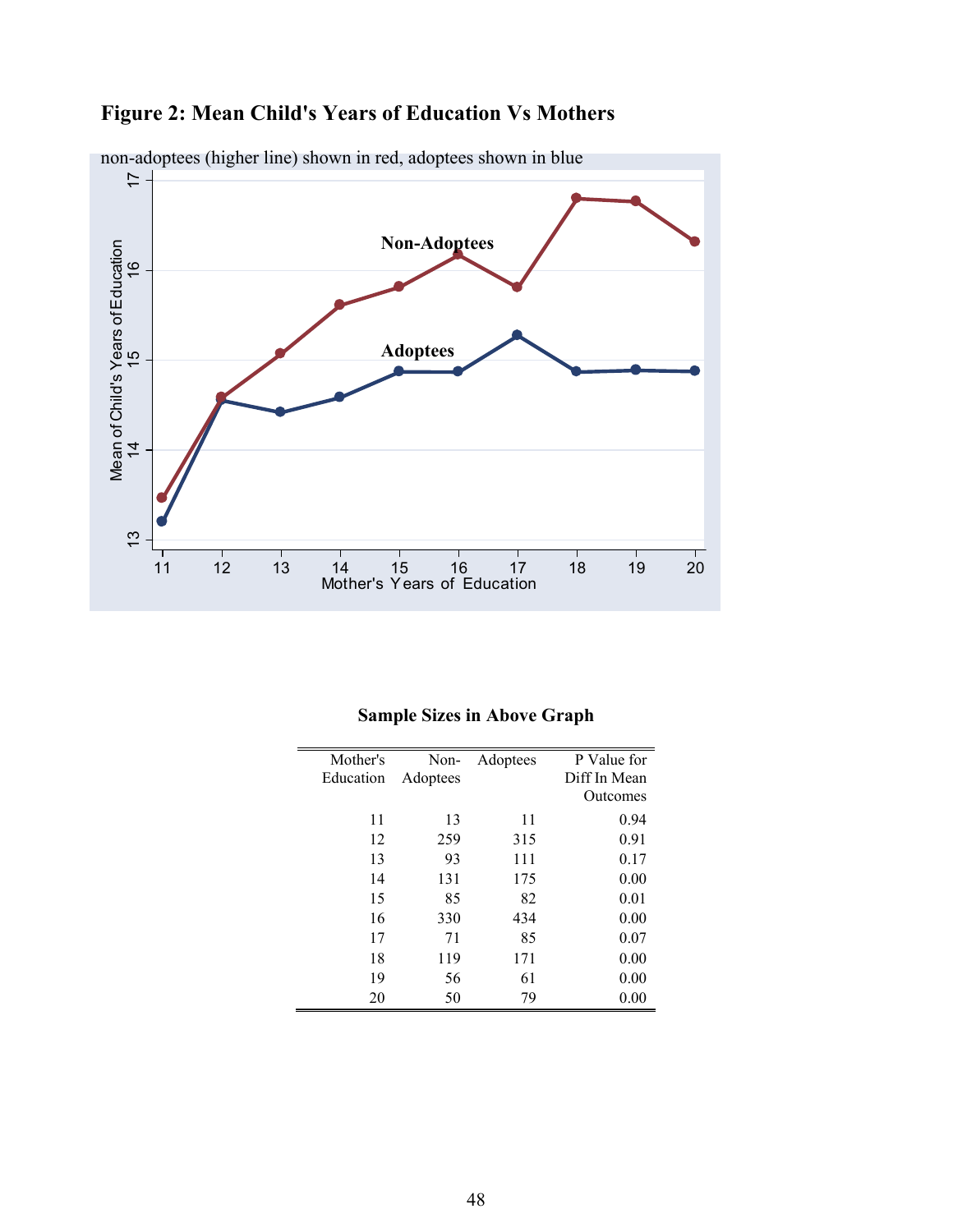# **Figure 3: Mean of Child's Family Income By Parent's Income At Adoption**



non-adoptees (higher line) shown in red, adoptees shown in blue

### **Sample Sizes in Above Graph**

|                     | 10   | 25   | 40   | 60   | 85   | 125  | 175  | 200  |
|---------------------|------|------|------|------|------|------|------|------|
| Parent's Income     |      |      |      |      |      |      |      |      |
| N  Non-adoptees     | 22   | 86   | 236  | 275  | 275  | 166  | 65   | 37   |
| N.Adoptees          | 46   | 87   | 289  | 343  | 328  | 192  | 71   | 44   |
| P Value for Diff In | 0.56 | 0.00 | 0.00 | 0.00 | 0.00 | 0.00 | 0.00 | 0.00 |
| Outcomes            |      |      |      |      |      |      |      |      |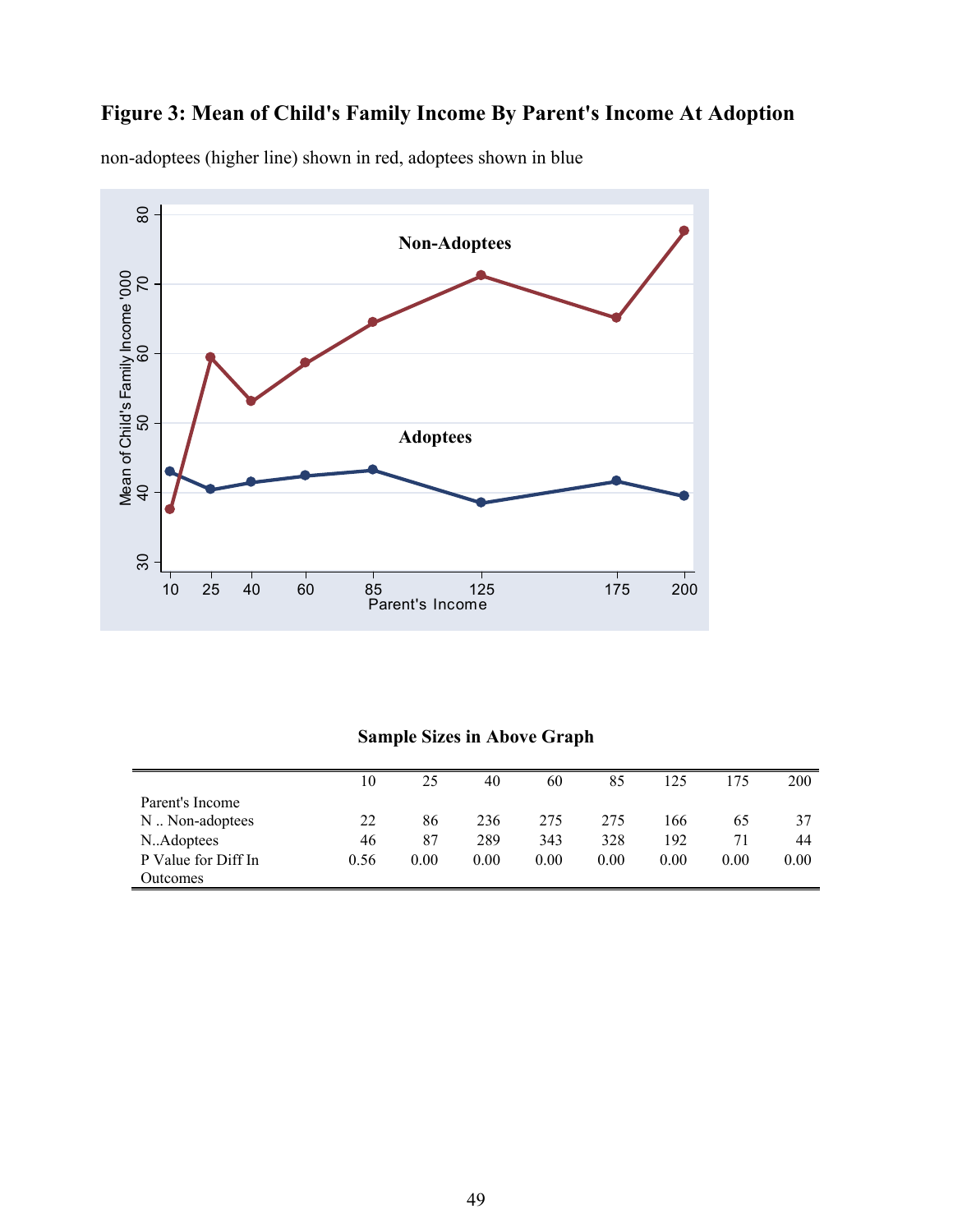## **Figure 4: Comparison of Coefficient of Transmission from Parent to Child**

Graph shows coefficient from a regression of child's outcome on mother's outcome for adoptees and non-adoptees in the sample.